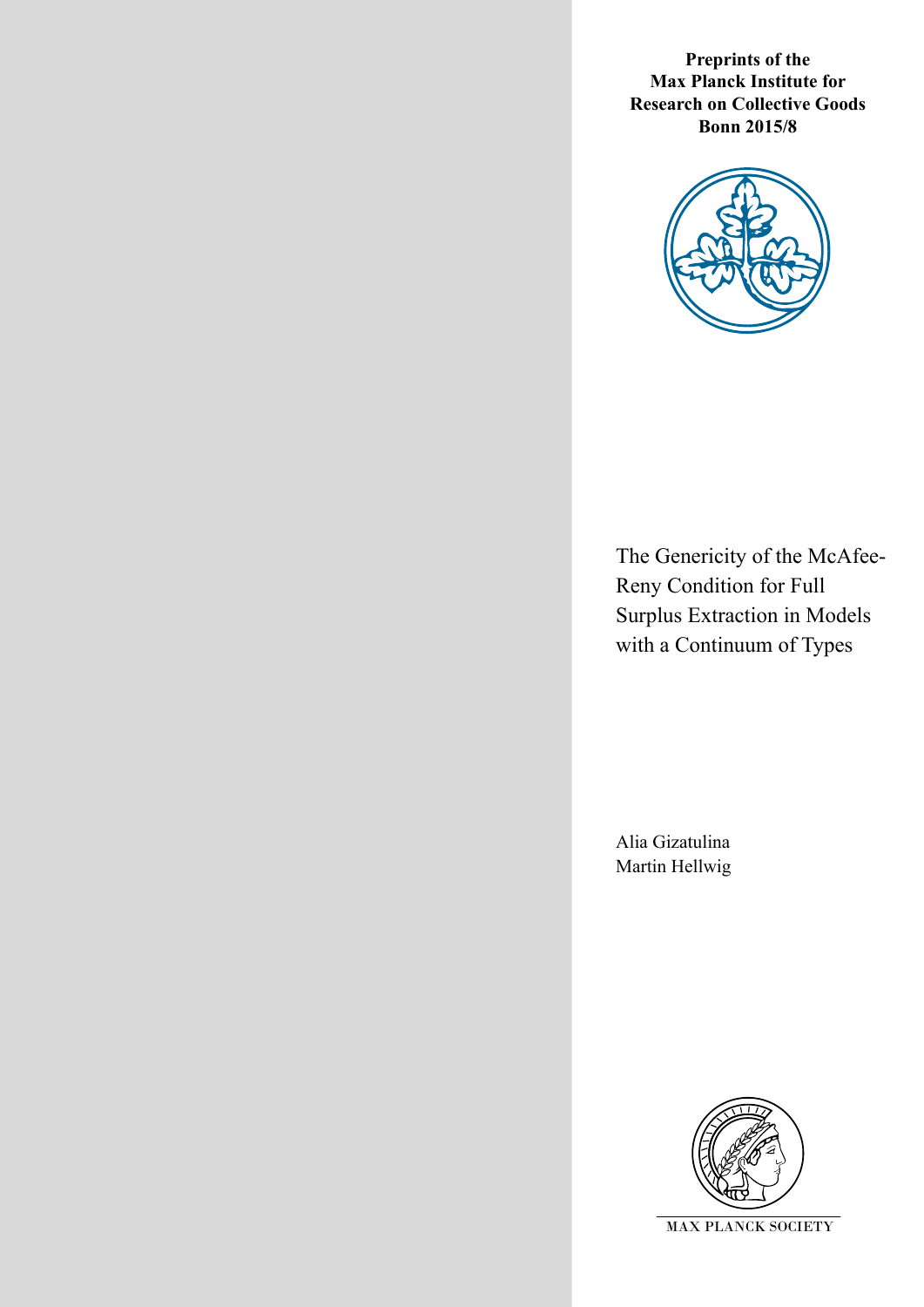

# **The Genericity of the McAfee-Reny Condition for Full Surplus Extraction in Models with a Continuum of Types**

Alia Gizatulina / Martin Hellwig

July 2015

Max Planck Institute for Research on Collective Goods, Kurt-Schumacher-Str. 10, D-53113 Bonn http://www.coll.mpg.de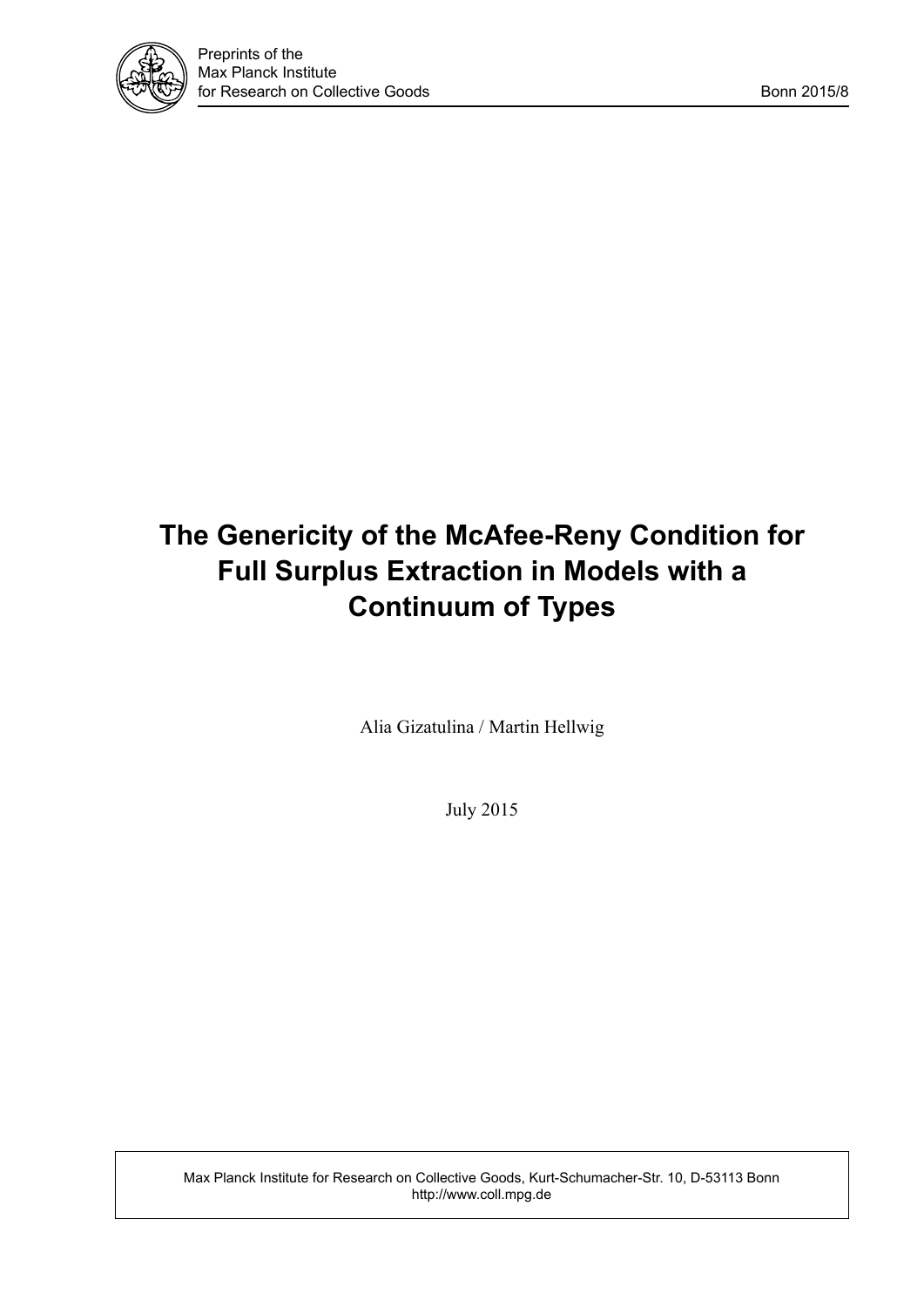# The Genericity of the McAfee-Reny Condition for Full Surplus Extraction in Models with a Continuum of Types <sup>∗</sup>

Alia Gizatulina† and Martin Hellwig‡

This version: July 5, 2015

#### **Abstract**

McAfee and Reny (1992) have given a necessary and sufficient condition for full surplus extraction in models with a continuum of types. We interpret their condition as significantly stronger version of the requirement of injectiveness of the function mapping abstract types into beliefs and prove that their condition is satisfied by a generic set of model specifications. Our analysis involves an extension of the classical embedding theorem for continuous functions. Our proof does not rely on finite approximations and the topology on beliefs that we use is compatible with strategic continuity.

*JEL Classification*: D40, D44, D80, D82

*Keywords*: surplus extraction, mechanism design, BDP, correlated information, strategic continuity

## **1 Introduction**

A central theme of the economics of information concerns the ability of agents to earn rents because they have private information. For example, the buyer of a good may be

<sup>∗</sup>For helpful discussions, comments, and suggestions, we are grateful to Dirk Bergemann, Yi-Chun Chen, Olga Gorelkina, Alfredo di Tillio, and to participants of the 2013 EEA-ESEM meeting and of the 2013 Bonn Workshop on Advances in Mechanism Design.

 $^\dagger$ alia.gizatulina@unisg.ch, University of St. Gallen, Varnbüelstr. 19, 9000 St. Gallen, Switzerland

<sup>‡</sup>hellwig@coll.mpg.de, Max Planck Institute for Research on Collective Goods, Kurt-Schumacher-Str. 10, 53113 Bonn, Germany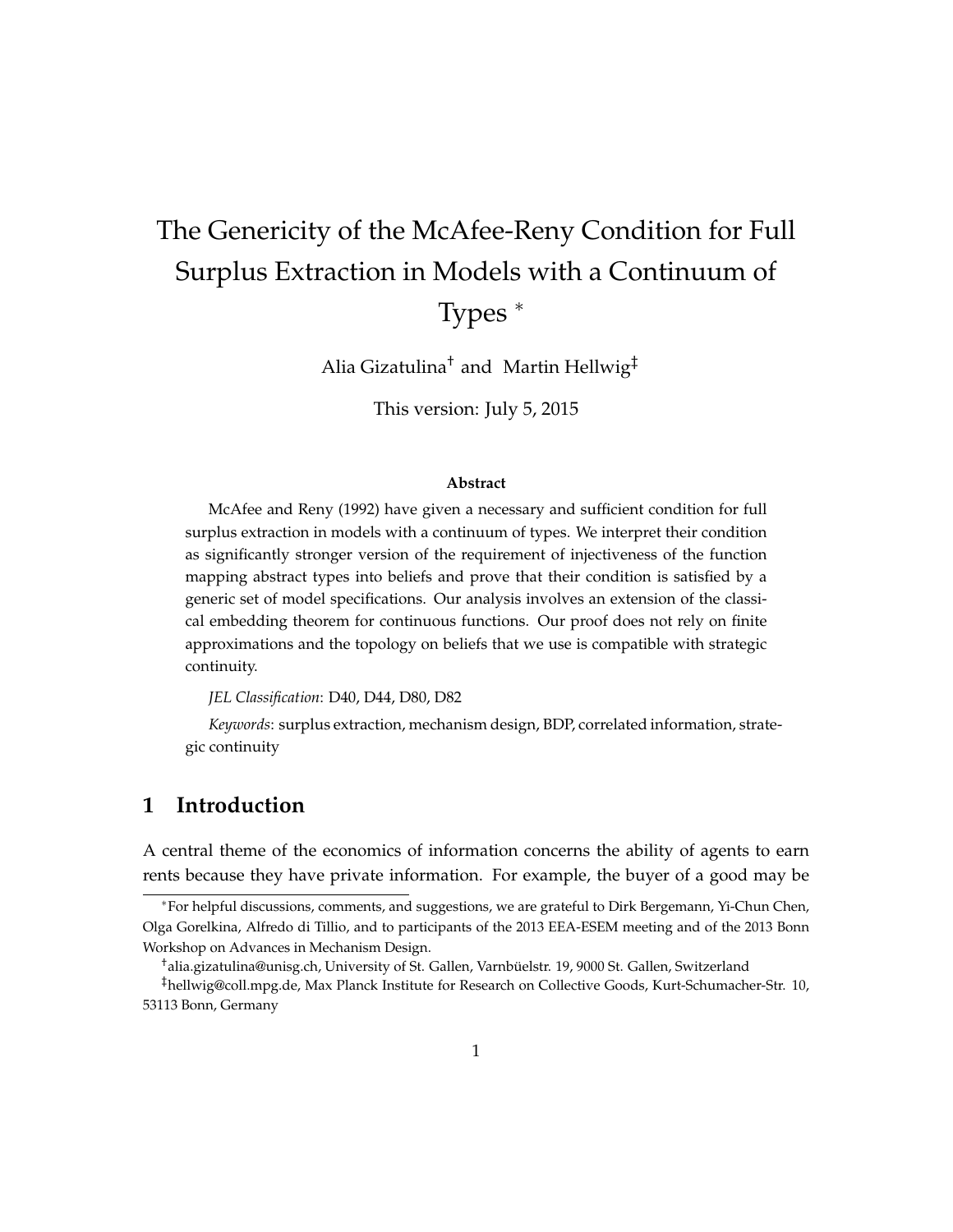able to obtain a surplus because the seller does not know how much the good is worth to the buyer.

However, Crémer and McLean [\(1988\)](#page-42-0) have shown that, when there are multiple potential buyers for a good and these buyers have correlated private values, then, under certain conditions, in a Bayesian setting, a seller can extract all the surplus from the sale of his good, i.e. all information rents can be made to disappear. Specifically, if the potential buyers have only finitely many types, a Bayesian incentive mechanism that extracts all the potentially available surplus from buyers can be designed if and only if, for each agent *i* and each type *t<sup>i</sup>* of this agent, the vector of beliefs that agent *i* has about the other agents' types when his own type is *t<sup>i</sup>* cannot be represented as a convex combination of the vectors of beliefs about the other agents' types that he has at types other than *t<sup>i</sup>* .

[McAfee and Reny](#page-43-0) [\(1992\)](#page-43-0) have extended the analysis of Crémer and McLean [\(1988\)](#page-42-0) to the case where each agent's type set is the unit interval and where each agent's beliefs about other agents' types are given by a probability distribution with a continuous density function. They showed that (approximately) full surplus extraction can be obtained if and only if the density functions that represent agents' beliefs satisfy a function space analogue of the Crémer-McLean condition.

With finitely many types, the Crémer-McLean condition for full surplus extraction is necessarily fulfilled if the belief vectors that are associated with the different types of an agent are linearly independent. If there are at least as many constellations of other agents' types as there are possible types of agent *i*, linear independence of belief vectors holds for an open and dense set of specifications of beliefs in the Crémer-McLean model. For any given finite type space, therefore, the Crémer-McLean condition for full surplus extraction is generic.<sup>[1](#page-3-0)</sup>

This paper establishes an analogous result for the McAfee-Reny condition for full surplus extraction in models with a continuum of types. Specifically, we will show that if the different agents' type spaces are compact metric spaces, then, for any agent *i*, the McAfee-Reny condition for full surplus extraction holds for a residual set of belief mappings of this agent, i.e., for a countable intersection of open and dense sets of functions mapping the agent's types to his beliefs about the other agents' types. With finitely many agents,

<span id="page-3-0"></span><sup>&</sup>lt;sup>1</sup>Throughout the paper we use the word "model" in a wide sense, like [Bergemann and Morris](#page-42-1) [\(2005\)](#page-42-1) or [Heifetz and Neeman](#page-43-1) [\(2006\)](#page-43-1). In contrast, [Barelli](#page-42-2) [\(2009\)](#page-42-2), as well as [Chen and Xiong](#page-42-3) [\(2011\)](#page-42-3), [Chen and Xiong](#page-42-4) [\(2013\)](#page-42-4) use the word more specifically for a common prior model with a minimal consistent belief subspace of the universal type space.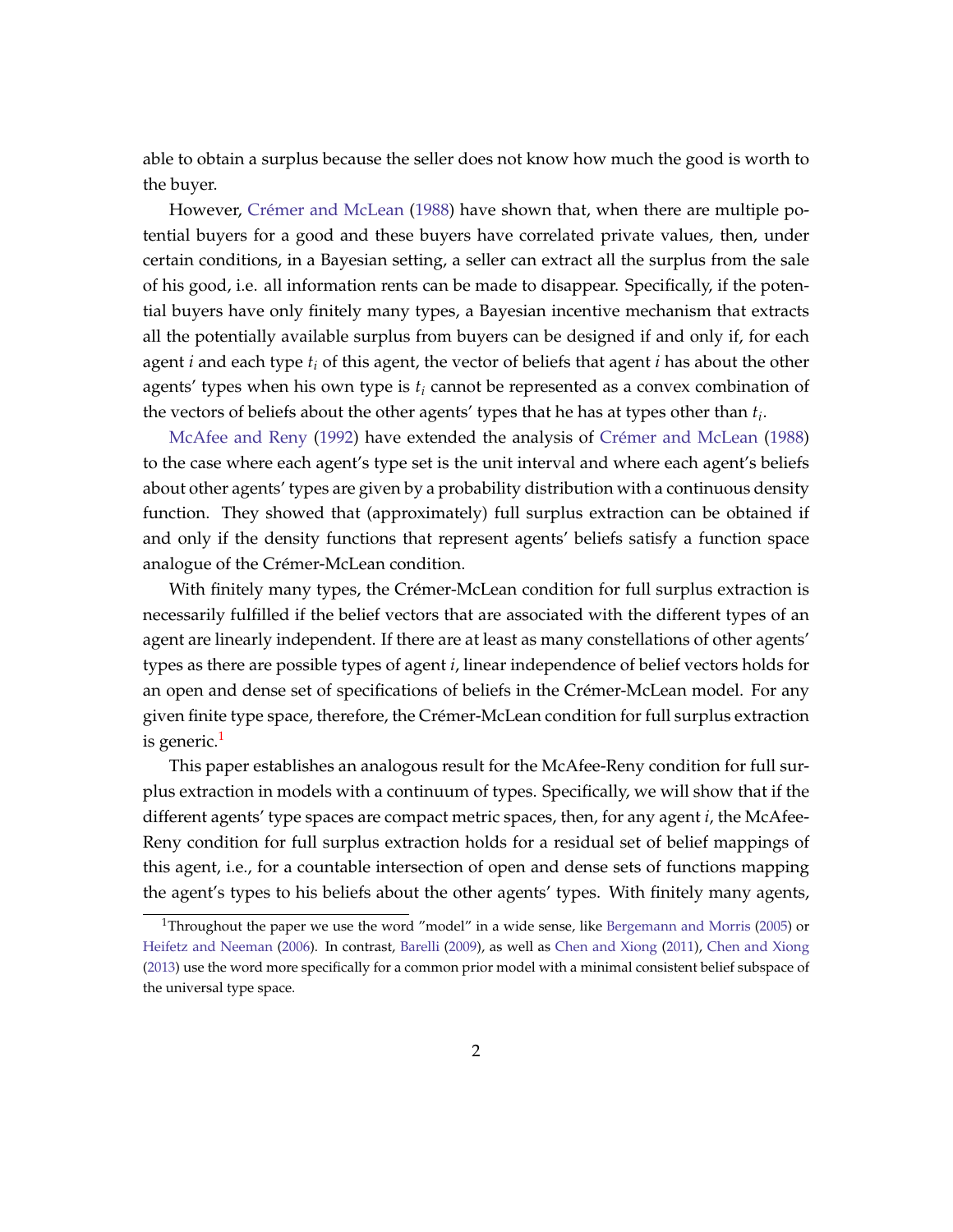the vectors of belief mappings of the different agents that all satisfy the McAfee-Reny condition form a residual set in the set of all vectors of belief mappings for the different agents. Moreover, this latter statement remains valid if attention is restricted to those vectors of belief mappings that are consistent with the existence of a common prior on the space of vectors of the different agents' types.

The McAfee-Reny condition requires that, for each agent *i* and each type *t<sup>i</sup>* of this agent, the density function that indicates the agent's beliefs when his type is *t<sup>i</sup>* cannot be represented as a convex combination of the beliefs that he has at types other than *t*<sub>*i*</sub>. Formally, for any *t*<sub>*i*</sub> and any measure  $\mu$  on the agent's type space  $T_i$ , unless  $\mu$  is the degenerate measure that assigns all mass to the singleton {*ti*}, it must be the case that

<span id="page-4-0"></span>
$$
\int f_i(\cdot|t'_i) d\mu(t'_i) \neq f_i(\cdot|t_i). \tag{1}
$$

The right-hand side of [\(1\)](#page-4-0) represents the density function  $f_i(\cdot|t_i)$  of agent *i*'s beliefs about the other agents' types when his own type is *t<sup>i</sup>* . The left-hand side represents an average with respect to  $\mu$  of the density functions  $f_i(\cdot|t'_i)$  of the beliefs that the agent has about the other agents' types when his own type is  $t'_{i}$ .

For an interpretation of this condition, observe that the average on the left-hand side corresponds to the beliefs that agent *i* would have about the other agents' types if he thought that his own type was distributed as  $\mu$ . For example, if the agent believes that his type is  $t'_i \neq t_i$ ,  $\mu$  is the degenerate measure concentrated at  $t'_i$  and the left-hand side is just  $f_i(\cdot | t_i')$ . More generally, the measure  $\mu$  in [\(2\)](#page-9-0) might be nondegenerate, reflecting uncertainty of the agent about his own type. The McAfee-Reny condition requires that, in either case, if  $\mu$  is a degenerate measure concentrated at some  $t'_{i} \neq t_{i}$  and if  $\mu$  is nondegenerate, the agent's beliefs when he thinks that his own type is distributed as  $\mu$  must differ from the beliefs that the agent forms when he knows that his own type is *t<sup>i</sup>* .

The notion of agent *i*'s forming beliefs about the other agents' types on the basis that his own type is distributed as *µ* is at odds with the standard assumption that each agent knows his own type. This notion is natural though if we replace the type space *T<sup>i</sup>* by the space  $\mathcal{M}(T_i)$  of probability measures on  $T_i$  and if we think about an *extended type* of agent *i* as measure  $\mu$  on  $T_i$ . If the measure  $\mu$  is nondegenerate, the agent knows his extended type but has only probabilistic beliefs about his own type (and by implication, his payoff type and his belief type). In this formulation, the McAfee-Reny condition is equivalent to the requirement that the beliefs that are associated with any degenerate extended type, i.e. any measure on *T<sup>i</sup>* that is concentrated at a singleton, must be distinguishable from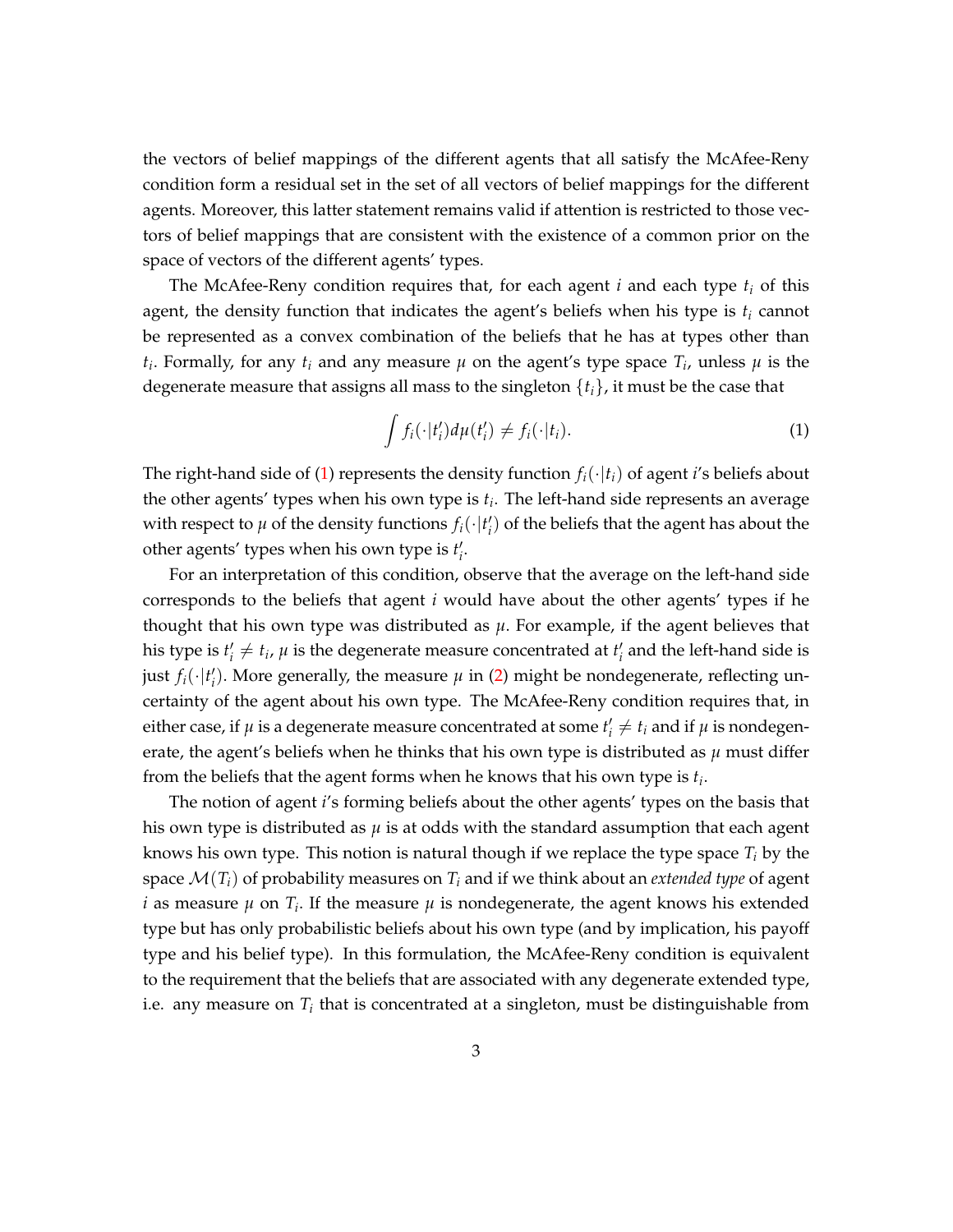the beliefs that are associated with any other extended type. This requirement is stronger than injectiveness of the belief function on the original type space  $T_i$  but weaker than injectiveness of the belief function on the extended type space  $\mathcal{M}(T_i)$ ; it does not exclude the possibility that the beliefs that are associated with any two nondegenerate extended types might be the same. $2$ 

The McAfee-Reny condition for full surplus extraction can thus be interpreted as a much stronger version of the requirement that agents' belief mappings should be *injective*. If an agent's belief function is injective, a mechanism designer who knows the agent's beliefs can infer his type. Moreover, regardless of how the agent's payoff parameters depend on his type, the mechanism designer can also infer the agent's payoff parameters from his beliefs. This latter property is sometimes referred to as the BDP property (short for *beliefs determine preferences*). [Neeman](#page-43-2) [\(2004\)](#page-43-2) and [Heifetz and Neeman](#page-43-1) [\(2006\)](#page-43-1) showed that this property is necessary for full surplus extraction, and they suggested that, with arbitrary non-finite type spaces, this property is only obtained in exceptional cases.<sup>[3](#page-5-1)</sup> In their view, the genericity of full surplus extraction in Crémer and McLean [\(1988\)](#page-42-0) is due to their assumption of fixed finite type spaces.

Our analysis contradicts this suggestion. In [Gizatulina and Hellwig](#page-43-3) [\(2014\)](#page-43-3), we had already shown that the BDP property is generic in the space of continuous functions from agents' types to their beliefs. Our proof of this result relied on the classical embedding theorem for continuous functions. This theorem asserts that, if *X* is a compact *n*-dimensional metric space and *Y* is a metric space with dimension at least  $2n + 1$ , then the set of embeddings, i.e., of continuous injective functions, is residual in the space of continuous functions from *X* to *Y*, endowed with the uniform topology. Thus, if the range of the functions is much richer than the domain, injectiveness is the rule and a failure of injectiveness the

<span id="page-5-0"></span><sup>&</sup>lt;sup>2</sup>[McAfee and Reny](#page-43-0) [\(1992\)](#page-43-0) themselves give an interpretation of [\(1\)](#page-4-0) that is based on the notion that  $\mu$  can be thought of as a prior on  $T_i$ . In this case, a violation of (1) would indicate that, relative to the prior  $\mu$ , agent *i*'s learning that his own type is *t<sup>i</sup>* does not provide him with any new information about the other agents' types. This explanation however is problematic if the measure  $\mu$  does not have  $t_i$  in its support, for example, if  $\mu$  is a degenerate measure that assigns all mass to  $t'_i\neq t_i$ . Moreover, the interpretation of  $\mu$  as a prior raises the question of how to interpret the requirement that condition (1) hold for all measures  $\mu$  on  $T_i$  except for the degenerate measure with unit mass at *t<sup>i</sup>* .

<span id="page-5-1"></span> $3$ Their formal analysis showed that, if a family of common priors on a given type space is convex, and if this family contains at least one non-BDP prior (and hence at least one non-FSE prior), then, in a geometric and a measure theoretic sense, the set of BDP priors is sparse in the given convex family. Their analysis does not consider the genericity properties of the set convex families of common priors that contain at least one non-BDP prior in the set of all convex families of common priors on the given type space.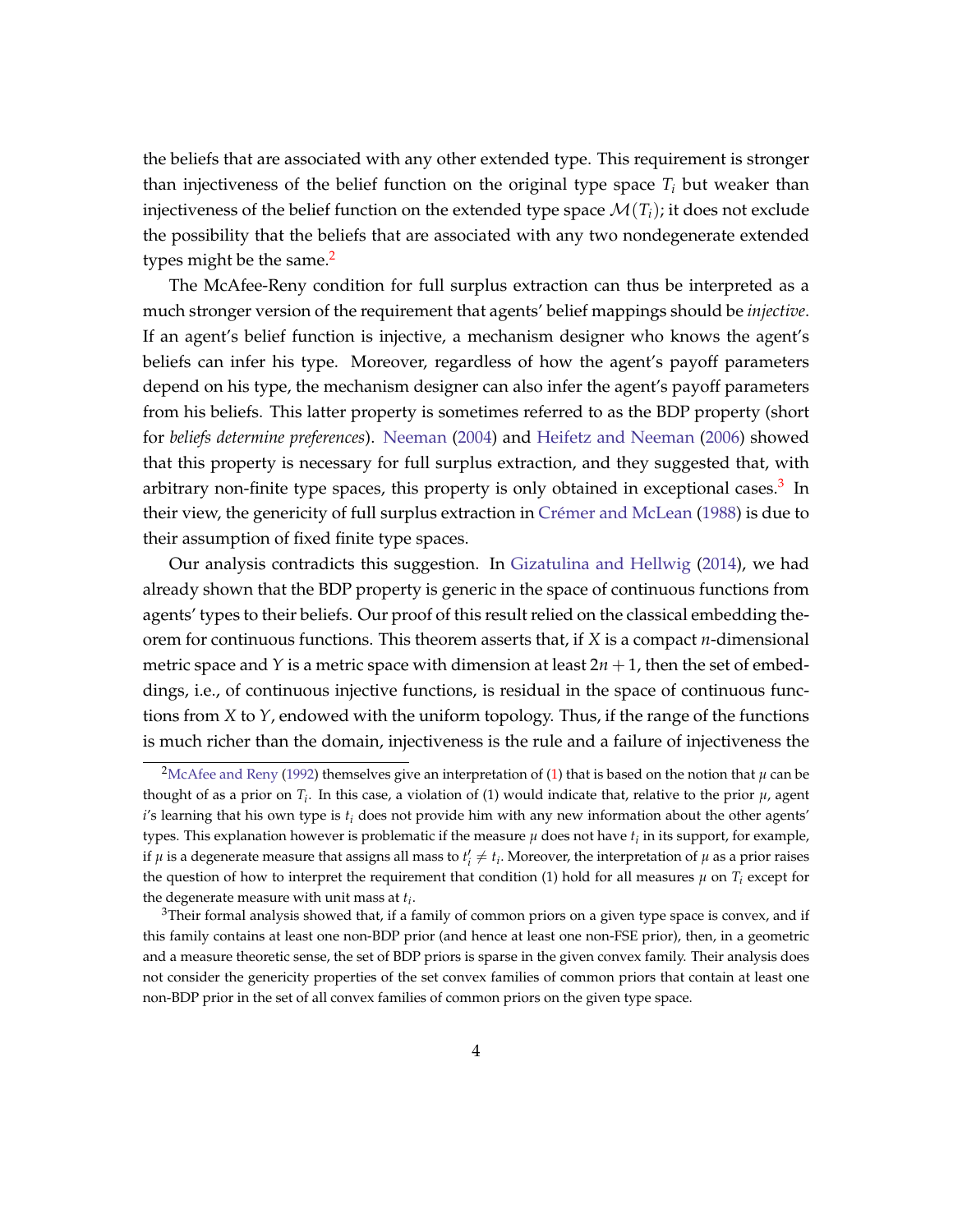exception. Genericity of the BDP property follows directly because any injective belief function has this property, regardless of how payoff characteristics depend on types.

However, because the BDP property is only *necessary* and not *sufficient* for full surplus extraction, that result does not permit any inference about the genericity of the latter. As explained above, the McAfee-Reny condition, which is sufficient as well as necessary for full surplus extraction, is much stronger than the BDP property or injectivity. Therefore, we cannot rely on the classical embedding theorem for continuous functions. Indeed, if the range of an agent's belief functions were finite-dimensional, the set of belief functions satisfying the McAfee-Reny condition would not be dense no matter how large the dimension of the range might be relative to the dimension of the domain.

To establish the genericity of the McAfee-Reny condition, we actually need a new mathematical result, which makes use of the fact that beliefs are given by probability measures and that the space of probability measures on any set with more than finitely many elements is an infinite-dimensional space. The arguments we use involve similar ideas as the proof of the classical embedding theorem. However, whereas the classical embedding theorem involves functions whose range and domain have finitely many dimensions, our theorem involves functions whose range is infinite-dimensional (while the domain can be an arbitrary finite- or infinite-dimensional compact metric space).

In the context of belief mappings, the dimensionality requirement on the range is unproblematic. If each agent has more than finitely many types, beliefs, i.e. probability measures on type spaces, are necessarily infinite-dimensional. For example, in [McAfee](#page-43-0) [and Reny](#page-43-0) [\(1992\)](#page-43-0), where each agent's type space is the unit interval, an agent's belief function maps the unit interval into the space of continuous density functions on the product of the other agents' type spaces, an infinite-dimensional space.

Genericity of full surplus extraction has also been studied in [Chen and Xiong](#page-42-4) [\(2013\)](#page-42-4). They also suggest that full surplus extraction is generically possible. However, their approach and their result are very different from ours. Most importantly, [Chen and Xiong](#page-42-4) [\(2013\)](#page-42-4) focus on beliefs that are derived from common priors and they treat the surplus extraction property as a property of these priors. $4$  By contrast, we treat the McAfee-Reny condition as a property of each individual agent's belief function. We also have a genericity result for common priors under which all agents' belief functions satisfy the McAfee-Reny condition, but this result is derived from our genericity result for belief functions,

<span id="page-6-0"></span> $4$ More precisely, they treat agents' types as elements of the universal type space and consider belief-closed subsets of this space in which the different agents' belief functions admit common priors.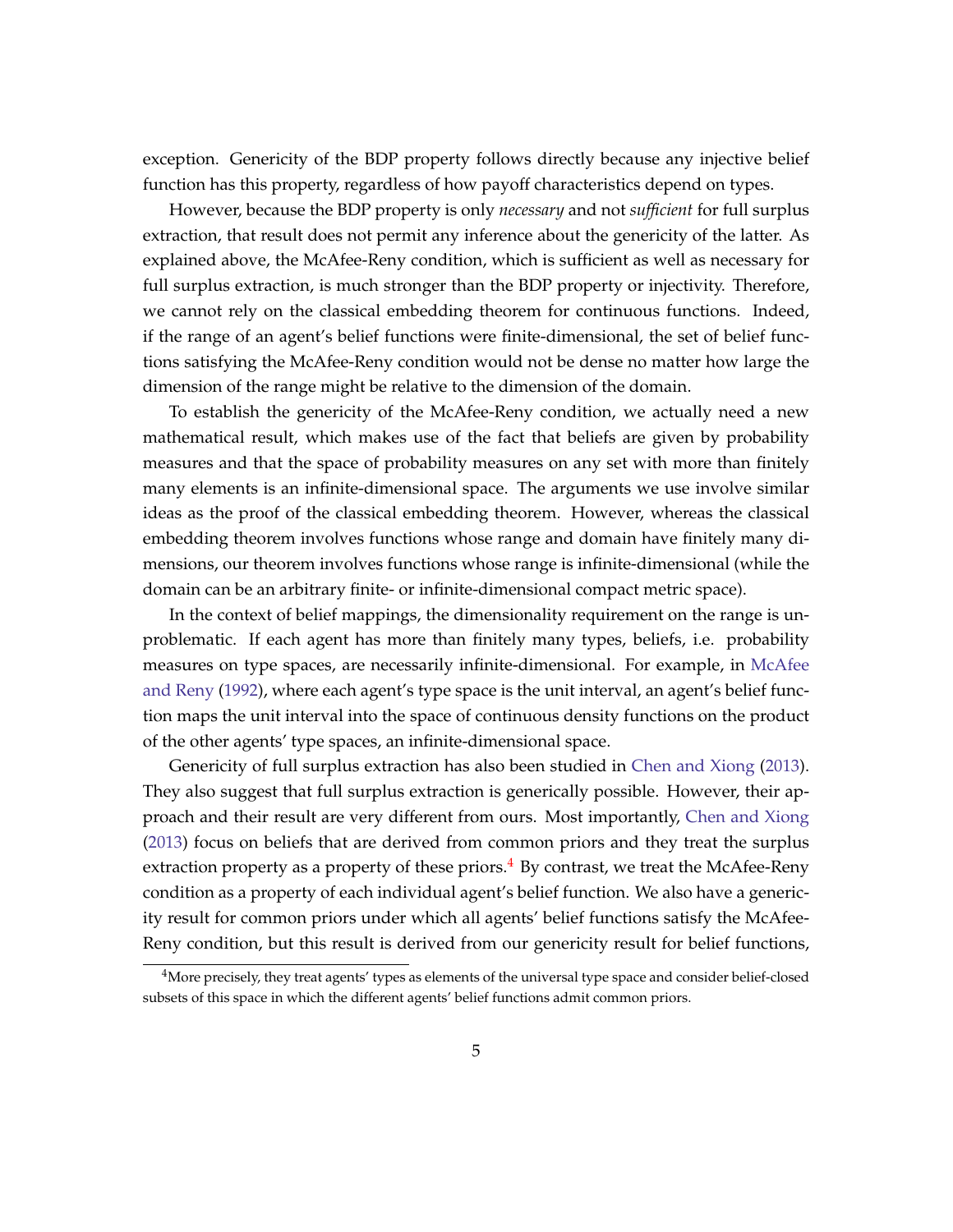which does not require the existence of a common prior.

The McAfee-Reny condition itself is a condition on a belief function of each single agent which does not presume the existence of a common prior. For the analysis of [Chen](#page-42-4) [and Xiong](#page-42-4) [\(2013\)](#page-42-4), however, the common-prior assumption is essential because they treat agents' types as elements of the universal type space. In the universal type space it does not even make sense to ask for which belief functions the McAfee-Reny condition is satisfied. In this space, there is single belief function, each "type" is defined by a vector consisting of the agent's payoff parameters and the agent's beliefs about the other agents' payoff parameters, the agent's beliefs about the other agents' beliefs about other agents' payoff parameters, etc. The belief function is given by the projection from the space of universal types to the space of belief hierarchies and by the observation that each belief hierarchy defines a unique measure on the space of the other agents' universal types. Because the universal type space approach has no room for considering different belief functions, [Chen and Xiong](#page-42-4) [\(2013\)](#page-42-4) do not look at the scope for full surplus extraction as a property of belief functions but as a property of belief-closed subsets of the universal type space and of common priors on such subsets. The fact that the McAfee-Reny condition for surplus extraction refers to each individual agent's belief function, without reference to mutually consistent belief hierarchies, is thereby lost.<sup>[5](#page-7-0)</sup>

For models with continuous type spaces, [Chen and Xiong](#page-42-4) [\(2013\)](#page-42-4) do not actually consider the feasibility of surplus extraction, or the McAfee-Reny condition, directly. Instead they rely on approximations of such models by sequences of models with finite type spaces. For their denseness result, they observe that, if the space of common priors is given the topology of weak convergence, i.e., the weak\* topology, then the set of common priors with finite supports is dense in the set of all common priors and that, as mentioned above, the set of priors for which full surplus extraction is possible is itself dense in the set of priors with finite supports. This argument is unsatisfactory because, as is well known, the weak\* topology on priors is not well suited to capture the continuity properties of strategic behaviour under incomplete information.<sup>[6](#page-7-1)</sup>

Any genericity result depends on the chosen topology. In a context involving strategic behaviour, the topology on the space of exogenous data should be chosen in such a way that, with this topology, the map from exogenous data to strategic behaviour exhibits nat-

<span id="page-7-0"></span> $5$ This comments also apply to the analysis of the BDP property in [Chen and Xiong](#page-42-3) [\(2011\)](#page-42-3). For an extensive discussion, see [Gizatulina and Hellwig](#page-43-3) [\(2014\)](#page-43-3).

<span id="page-7-1"></span><sup>6</sup>See [Dekel, Fudenberg, and Morris](#page-42-5) [\(2006\)](#page-42-5), [Chen, DiTillio, Faingold, and Xiong](#page-42-6) [\(2010\)](#page-42-6).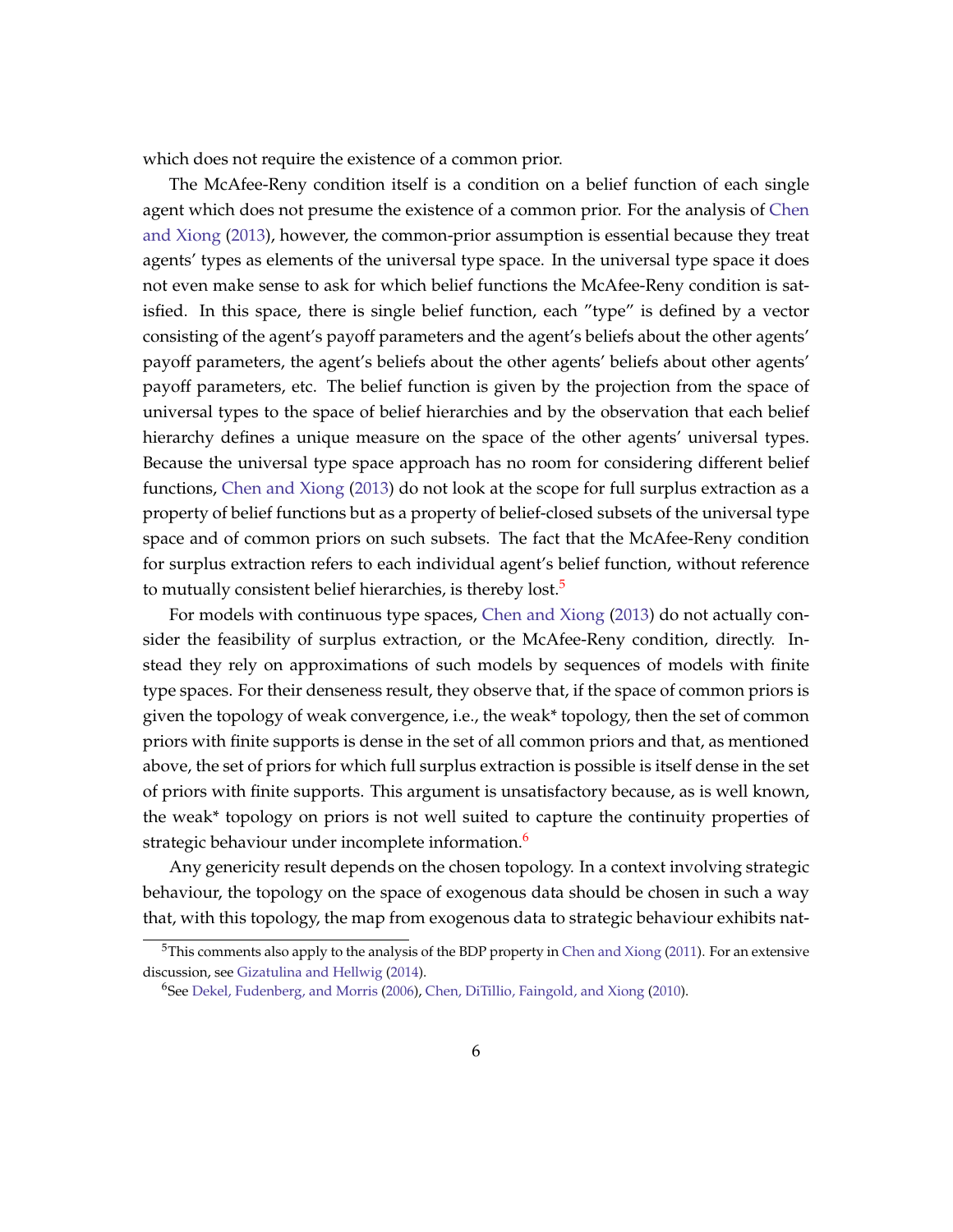ural continuity properties. For type spaces and belief functions in incomplete-information models, this requirement is met if "similar" types and "similar" belief functions - in the sense of the given topology - induce similar behaviours in strategic games. Along the lines of [Kajii and Morris](#page-43-4) [\(1994\)](#page-43-4) or [Dekel, Fudenberg, and Morris](#page-42-5) [\(2006\)](#page-42-5), we interpret "similar behaviours" in terms of what [Kajii and Morris](#page-43-4) [\(1994\)](#page-43-4) refer to as *Approximate Lower Hemicontinuity of Actions*: In any strategic game, for any *ε* > 0 and any type of an agent, an action that is optimal for the agent with this type under some belief function, when the other agents' strategies are taken as given, will also be *ε*-optimal under other belief function that is sufficiently close. We obtain this property by modelling beliefs as measures with continuous density functions and specifying belief functions as continuous functions from types to beliefs, where the space of beliefs is given the topology of uniform convergence of density functions and the space of belief functions is given the topology of uniform convergence.

The assumption that beliefs have continuous density functions and that the topology on beliefs is given by the uniform topology on density functions is not actually necessary for our analysis. To be sure, [McAfee and Reny](#page-43-0) [\(1992\)](#page-43-0) assumed that beliefs have continuous density functions. However, if beliefs are specified as arbitrary measures and belief functions as continuous functions from types to measures, a suitable generalization of the McAfee-Reny condition can still be shown to be necessary and sufficient for full surplus extraction. Moreover, our genericity result can be extended to this setting. However, we suspect that, in this more general setting, *Approximate Lower Hemicontinuity of Actions* would fail.

Our analysis should not be interpreted as saying that full surplus extraction is to be considered very likely. One may have serious doubts whether, in any concrete situation, a mechanism designer may be presumed to know enough to implement the mechanism that is needed to fully exploit the dependence of beliefs on types for surplus extraction. However, our result suggests that such doubts ought to be articulated by explicitly modelling the mechanism designer's lack of information about the environment or by imposing a requirement of robustness along the lines of [Bergemann and Morris](#page-42-1) [\(2005\)](#page-42-1). The notion that "beliefs determine preferences" may seem implausible, and one may be tempted to formalize this implausibility at the level of incomplete-information models, but our analysis shows that in settings with infinite type spaces, and therefore infinite-dimensional belief spaces, such notions of plausibility must be treated with caution. In such settings, neither the McAfee-Reny condition for full surplus extraction nor the weaker condition of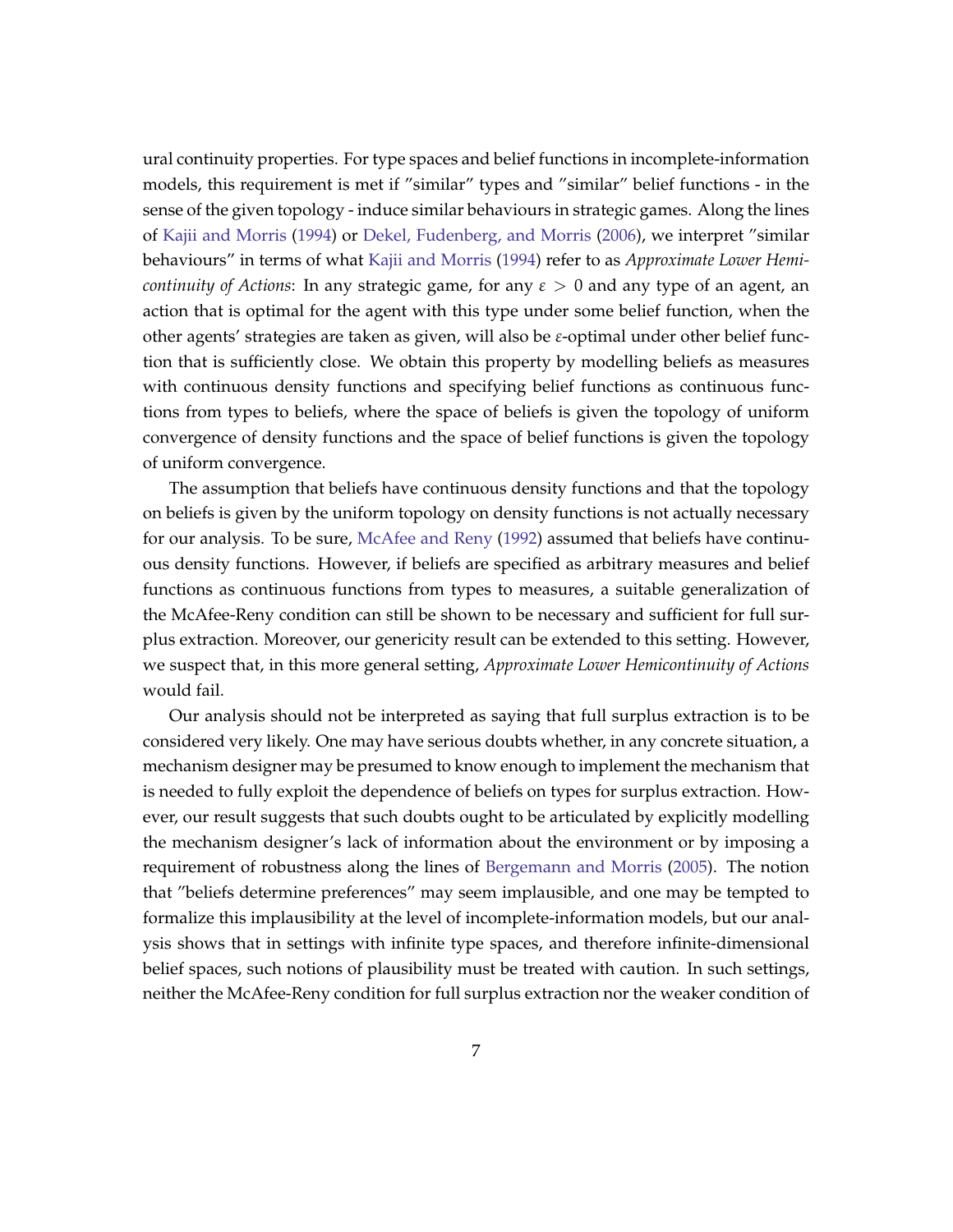injectiveness, is very special.

In the following, Section [2](#page-9-1) lays out the basic model and reviews the result of [McAfee](#page-43-0) [and Reny](#page-43-0) [\(1992\)](#page-43-0). Section [3](#page-12-0) states our main theorem on the genericity of belief functions satisfying the McAfee-Reny condition and compares it to the result of [Gizatulina and](#page-43-3) [Hellwig](#page-43-3) [\(2014\)](#page-43-3) on the genericity of the BDP property. In particular, this section provides some geometric intuition for the similarities and differences between the McAfee-Reny condition and injectiveness and for the difference between our theorem and the classical embedding theorem for continuous functions. The proof of our main theorem is given in Section [4.](#page-18-0) In Section [5,](#page-22-0) we use our main theorem to provide a genericity result for common priors under which the belief functions, i.e., the regular conditional distributions of all agents, satisfy the McAfee-Reny condition. In the concluding discussion in Section [6,](#page-26-0) we relate our analysis to the work of [Heifetz and Neeman](#page-43-1) [\(2006\)](#page-43-1), [Gizatulina and Hellwig](#page-43-3) [\(2014\)](#page-43-3) and [Chen and Xiong](#page-42-4) [\(2013\)](#page-42-4). In that section, we also discuss the role of the topology we use, as well as the relation between the abstract type space approach, which we use, and the universal type space approach. A generalization of our analysis to the case where belief functions do not have continuous densities is discussed in the appendix.

## <span id="page-9-1"></span>**2 The McAfee-Reny Result**

[McAfee and Reny](#page-43-0) [\(1992\)](#page-43-0) consider the following problem: Suppose that a game of incomplete information between agents  $i = 1, ..., I$  had an equilibrium in dominant strategies and that the equilibrium payoff of agent *i* is

<span id="page-9-0"></span>
$$
\pi_i(t_1,...,t_I),\tag{2}
$$

where  $t_1, \ldots, t_l$  are the different agents' types. Is it possible to design incentive-compatible systems of participation fees that extract this surplus from the agents? For example, we may think of the incomplete-information game as a second-price auction for a given object and of the payoff  $\pi_i(t_1,...,t_l)$  as the surplus that agent *i* obtains if he has the highest valuation for the object and pays a price equal to the second-highest valuation, i.e.,

$$
\pi_i(t_1,...,t_I) = \theta_i(t_i) - \max_{j \neq i} \theta_j(t_j)
$$

 $\inf \theta_i(t_i) \geq \max_{i \neq i} \theta_i(t_i)$  and

 $\pi_i(t_1, ..., t_I) = 0$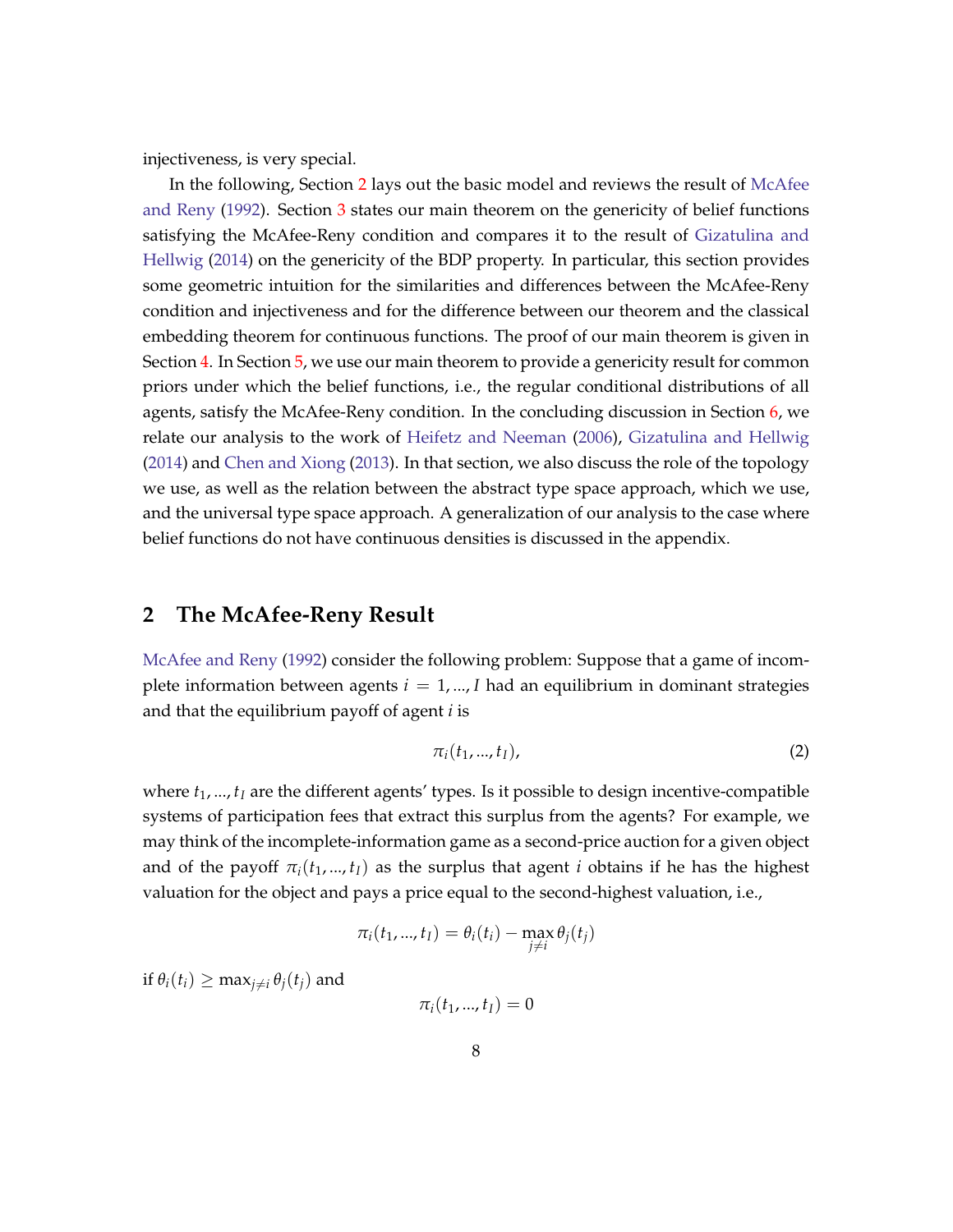if  $\theta_i(t_i) \leq \max_{j \neq i} \theta_j(t_j)$ , where, for  $j = 1, ..., I$ ,  $\theta_j(t_j)$  is the value that agent j with type  $t_j$ assigns to the object. Instead of a second-price auction, one might also have the message game that is induced by a Groves mechanism for public-good provision, or any other game with a dominant-strategy equilibrium.

For  $i = 1, ..., I$ , let  $T_i$  be the set of possible types of agent  $i$ , and let  $T_{-i} := \prod$  $\prod_{j\neq i}T_j$  be the set of vectors of the other agents' types. The type  $t_i$  of agent  $i$  determines not only the agent's payoff characteristics but also his beliefs  $b_i(t_i)$  about the other agents' types; formally,  $b_i(t_i)$  is a probability measure on  $T_{-i}$ .

Given the belief  $b_i(t_i)$  and given the equilibrium function  $\pi_i$  determined by [\(2\)](#page-9-0), the agent's expected payoff from participating in the game is given as

$$
\bar{\pi}_i(t_i) := \int_{T_{-i}} \pi_i(t_1, ..., t_I) \ b_i(dt_{-i}|t_i).
$$
\n(3)

The question is whether there exists an incentive-compatible system of participation fees that make the agent pay (approximately)  $\bar{\pi}_i(t_i)$ , for each  $t_i \in T_i$ , to the mechanism designer/organizer of the game.

[McAfee and Reny](#page-43-0) [\(1992\)](#page-43-0) consider a system of participation fees with the following structure. Knowing his type  $t_i$ , agent *i* can choose one out of  $N_i$  schedules  $z_1^i$ , ...,  $z_{N_i}^i$  where each schedule  $z_n^i$ ,  $n=1,...N_i$  makes the actual fee depend on the other agents' types. Thus, if agent *i* chooses the schedule  $z_n^i$ , his payment will be  $z_n^i(t_{-i})$ . Given his belief  $b_i(t_i)$ , his expected payment under the fee schedule *z<sup>n</sup>* is

<span id="page-10-0"></span>
$$
\bar{z}_n^i(t_i) := \int_{T_{-i}} z_n^i(t_{-i}) b_i(dt_{-i}|t_i).
$$
\n(4)

The dependence of agent *i*' payment on the other agents' types obviously does not give rise to any incentive concerns. If agent *i* can choose one out of the  $N_i$  schedules  $z_1^i, ..., z_{N_i}^i$ agent *i* will choose the one that entails the smallest expected payment  $\bar{z}_n(t_i)$ . Given this choice, his expected payment is equal to

<span id="page-10-1"></span>
$$
\bar{Z}_i(t_i) := \min(\bar{z}_1^i(t_i), ..., \bar{z}_{N_i}^i(t_i)).
$$
\n(5)

Let  $b_i: T_i \to \mathcal{M}(T_{-i})$  be a belief function of agent *i* where  $\mathcal{M}(T_{-i})$  is the space of probability measures over *T*−*<sup>i</sup>* . The belief function *b<sup>i</sup>* is said to *admit full surplus extraction* if and only if, for every continuous function  $\bar{\pi}_i: T_i \to \mathbb{R}_+$  and every  $\varepsilon > 0$ , there exists a system  $z_1^i$ , ...,  $z_{N_i}^i$  of participation fee schedules for agent *i* such that the induced expected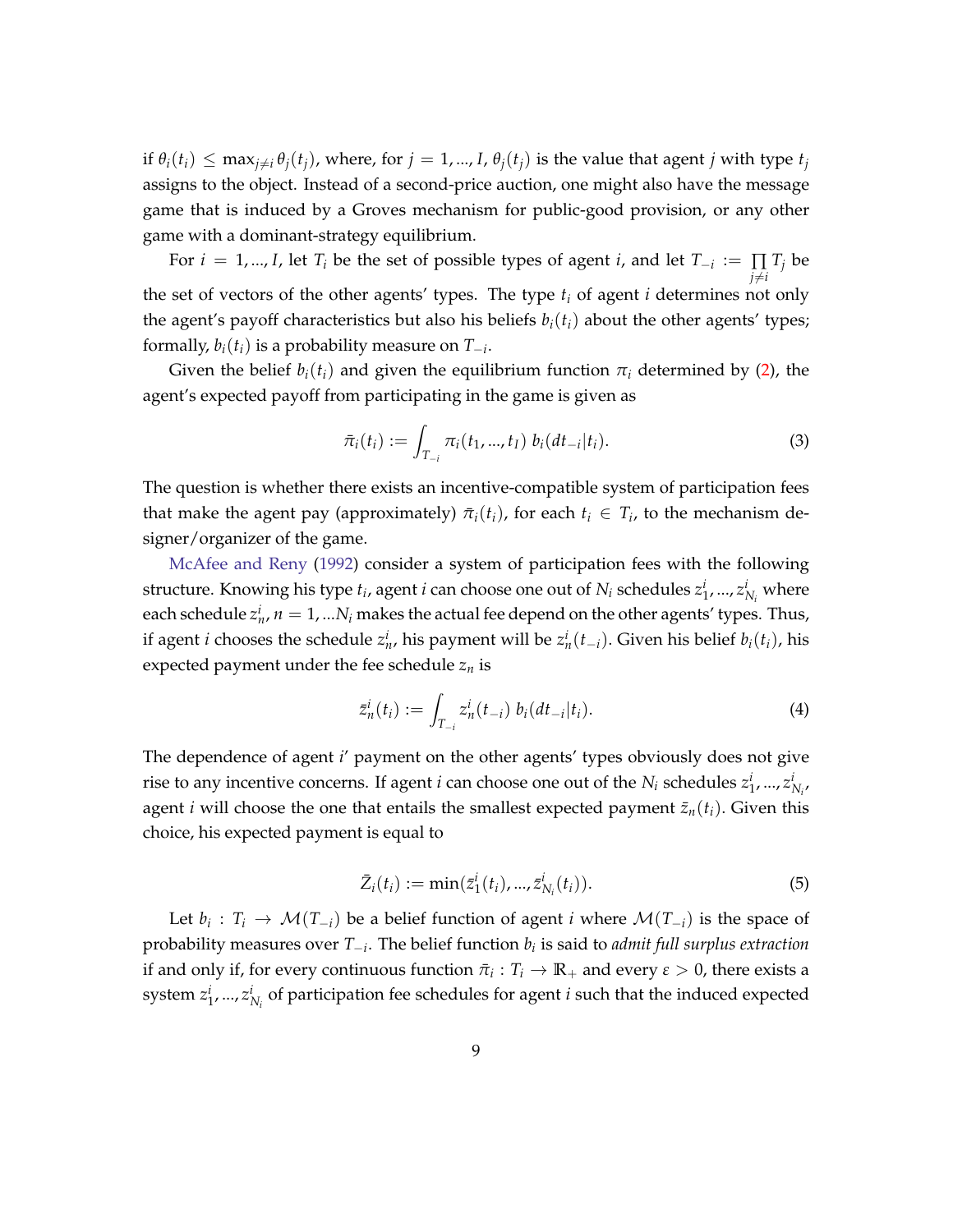payment  $\bar{Z}_i(t_i)$  as given by [\(4\)](#page-10-0) and [\(5\)](#page-10-1) satisfies

<span id="page-11-0"></span>
$$
\bar{\pi}_i(t_i) - \varepsilon \leq \bar{Z}_i(t_i) \leq \bar{\pi}_i(t_i) \tag{6}
$$

for all  $t_i \in [0,1]$ . Whereas the ability to extract the surplus of agent *i* depends on the belief function  $b_i$  and the expected-payoff function  $\bar{\pi}_i$  jointly, [McAfee and Reny](#page-43-0) [\(1992\)](#page-43-0) ask which belief functions admit full surplus extraction for all expected-payoff function  $\bar{\pi}_i$  within the class of continuous functions. For brevity, belief functions admitting full surplus extraction will sometimes be referred to as FSE belief functions.

Condition [\(6\)](#page-11-0) provides for approximate rather than full surplus extraction. As explained by McAfee and Reny, exact surplus extraction is not to be expected. For example, if the belief function  $b_i$  has a continuous density, one can find an expected-payoff function  $\bar{\pi}_i$  for which exact surplus extraction is not possible, i.e. there is no system of fee schedules  $z_1^i,...,z_{N_i}^i$  such that  $\min(\bar{z}_1^i(t_i),..., \bar{z}_{N_i}^i(t_i)) = \bar{\pi}_i(t_i)$  for all  $t_i$ . However, since the choice of  $\varepsilon$  in  $(6)$  is arbitrary, the divergence from full surplus extractions can be made arbitrarily small.

In their formal analysis, [McAfee and Reny](#page-43-0) [\(1992\)](#page-43-0) equate the type spaces  $T_i$ ,  $i = 1, ..., I$ , with the unit interval and restrict the analysis to belief functions  $b_i$  such that, for each *t*<sub>*i*</sub> ∈ [0, 1], the measure *b*<sub>*i*</sub>(*t*<sub>*i*</sub>) has a density function  $f_{b_i}(\cdot|t_i)$  and, moreover,  $f_{b_i}(t_{-i}, t_i)$  is jointly continuous in *t*−*<sup>i</sup>* and *t<sup>i</sup>* : For this specification, they establish

<span id="page-11-1"></span>THEOREM 2.1 (MCAFEE AND RENY) *A belief function*  $b_i$  :  $T_i \rightarrow \mathcal{M}(T_{-i})$  with a density *function fb<sup>i</sup>* : *T<sup>i</sup>* × *T*−*<sup>i</sup>* → **R**<sup>+</sup> *that is jointly continuous in t<sup>i</sup> and t*−*<sup>i</sup> admits full surplus extraction*  $i$ f and only if, for every  $\bar{t}_i \in T_i$  and every probability measure  $\mu$  on  $T_i$ ,

$$
\mu(\lbrace \bar{t}_i \rbrace) \neq 1 \text{ implies } f_{b_i}(\cdot | \bar{t}_i) \neq \int_{T_i} f_{b_i}(\cdot | t_i) \mu(dt_i). \tag{*}
$$

In other words, there must not exist any type  $\bar{t}_i$  such that the density function  $f_{b_i}(.|\bar{t}_i)$ associated with the belief  $b_i(\bar{t}_i)$  belongs to the convex hull of the density functions  $f_{b_i}(.|t_i)$ associated with the beliefs  $b_i(t_i)$ ,  $t_i \in [0,1] \setminus \{t_i\}$ . This is the condition we discussed in the introduction. To interpret it, [McAfee and Reny](#page-43-0) [\(1992\)](#page-43-0) point to the fact that, if the map  $t_i \rightarrow$ *f*<sub>*b<sub>i</sub>*</sub>( $\cdot$ |*t*<sub>*i*</sub>)</sub> is a conditional density induced by some prior on *T*<sub>*i*</sub> × *T*−*i*, then  $\int f_{b_i}(\cdot|t_i) \mu(dt_i)$ *Ti* is a conditional density for agent *i*'s beliefs about the other agents' types following the observation of a possibly noisy signal that induces  $\mu$  as the agent's conditional distribution of his own type. Condition (\*) requires that there must not exist any signal about the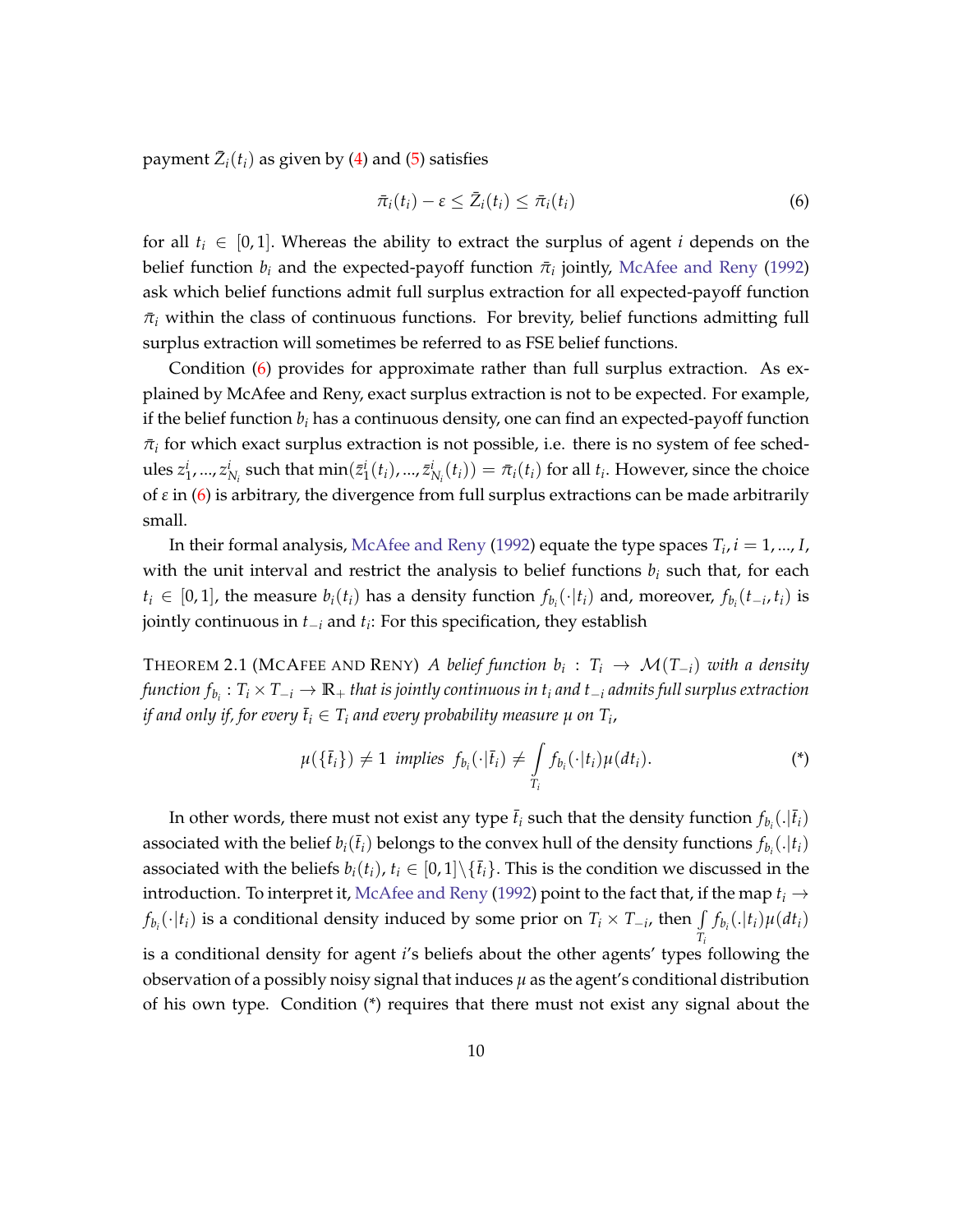agent's own type such that, given the observation of this signal, his conditional beliefs about the other agents' types are the same as when he knows that his type is  $\bar{t}_i$ .

## <span id="page-12-0"></span>**3 Genericity of FSE Belief Functions**

As noted by [McAfee and Reny](#page-43-0) [\(1992\)](#page-43-0), Theorem [2.1](#page-11-1) can be extended to the case where the type spaces are compact metric spaces. We therefore assume that, for  $i = 1, \dots, I$  the type set  $T_i$  is a compact metric space. For any  $t_i \in T_i$ , the belief  $b_i(t_i)$  is an element of the space  $\mathcal{M}(T_{-i})$  of probability measures on  $T_{-i}$ . In fact, we impose the stronger assumption that there exists some arbitrary, but fixed measure  $\lambda$  on  $T_{-i}$ , such that, for any  $t_i \in T_i$ ,  $b_i(t_i)$ belongs to the subset  $\mathcal{M}^{\lambda}(T_{-i})$  of those measures in  $\mathcal{M}(T_{-i})$  that have continuous densities with respect to  $\lambda$ . An example would be the case where, for some natural number *n*, each of the sets  $T_i$  is a compact subset of  $\mathbb{R}^n$  and, for each  $t_i \in T_i$ , the measure  $b_i(t_i)$ that is induced by the belief function  $b_i$  has a continuous density function  $f_{b_i}(.|t_i)$  with respect to Lebesgue measure on **R**(*I*−1)*<sup>n</sup>* . However, we are not assuming that type spaces are finite-dimensional.[7](#page-12-1)

In this setting, the assumption that  $f_{b_i}(t_{-i}|t_i)$  be continuous in  $t_{-i}$  and  $t_i$  translates into the requirement that the belief function  $b_i$  map the type space  $T_i$  continuously into the space  $\mathcal{M}^\lambda(T_{-i})$ , where  $\mathcal{M}^\lambda(T_{-i})$  has the topology that is induced by the uniform topology on the space of density functions. In other words,  $b_i$  belongs to the space  $\mathcal{C}(T_i,\mathcal{M}^{\lambda}(T_{-i}))$ of continuous functions from  $T_i$  to  $\mathcal{M}^{\lambda}(T_{-i})$ .<sup>[8](#page-12-2)</sup>

<span id="page-12-1"></span><sup>&</sup>lt;sup>7</sup>The assumption that  $b_i(t_i)$  belongs to  $\mathcal{M}^{\lambda}(T_{-i})$  is not actually necessary for our analysis. In the Appendix, we show that the result of McAfee and Reny (1992), i.e., Theorem [2.1,](#page-11-1) as well as our own result, Theorem [3.1,](#page-13-0) can be extended to the case where belief functions are simply continuous functions from *T<sup>i</sup>* to the space M(*T*−*<sup>i</sup>* ) of probability measures on *T*−*<sup>i</sup>* , when this latter space has the topology of weak convergence, i.e. the weak\* topology. In the text, we focus on the case where beliefs functions take values in  $\mathcal{M}^{\lambda}(T_{-i})$  because, as we discuss in Section [6,](#page-26-0) this specification automatically generates natural continuity properties of strategic behaviour.

<span id="page-12-2"></span><sup>&</sup>lt;sup>8</sup>The joint continuity assumption on  $f_{b_i}(t_{-i}|t_i)$  is equivalent to the assumption that  $b_i \in C(T_i, \mathcal{M}^{\lambda}(T_{-i}))$ . To see this, suppose first that  $b_i \notin C(T_i, \mathcal{M}^{\lambda}(T_{-i}))$ . Then there exists  $\varepsilon > 0$ , and there exist sequences  $\{t_{-i}^k\}, \{t_i^k\}$  such that  $\{t_i^k\}$  converges to a limit  $t_i^{\infty}$  and  $|f_{b_i}(t_{-i}^k|t_i^k) - f_{b_i}(t_{-i}^k|t_i^{\infty})| \geq \varepsilon$  for all k. Since  $T_{-i}$  is compact, we may assume without loss of generality that  $\{t_{-i}^k\}$  converges to a limit  $t_{-i}^{\infty}$ . By the triangle inequality it follows that either  $|f_{b_i}(t_{-i}^k|t_i^k) - f_{b_i}(t_{-i}^\infty|t_i^\infty)| \geq \frac{\varepsilon}{2}$  for all  $k$ , or  $|f_{b_i}(t_{-i}^\infty|t_i^\infty) - f_{b_i}(t_{-i}^k|t_i^\infty)| \geq \frac{\varepsilon}{2}$  for all *k*. In either case, continuity of  $f_{b_i}$  is violated. Hence, if  $f_{b_i}$  is continuous,  $b_i \in C(T_i, \mathcal{M}^{\lambda}(T_{-i}))$ . Conversely, if  $f_{b_i}$  is not continuous, there exists  $\varepsilon > 0$  and there exist sequences  $\{t_{-i}^k\}$ ,  $\{t_i^k\}$  converging to  $t_{-i'}^{\infty}$ ,  $t_i^{\infty}$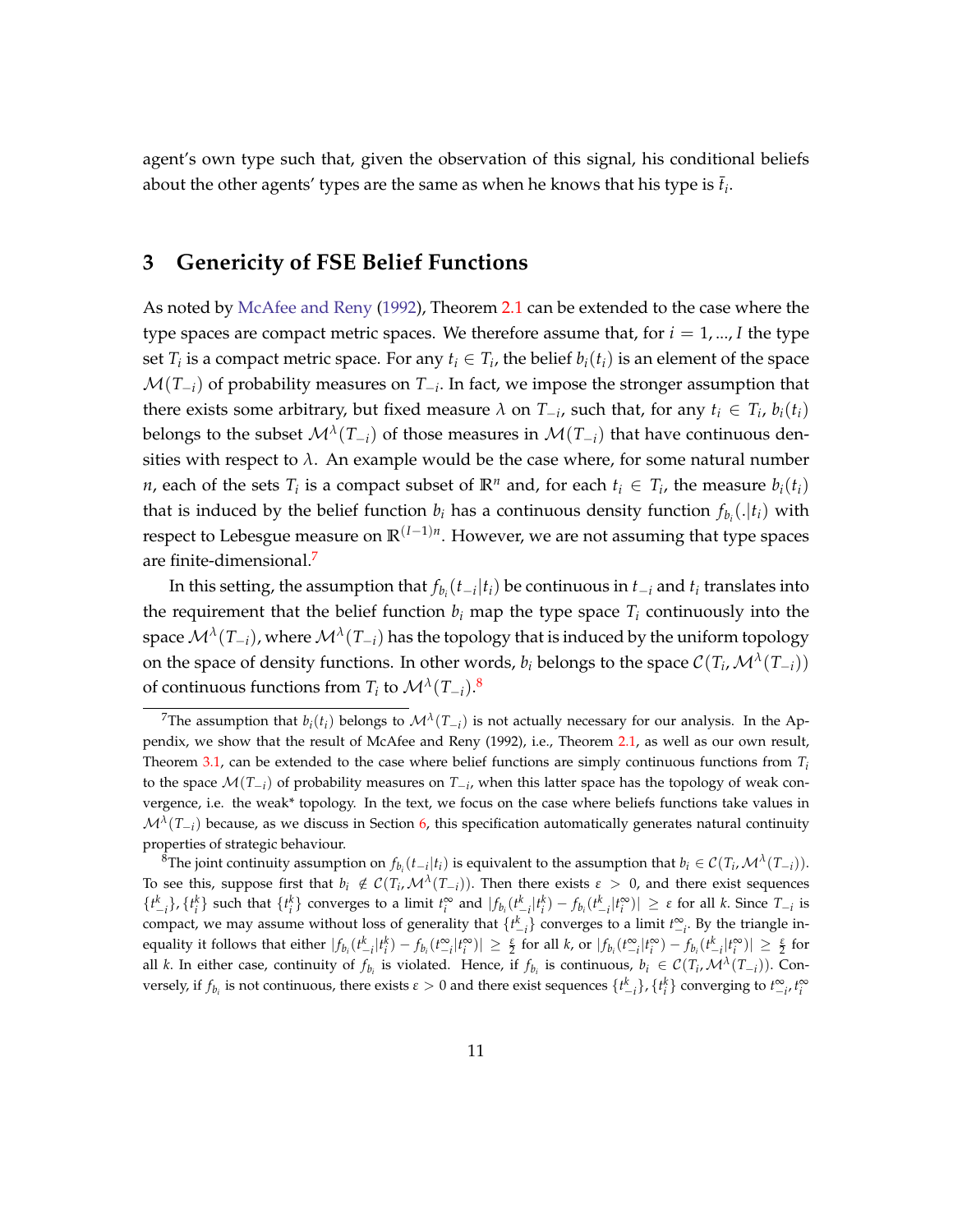If the set *T*−*<sup>i</sup>* is finite, but *T*−*<sup>i</sup>* has at least as many elements as *T<sup>i</sup>* , the analysis of Crémer and McLean [\(1988\)](#page-42-0) implies that the set  $\mathcal{E}^*(T_i,\mathcal{M}^{\lambda}(T_{-i}))$  is actually an open and dense subset of  $C(T_i, \mathcal{M}^{\lambda}(T_{-i}))$ .<sup>[9](#page-13-1)</sup> [10](#page-13-2) With infinite type spaces, we only obtain the weaker property of residualness and denseness. Formally, we obtain:

<span id="page-13-0"></span>THEOREM 3.1 Let  $\mathcal{E}^*(T_i, \mathcal{M}^{\lambda}(T_{-i}))$  be the set of continuous functions from  $T_i$  to  $\mathcal{M}^{\lambda}(T_{-i})$  $t$  *that satisfy condition (\*). If*  $T_{-i}$  *has more than finitely many elements, then*  $\mathcal{E}^*(T_i,\mathcal{M}^{\lambda}(T_{-i}))$  *is a* residual and dense subset of the space  $\mathcal{C}(T_i,\mathcal{M}^\lambda(T_{-i}))$  with the uniform topology, i.e.,  $\mathcal{E}^*(T_i,\mathcal{M}^\lambda(T_{-i}))$ *contains a countable intersection of open and dense subsets of* C(*T<sup>i</sup>* ,M*<sup>λ</sup>* (*T*−*i*)) *and is itself dense*.

Theorem [3.1](#page-13-0) is the main result of this paper. We prove this result in the next section. Before going there, we explain the relation between Theorem [3.1](#page-13-0) and the result in [Gizat](#page-43-3)[ulina and Hellwig](#page-43-3) [\(2014\)](#page-43-3) on the genericity of injective belief function. For this purpose, we discuss the relation between condition (\*) and injectiveness and we give some geometric intuition for the genericity of these properties, showing in particular, why the classical embedding theorem, on which we relied in [Gizatulina and Hellwig](#page-43-3) [\(2014\)](#page-43-3), cannot be used to prove Theorem [3.1.](#page-13-0)

We begin our discussion with a reformulation of condition (\*). With any  $b_i\in\mathcal{C}(T_i,\mathcal{M}^{\lambda}(T_{-i})),$ we can associate a map  $\varphi_{b_i}$  from the space  $\mathcal{M}(T_i)$  of probability measures on  $T_i$  into

such that  $|f_{b_i}(t_{-i}^k|t_i^k) - f_{b_i}(t_{-i}^{\infty}|t_i^{\infty})| \geq \varepsilon$  for all k. Then either,  $|f_{b_i}(t_{-i}^k|t_i^k) - f_{b_i}(t_{-i}^k|t_i^{\infty})| \geq \frac{\varepsilon}{2}$  for all k or  $|f_{b_i}(t_{-i}^k|t_i^{\infty}) - f_{b_i}(t_{-i}^{\infty}|t_i^{\infty})| \geq \frac{\varepsilon}{2}$  for all k. The second inequality contradicts the assumption that the measure  $b_i(t_i^{\infty})$  has a continuous density, i.e. that  $b_i(t_i^{\infty}) \in \mathcal{M}^{\lambda}(T_{-i})$ . The first inequality contradicts the assumption that the map  $t_i \to f_{b_i}(\cdot|t_i)$  is continuous when the range of this map has the uniform topology. In either case, it follows that  $b_i \notin C(T_i, \mathcal{M}^{\lambda}(T_{-i})).$ 

<span id="page-13-1"></span> $^9$ **Proof.** If  $T_i$  is a finite set, with  $n_i$  elements, any measure  $\mu \in \mathcal{M}(T_i)$  is represented by an  $n_i$ -dimensional vector  $(\mu_1, ..., \mu_{n_i})$ ; the density of the measure  $\varphi_{b_i}(\cdot | \mu)$  takes the form

$$
f_{b_i}(t_{-i}|\mu) = \sum_{i' \in T_i} f_{b_i}(t_{-i}|t'_i) \mu_{t'_i}.
$$

Condition (\*\*) takes the form

$$
f_{b_i}(t_{-i}|t_i) = \sum_{i' \in T_i} f_{b_i}(t_{-i}|t'_i) \mu_{t'_i} \text{ implies } \mu_{t_i} = 1 \text{ and } \mu_{t'_i} = 0 \text{ for } t'_i \neq t_i.
$$

This condition is satisfied whenever the vectors  $(f_{b_i}(t_{-i}|t_i))_{t_{-i}\in T_{-i}}, t_i \in T_i$ , are linearly independent. If the cardinality  $N_{-i}$  of  $T_{-i}$  is no less than that of  $T_i$ , the result follows because, with  $N_{-i} \geq n_i$ , generic *n*-tuples of *N*−*<sup>i</sup>* -vectors are linearly independent.

<span id="page-13-2"></span> $10$ For the case of finite type sets, Crémer and McLean also showed that full surplus extraction through a dominant-strategy mechanism can be achieved if and only if the matrix of posterior beliefs of all types of each agent has the rank  $n_i$  where  $n_i$  is the cardinality of the type space of agent  $i$  .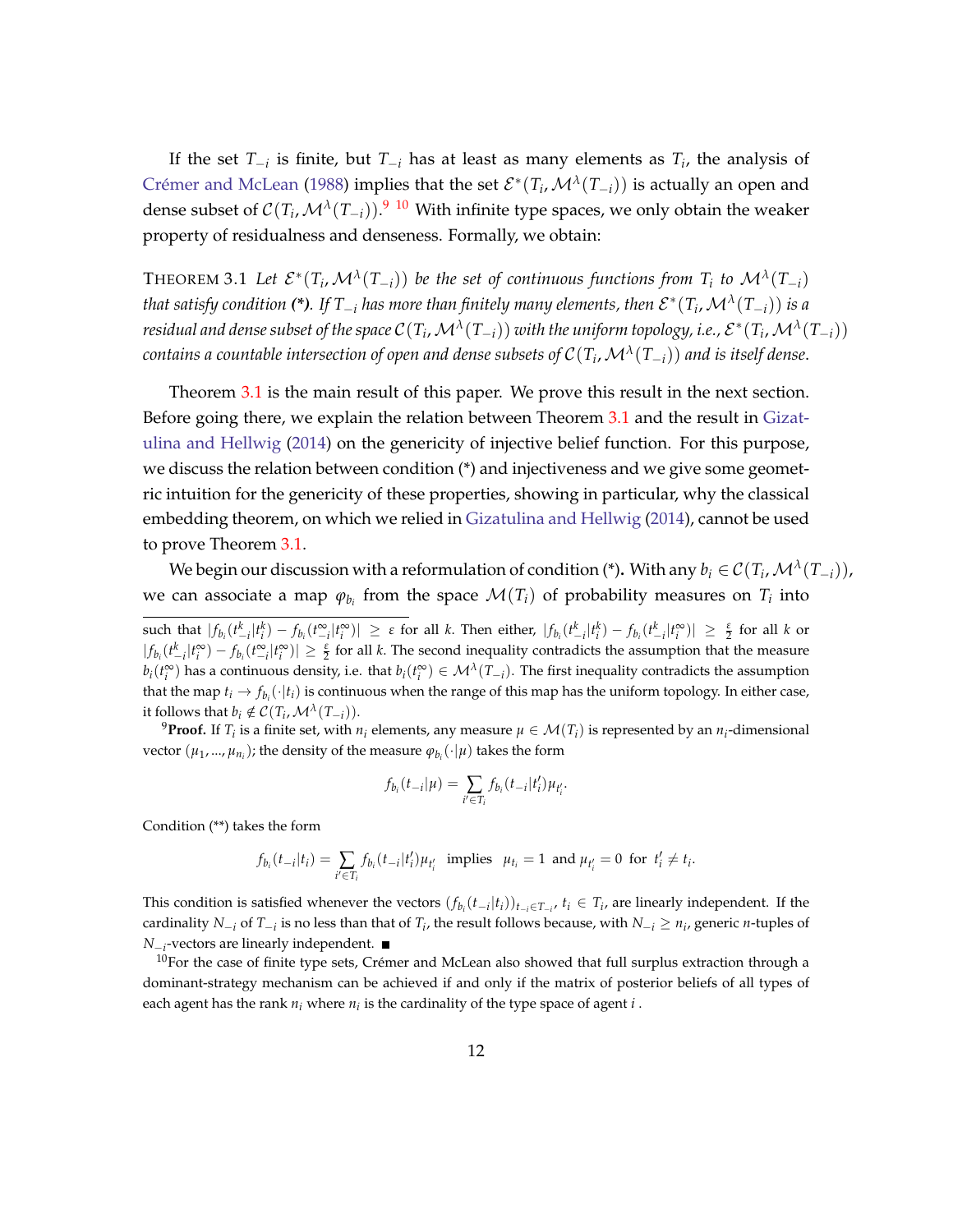M*λ* (*T*−*i*) by setting

<span id="page-14-0"></span>
$$
\varphi_{b_i}(B|\mu) \quad : \quad = \int_{T_i} b_i(B|t_i) d\mu(t_i) = \int_{T_i} \int_B f_{b_i}(t_{-i}|t_i) dt_{-i} d\mu(t_i) \n= \quad \int_B \int_{T_i} f_{b_i}(t_{-i}|t_i) d\mu(t_i) dt_{-i}
$$
\n(7)

for any  $\mu \in \mathcal{M}(T_i)$  and any measurable  $B \subset T_{-i}$ . By inspection of [\(7\)](#page-14-0), for any  $\mu \in \mathcal{M}(T_i)$ , the measure  $\varphi_{b_i}(\cdot|\mu)$  has the density function

<span id="page-14-3"></span>
$$
f_{b_i}(\cdot|\mu) := \int_{T_i} f_{b_i}(\cdot|t_i) d\mu(t_i). \tag{8}
$$

With this notation, condition (\*) can be reformulated as

$$
f_{b_i}(\cdot | \mu) = f_{b_i}(\cdot | \bar{t}_i) \text{ implies } \mu = \delta_{\bar{t}_i},
$$

or

<span id="page-14-2"></span>
$$
\varphi_{b_i}(\mu) = \varphi_{b_i}(\delta_{\bar{t}_i}) \text{ implies } \mu = \delta_{\bar{t}_i}, \tag{**}
$$

where  $\delta_{\bar{t}_i}$  is the degenerate measure which assigns unit mass to the singleton  $\bar{t}_i$ .

If the measure  $\mu$  itself is degenerate, i.e., if  $\mu = \delta_{t_i}$  for some  $t_i \in T_i$ , condition (\*\*) specializes to the requirement that

$$
\varphi_{b_i}(\delta_{t_i}) = \varphi_{b_i}(\delta_{\bar{t}_i})
$$
 implies  $\delta_{t_i} = \delta_{\bar{t}_i}$ ,

or

$$
f_{b_i}(\cdot|t_i) = f_{b_i}(\cdot|\bar{t}_i) \text{ implies } t_i = \bar{t}_i,
$$
\n
$$
(9)
$$

which means that the belief mapping *b<sup>i</sup>* is *injective*.

The set of continuous injective functions, i.e. the set of embeddings, from  $T_i$  to  $\mathcal{M}^\lambda(T_{-i})$ is thus a subset of the set  $\mathcal{E}^*(T_i,\mathcal{M}^{\lambda}(T_{-i}))$  of continuous functions from  $T_i$  to  $\mathcal{M}^{\lambda}(T_{-i})$ that satisfy condition  $(*)$ . From Theorem [3.1,](#page-13-0) therefore, one immediately obtains:

<span id="page-14-1"></span>COROLLARY 3.2 Let  $\mathcal{E}(T_i,\mathcal{M}^{\lambda}(T_{-i}))$  be the set of embeddings from  $T_i$  to  $\mathcal{M}^{\lambda}(T_{-i})$ . If  $T_{-i}$ *has more than finitely many elements, then*  $\mathcal{E}(T_i,\mathcal{M}^{\lambda}(T_{-i}))$  *is a residual and dense subset of the space* C(*T<sup>i</sup>* ,M*<sup>λ</sup>* (*T*−*i*)) *with the uniform topology, i.e.,* E(*T<sup>i</sup>* ,M*<sup>λ</sup>* (*T*−*i*)) *contains a countable intersection of open and dense subsets of* C(*T<sup>i</sup>* ,M*<sup>λ</sup>* (*T*−*i*)) *and is itself dense*.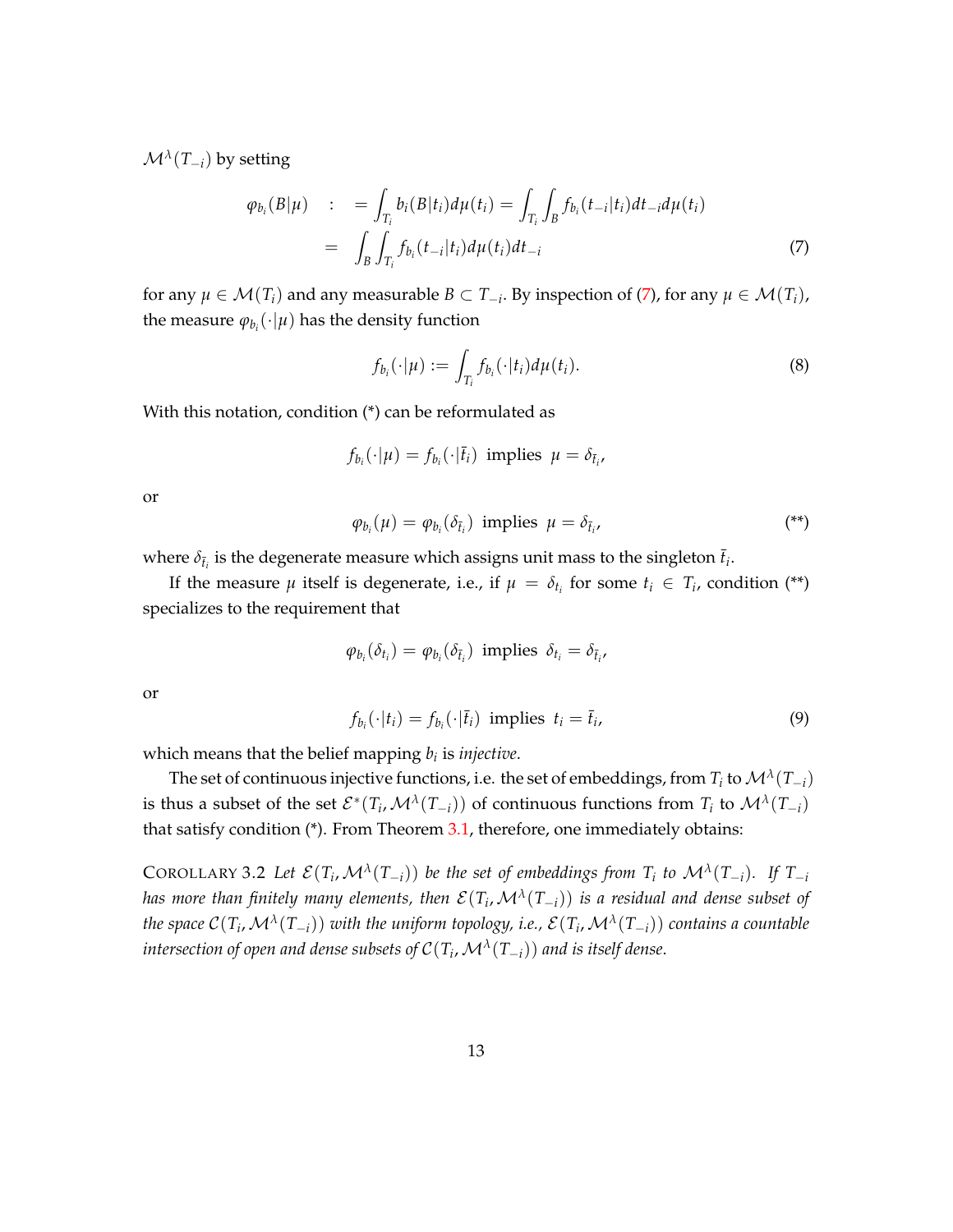Corollary [3.2](#page-14-1) is closely related to the condition that [Neeman](#page-43-2) [\(2004\)](#page-43-2) and [Heifetz and](#page-43-1) [Neeman](#page-43-1) [\(2006\)](#page-43-1) refer to as the BDP property - "*beliefs determine preferences"*. If the belief mapping is injective, no type  $\bar{t}_i \neq t_i$  has the belief  $b_i(t_i)$ , so a mechanism designer who knows that agent *i* has the belief  $b_i(t_i)$  can infer that the agent's type is  $t_i$ , rather than some  $\bar{t}_i \neq t_i$ . As a result, he can also infer the agent's payoff characteristics - his preferences - no matter how these characteristics may depend on the agent's type. As discussed by [Neeman](#page-43-2) [\(2004\)](#page-43-2) and [Heifetz and Neeman](#page-43-1) [\(2006\)](#page-43-1), the ability to infer the agent's preferences from his beliefs, the BDP property, is *necessary* for full surplus extraction.

However, neither the BDP property nor the injectiveness of an agent's belief mapping are sufficient for full surplus extraction. A necessary and sufficient condition is given by McAfee and Reny's condition  $(*)$  or our equivalent reformulation  $(**)$ . From  $(**)$  and  $(9)$ , it is obvious that (\*\*) is much stronger than merely injectiveness or the BDP property.

In [Gizatulina and Hellwig](#page-43-3) [\(2014\)](#page-43-3), we proved a weaker version of Corollary [3.2](#page-14-1) in order to show that belief functions exhibiting the BDP property are generic. The proof made use of the classical embedding theorem for continuous functions. For *finite-dimensional* compact metric spaces *X* and *Y*, this theorem asserts that, if the dimension of *Y* is strictly greater than twice the dimension of *X*, then the set of embeddings, i.e. of continuous injective functions, is a residual subset of the set of continuous functions from *X* to *Y* when the space of these functions has the topology of uniform convergence.<sup>[11](#page-15-0)</sup> Relying on this theorem, the result in [Gizatulina and Hellwig](#page-43-3) [\(2014\)](#page-43-3) shows that, if the type sets  $T_1$ , ...,  $T_I$ are finite-dimensional compact metric spaces, the set  $\mathcal{E}(T_i,\mathcal{M}^{\lambda}(T_{-i}))$  of embeddings of  $T_i$ into  $\mathcal{M}^\lambda(T_{-i})$  is a residual subset of the set  $\mathcal{C}(T_i,\mathcal{M}^\lambda(T_{-i}))$  of continuous functions from  $T_i$  into  $\mathcal{M}^\lambda(T_{-i})$  where  $\mathcal{C}(T_i,\mathcal{M}^\lambda(T_{-i}))$  is endowed with the uniform topology. Because  $\mathcal{M}^{\lambda}(T_{-i})$  is an infinite-dimensional space*,* the dimensionality condition of the embedding theorem is automatically fulfilled whenever the dimension of  $T_i$  is finite.

By contrast, the McAfee-Reny condition for full surplus extraction is much stronger than injectivity. Therefore, the proof of Theorem [3.1](#page-13-0) cannot just cite the embedding theorem but needs a new argument. The arguments involve similar ideas as the proof of the embedding theorem, but the analysis makes essential use of the fact that the space  $\mathcal{M}^{\lambda}(T_{-i})$  is infinite-dimensional. Even if the domain  $T_i$  of the belief functions of agent *i* is a finite-dimensional set, the conclusion of the theorem can only be obtained if the range is infinite-dimensional.

We illustrate the distinction between injectivity and  $(**)$  by means of some diagrams.

<span id="page-15-0"></span><sup>11</sup>See, e.g., [Hurewicz and Wallman](#page-43-5) [\(1941\)](#page-43-5)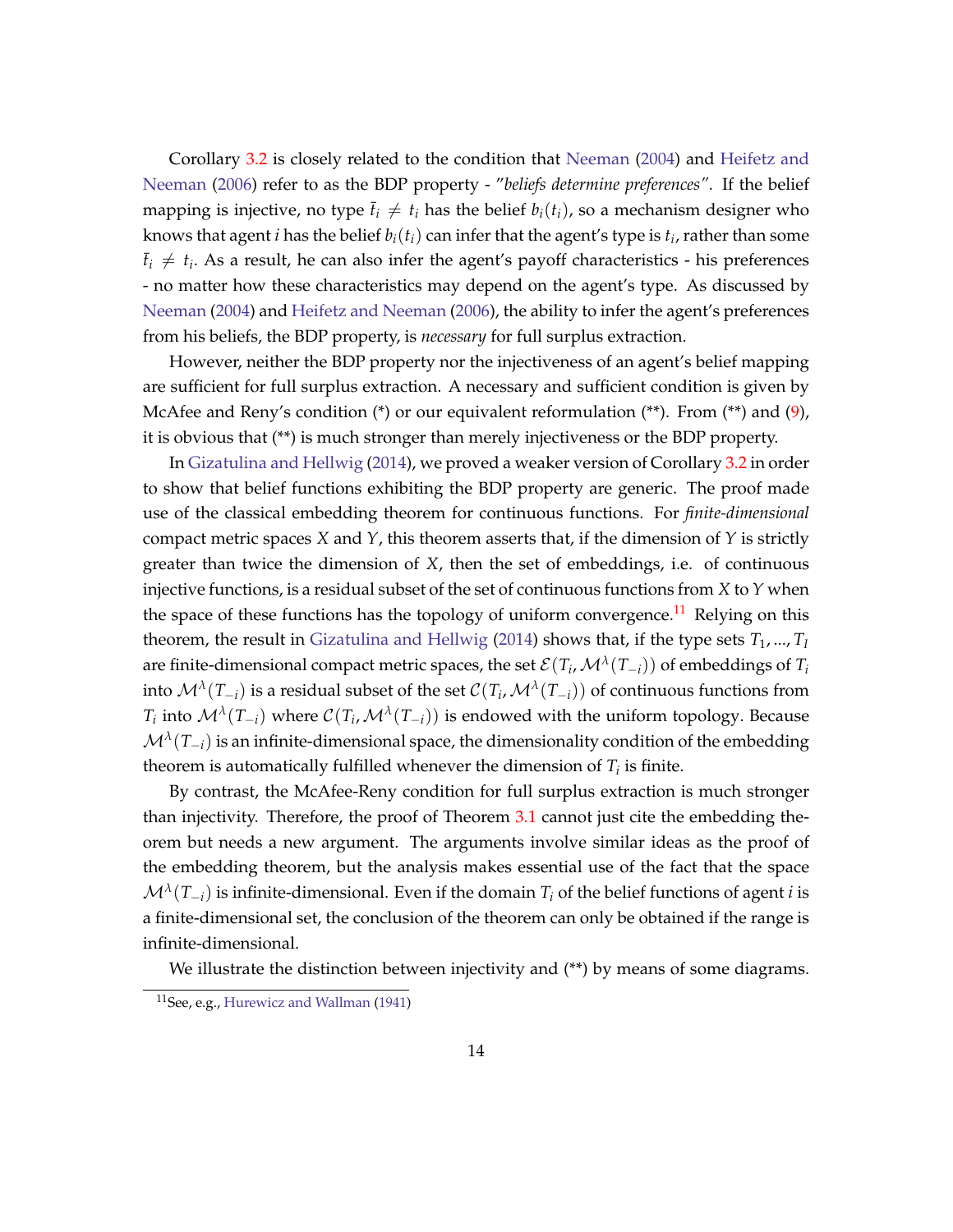<span id="page-16-0"></span>

Figure 1: Denseness of injectivity

The functions in these diagrams should be interpreted as abstract examples for the two properties, without reference to any belief functions. Each diagram shows the image of some function that has domain  $[0, 1]$  and either a two- or a three-dimensional range. Because the unit interval has dimension one, the embedding theorem asserts that any continuous function from the unit interval to  $\mathbb{R}^3$  can be approximated by a sequence of continuous *injective* functions from the unit interval to **R**<sup>3</sup> . Thus, the function which generates the solid blue loop in the plane in Figure [1](#page-16-0) is *not* injective because the point of self-intersection corresponds to the value of the function under two distinct points in its domain. However, as indicated by the red "detour", the third dimension provides ample room for perturbations of this function that are injective.

<span id="page-16-1"></span>

Figure 2: Denseness of (\*\*) ?

In Figure [2,](#page-16-1) the solid blue line in the left half of the figure is the image of a sinusoid function taking values in a plane. The sinusoid is injective, but fails to satisfy condition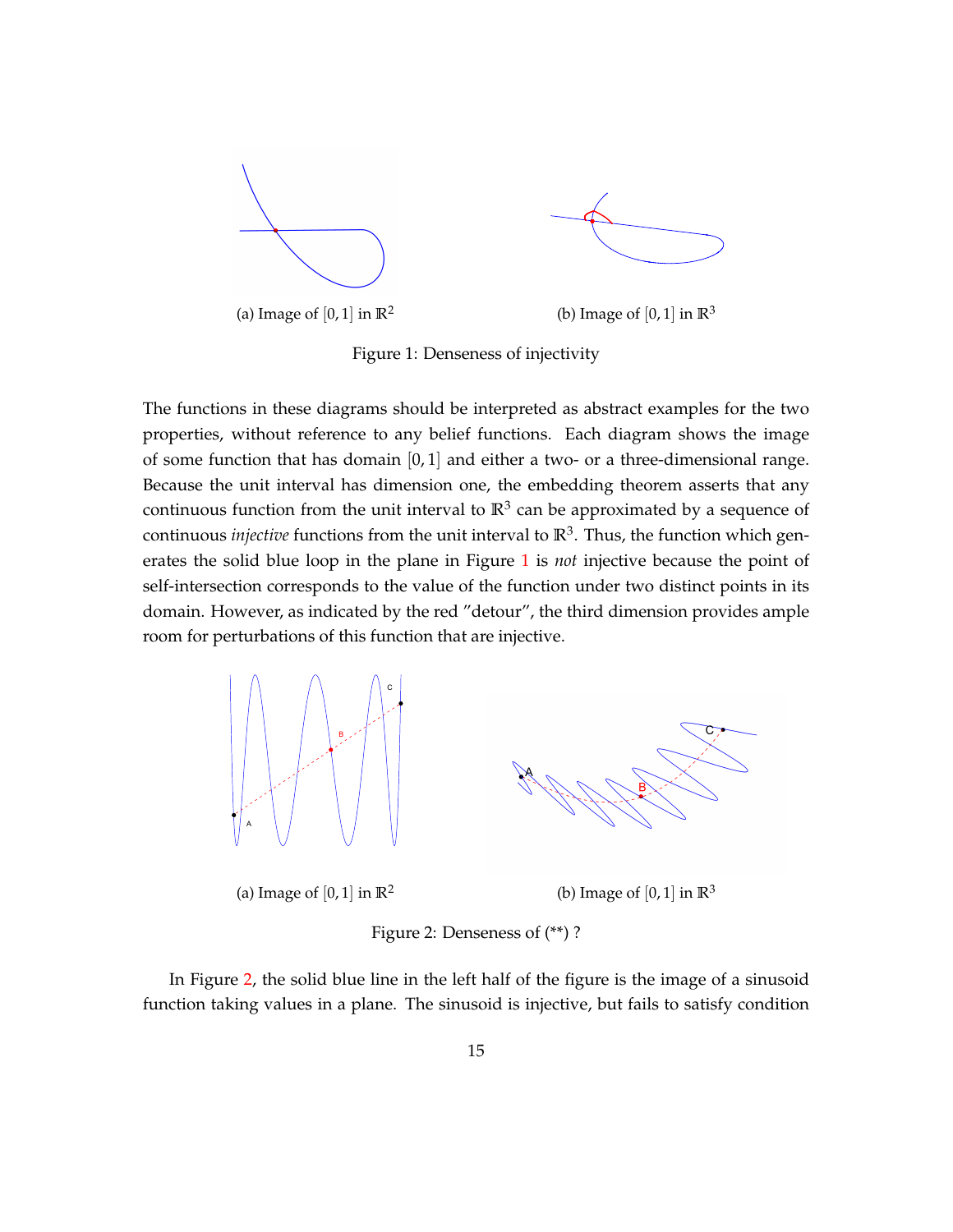(\*\*) because its value at point *B* is a convex combination of points *A* and *C* on the red dashed line (and of course any other point on the crossing of the red line and blue line is a convex combination of "extreme" points *A* and *C*). The right half of the figure shows that, in this case, too, an additional dimension can provide room for perturbations of the sinusoid that satisfy condition  $(**)$ . The "curved" sinusoid in part (b) of Figure [2](#page-16-1) can be seen as an element of a sequence of functions approximating the "flat" sinusoid" in part (a). Each element of the sequence of "curved" sinusoids satisfies condition (\*\*) even though the "flat" sinusoid does not.

However, there is a difference. In Figure [1,](#page-16-0) approximation of the non-injective function by injective functions is obtained by *local* perturbations. In Figure [2,](#page-16-1) the approximation by functions satisfying condition (\*\*) is based on *global* perturbations. Condition (\*\*) hinges on comparing the value of  $\varphi_{b_i}(\delta_{\bar{t}_i})$  with the value of  $\varphi_{b_i}(\mu)$  for any  $\mu$ , a comparison which depends on types  $\hat{t}_i$  with  $\varphi_{b_i}(\delta_{\hat{t}_i})$  far away from  $\varphi_{b_i}(\delta_{\bar{t}_i})$ .

For injectivity, the local nature of the required perturbations explains why embeddings are dense if the dimension of the range is greater than twice the dimension of the domain. If the domain is the unit interval, as was assumed for Figure [1,](#page-16-0) then at any point of selfintersection, the range behaves locally like a plane, which leaves another dimension to provide room for perturbations that are injections.

<span id="page-17-0"></span>For condition  $(**)$ , this kind of reasoning is unavailable. Figure  $3$  gives an example with a function on  $[0,1]$  whose image is the union of a vertical line and an expanding spiral around the vertical line so that the vertical line belongs to the convex hull of the



Figure 3: Image of  $[0,1]$  in  $\mathbb{R}^3$ : Failure of denseness of  $($ <sup>\*\*</sup>)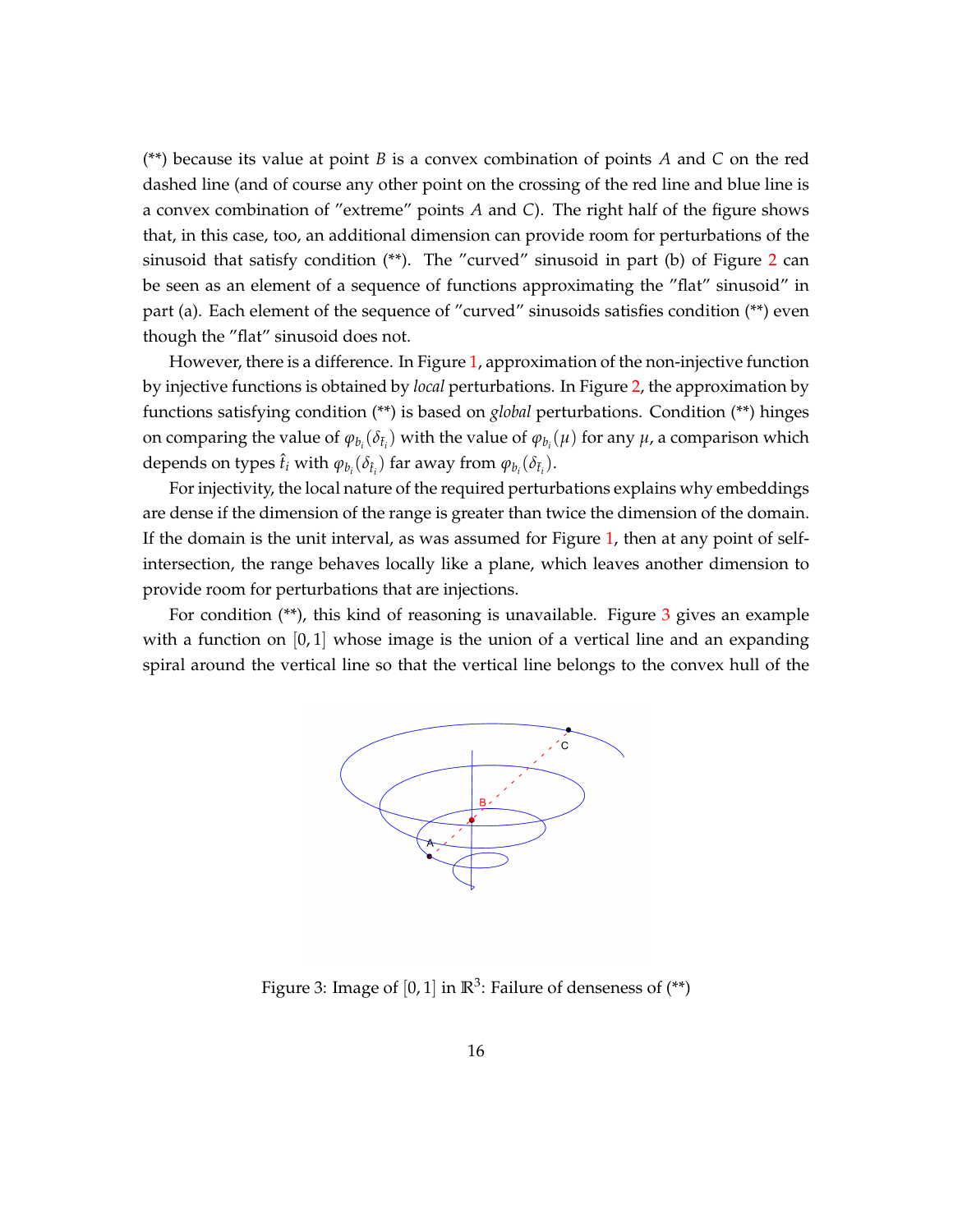expanding spiral*,* which is a non-negligible subset of  $\mathbb{R}^3$ . In this case there is no sequence of functions from  $[0,1]$  to  $\mathbb{R}^3$  that satisfy condition (\*\*) and approximate the given function – for any such function, the part that approximates the vertical line inside the spiral must belong to the convex hull of the part that approximates the spiral.

In Appendix [A,](#page-34-0) we show more generally that, for any  $n$ , there is a function from [0, 1] to  $\mathbb{R}^n$  that violates condition (\*\*) and that cannot be approximated by functions from  $[0,1]$ to  $\mathbb{R}^n$  that satisfy condition (\*\*). If the convex hull of the range of a function from  $[0,1]$ to **R***<sup>n</sup>* is a non-negligible subset of **R***<sup>n</sup>* , one needs yet another dimension (at least) for the perturbations that satisfy condition (\*\*) and approximate the given function. This is why the proof of Theorem [3.1](#page-13-0) makes essential use of the fact that  $M^{\lambda}(T_{-i})$  is infinitedimensional. By contrast, in the argument of [Gizatulina and Hellwig](#page-43-3) [\(2014\)](#page-43-3), this fact matters only because, with an infinite-dimensional range, the dimensionality condition of the embedding theorem is satisfied no matter what the (finite) dimension of the domain may be.

## <span id="page-18-0"></span>**4 Proof of the Main Theorem**

The argument is closely related to that given by [Hurewicz and Wallman](#page-43-5) [\(1941\)](#page-43-5) for the classical embedding theorem for continuous functions. Let *d* be the metric on *T<sup>i</sup>* . Given this metric, let  $\mathcal{M}(T_i)$ , the space of probability measures on  $T_i$ , be endowed with the associated Prohorov metric; this metric induces the topology of weak convergence, or weak\* topology, on  $\mathcal{M}(T_i)$ . In an abuse of notation, we write  $d(\cdot,\cdot)$  for this metric as well. We also endow  $\mathcal{M}^\lambda(T_{-i})$  with the metric  $\rho$  such that, for any  $\beta$  and  $\hat{\beta}$  in  $\mathcal{M}^\lambda(T_{-i})$ ,

<span id="page-18-1"></span>
$$
\rho(\beta, \hat{\beta}) = \max_{t_{-i} \in T_{-i}} |f_{\beta}(t_{-i}) - f_{\hat{\beta}}(t_{-i})|; \tag{10}
$$

the maximum in [\(10\)](#page-18-1) is well defined for all *β* and *β*ˆ because *T*−*<sup>i</sup>* is compact and the density functions  $f_{\beta}$  and  $f_{\hat{\beta}}$  that are associated with  $\beta$  and  $\hat{\beta}$  in  $\mathcal{M}^{\lambda}(T_{-i})$  are continuous.

**Proof.** For any  $\varepsilon > 0$ , we now define  $G_{\varepsilon}$  as the subset of  $\mathcal{C}(T_i,\mathcal{M}^{\lambda}(T_{-i}))$  that contains all mappings  $b_i$  with the property that, for any  $t_i \in T_i$  and all  $\mu \in \mathcal{M}(T_i)$ ,

$$
\varphi_{b_i}(\delta_{t_i}) = \varphi_{b_i}(\mu) \tag{11}
$$

implies

$$
d(\mu, \delta_{t_i}) < \varepsilon \tag{12}
$$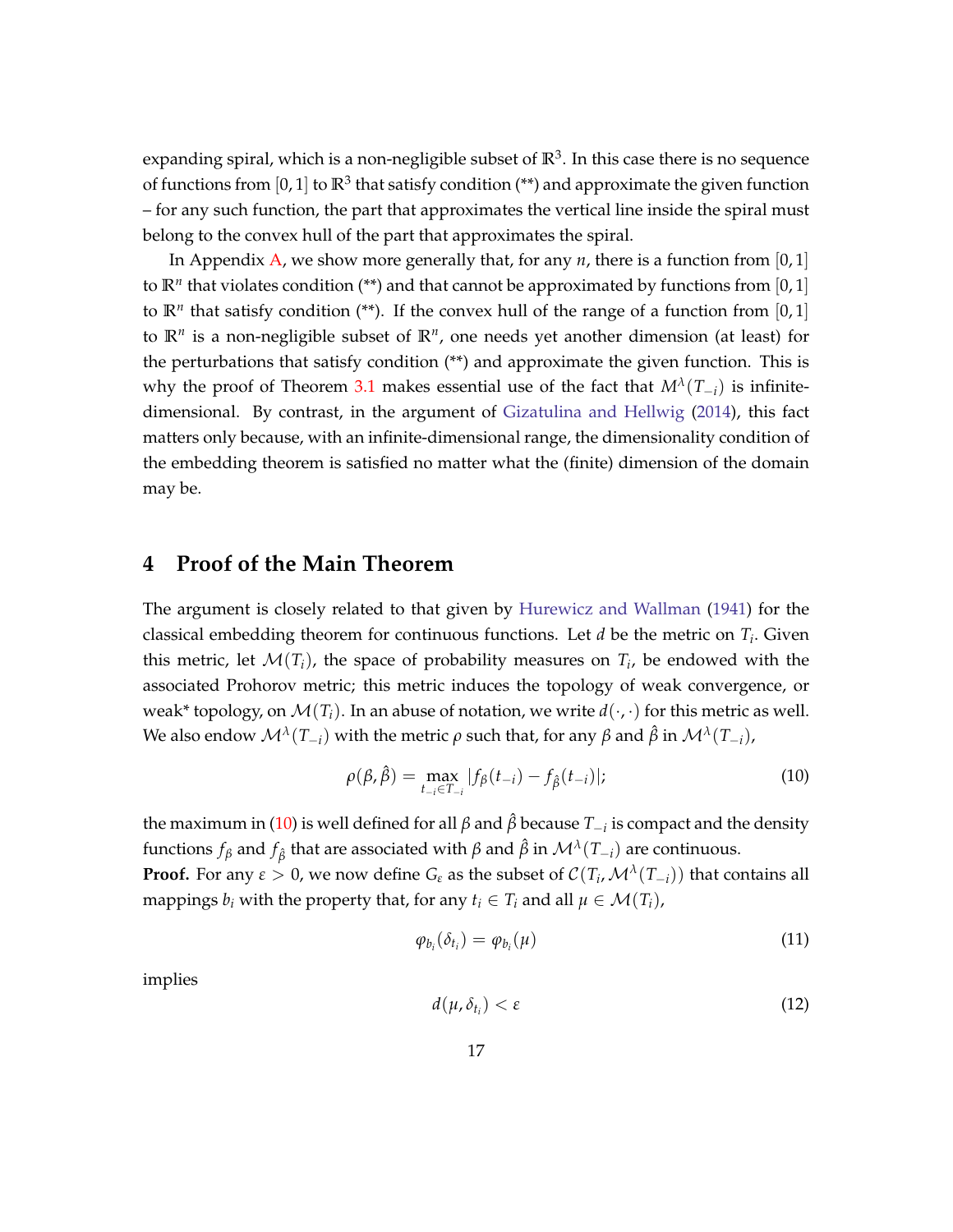where  $d(\mu, \delta_{t_i})$  is the Prohorov distance between the measures  $\mu$  and  $\delta_{t_i}$ .

**Claim 1:**  $\mathcal{E}^*(T_i, \mathcal{M}^{\lambda}(T_{-i})) = \bigcap_{k=1}^{\infty} G_{1/k}$ .

**Proof:** If  $b_i \in G_{1/k}$  for all k, then for any  $t_i \in T_i$  and all  $\mu \in \mathcal{M}(T_i)$ ,  $\varphi_{b_i}(\delta_{t_i}) = \varphi_{b_i}(\mu)$ implies  $0 \le d(\mu, \delta_{t_i}) \le 1/k$ , hence  $d(\mu, \delta_{t_i}) = 0$ . Conversely, if  $b_i \in \mathcal{E}^*(T_i, \mathcal{M}^{\lambda}(T_{-i}))$ , then, by (\*\*),  $\varphi_{b_i}(\delta_{t_i})=\varphi_{b_i}(\mu)$  implies  $d(\mu,\delta_{t_i})=0<1/k$  for all  $t_i\in T_i$ , all  $\mu\in \mathcal{M}(T_i)$ , and all *k*.

**Claim 2:** For any  $\varepsilon > 0$ , the set  $G_{\varepsilon}$  is an open subset of  $\mathcal{C}(T_i, \mathcal{M}^{\lambda}(T_{-i}))$ . **Proof:** Fix any  $b_i \in G_{\varepsilon}$ , and let

$$
\Gamma := \{(t_i, \mu) \in T_i \times \mathcal{M}(T_i) | d(\mu, \delta_{t_i}) \geq \varepsilon\}
$$

and let

<span id="page-19-0"></span>
$$
\eta = \min_{(t_i,\mu)\in\Gamma} \rho(\varphi_{b_i}(\delta_{t_i}),\varphi_{b_i}(\mu)). \tag{13}
$$

Because  $T_i$  and therefore also  $\mathcal{M}(T_i)$  are compact, the minimum in [\(13\)](#page-19-0) is well defined, i.e., there exists  $(t_i, \mu) \in \Gamma$  such that  $\rho(\varphi_{b_i}(\delta_{t_i}), \varphi_{b_i}(\mu)) = \eta$ . Since  $b_i \in G_{\varepsilon}$  and, for  $(t_i, \mu) \in \Gamma$ ,  $d(\mu, \delta_{t_i}) \geq \varepsilon$ , it follows that  $\eta > 0$ .

Now let  $\bar{b}_i$  be any mapping in  $\mathcal{C}(T_i,\mathcal{M}^{\lambda}(T_{-i}))$  such that

$$
\rho(\bar{b}_i(t_i), b_i(t_i)) < \frac{\eta}{2} \tag{14}
$$

for all  $t_i \in T_i$ . Since

$$
\rho(\varphi_{\bar{b}_i}(\mu), \varphi_{b_i}(\mu)) = \max_{t_{-i} \in T_{-i}} |f_{\bar{b}_i}(t_{-i}|\mu) - f_{b_i}(t_{-i}|\mu)|
$$
\n
$$
= \max_{t_{-i} \in T_{-i}} \left| \int_{T_i} f_{\bar{b}_i}(t_{-i}|t_i) d\mu(t_i) - \int_{T_i} f_{b_i}(t_{-i}|t_i) d\mu(t_i) \right|
$$
\n
$$
\leq \int_{T_i} \max_{t_{-i} \in T_{-i}} \left| f_{\bar{b}_i}(t_{-i}|t_i) - f_{b_i}(t_{-i}|t_i) \right| d\mu(t_i)
$$
\n
$$
= \int_{T_i} \rho(\bar{b}_i(t_i), b_i(t_i)) d\mu(t_i),
$$

by  $(10)$  and  $(8)$ , we infer that

$$
\rho(\varphi_{\bar{b}_i}(\mu), \varphi_{b_i}(\mu)) < \frac{\eta}{2}
$$
\n(15)

for all  $\mu \in \mathcal{M}(T_i)$ . Thus, if  $t_i$  and  $\mu$  are such that  $\varphi_{\bar{b}_i}(\delta_{t_i}) = \varphi_{\bar{b}_i}(\mu)$ , it must be the case that  $\rho(\varphi_{b_i}(\delta_{t_i}),\varphi_{b_i}(\mu))<\eta.$  By the definition of  $\eta$ , it follows that  $d(\mu,\delta_{t_i})<\varepsilon$ , which proves that  $\bar{b}_i$  is also an element of  $G_{\varepsilon}$ . Thus, along with  $b_i$ , any element of the open  $\frac{\eta}{2}$ -ball around  $b_i$  is an element of  $G_{\varepsilon}$ . The claim follows immediately.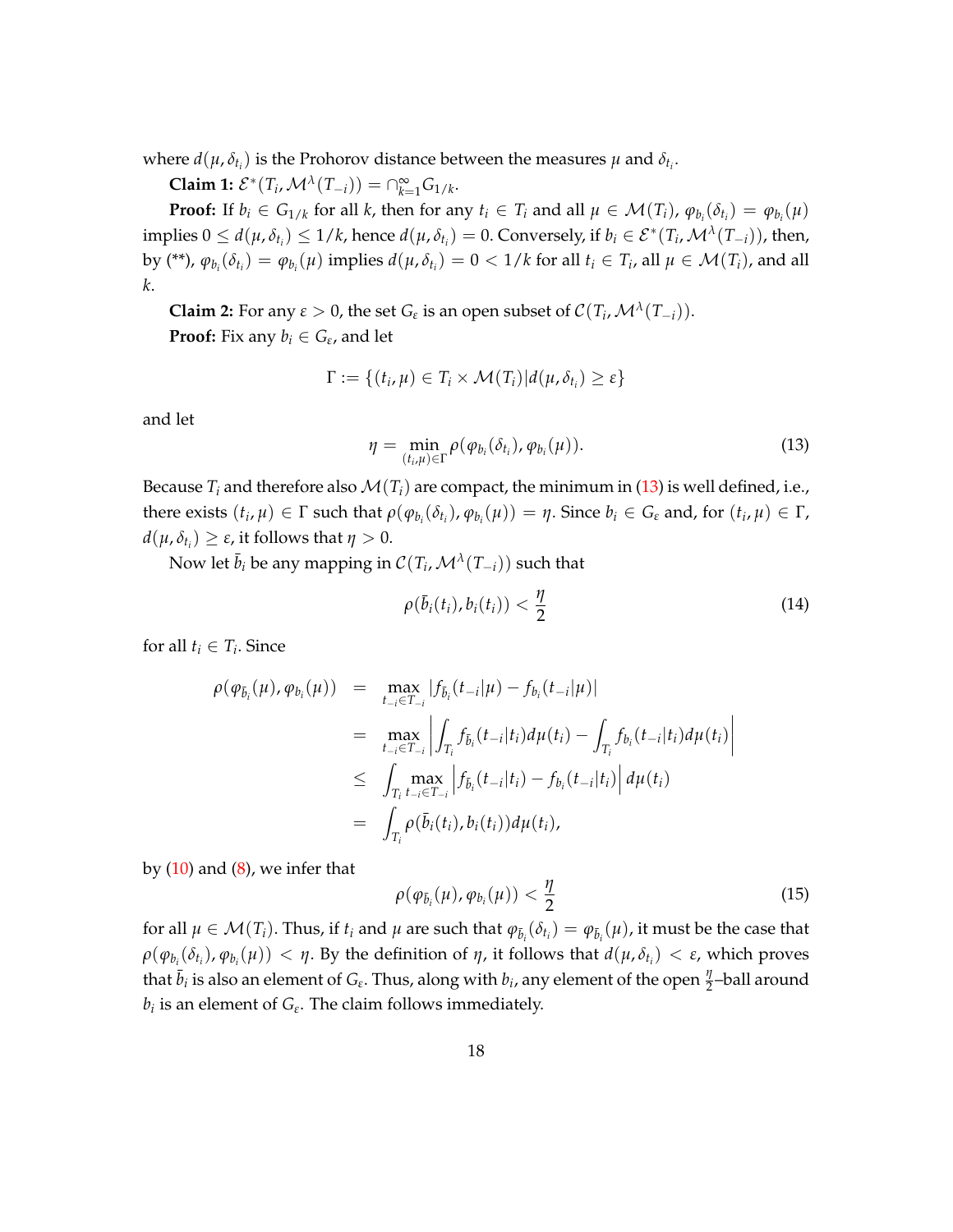**Claim 3:** For any  $\varepsilon > 0$ , the set  $G_{\varepsilon}$  is a dense subset of  $\mathcal{C}(T_i, \mathcal{M}^{\lambda}(T_{-i}))$ .

**Proof:** Fix any  $b_i \in C(T_i, \mathcal{M}^{\lambda}(T_{-i}))$  and any  $\eta > 0$ . We will show that there exists a function  $\bar{b}_i \in G_{\varepsilon}$  such that

<span id="page-20-0"></span>
$$
\rho(\bar{b}_i(t_i), b_i(t_i)) < \eta \tag{16}
$$

for all  $t_i \in T_i$ .

Relying on the fact that the continuous function  $b_i$  is uniformly continuous on the compact set  $T_i$ , let  $\zeta \in (0,\varepsilon)$  be such that, for any  $t_i$  and  $\bar{t}_i$  in  $T_i$ ,  $d(\delta_{t_i}, \delta_{\bar{t}_i}) < \zeta$  implies  $\rho(b_i(t_i), b_i(t'_i)) < \frac{\eta}{2}$  $\frac{q}{2}$ . Because  $T_i$  is a metric space, there exists a covering  $U_1, U_2, ...$  of  $T_i$ such that

<span id="page-20-2"></span>
$$
d(U_k) < \zeta \tag{17}
$$

and

<span id="page-20-1"></span>
$$
\rho(b_i(U_k)) < \frac{\eta}{2} \tag{18}
$$

for all  $k.$  where  $d(U_k)$  and  $\rho(b_i(U_k))$  are defined as the suprema of  $d(t_i,\bar{t}_i)$  and of  $\rho(b_i(t_i),b_i(\bar{t}_i))$ , respectively, over  $t_i$ ,  $\bar{t}_i$  in  $U_{ki}$ .

Because  $T_i$  is compact, the covering  $U_1, U_2, ...$  of  $T_i$  has a finite subcovering, which we denote as  $U_1, U_2, ...U_K$ . Given the sets  $U_1, U_2, ...U_K$ , we may select measures  $\beta_1, ..., \beta_K$ in  $\mathcal{M}^{\lambda}(T_{-i})$  such that, for  $k = 1, ..., K$ ,  $\rho(\beta_k, b_i(\bar{t}_i)) < \frac{\eta}{2}$  $\frac{\eta}{2}$  for some  $\bar{t}_i \in U_k$  and, moreover, the associated density functions  $f_{\beta_1},...,f_{\beta_K}$  are linearly independent; linear independence of the density functions *fβ*<sup>1</sup> , ..., *fβ<sup>K</sup>* may be assumed because *T*−*<sup>i</sup>* has infinitely many elements.

For each  $t_i \in T_i$  and  $k = 1, 2, ..., K$ , set

$$
w_k(t_i) = \min_{\bar{t}_i' \in T_i \setminus U_k} d(t_i, \bar{t}_i)
$$

and

$$
\alpha_k(t_i) = \frac{w_k(t_i)}{\sum_{\ell=1}^K w_\ell(t_i)}.
$$

This is well defined because for each  $t_i \in T_i$ , there exists at least one  $\ell$  such that  $t_i \in U_\ell$ and therefore  $w_{\ell}(t_i) > 0$  and  $\sum_{\ell=1}^{K} w_{\ell}(t_i) > 0$ .

We now define  $\bar{b}_i: T_i \to \mathcal{M}^\lambda(T_{-i})$  by setting

<span id="page-20-3"></span>
$$
\bar{b}_i(t_i) = \sum_{k=1}^K \alpha_k(t_i) \beta_k.
$$
\n(19)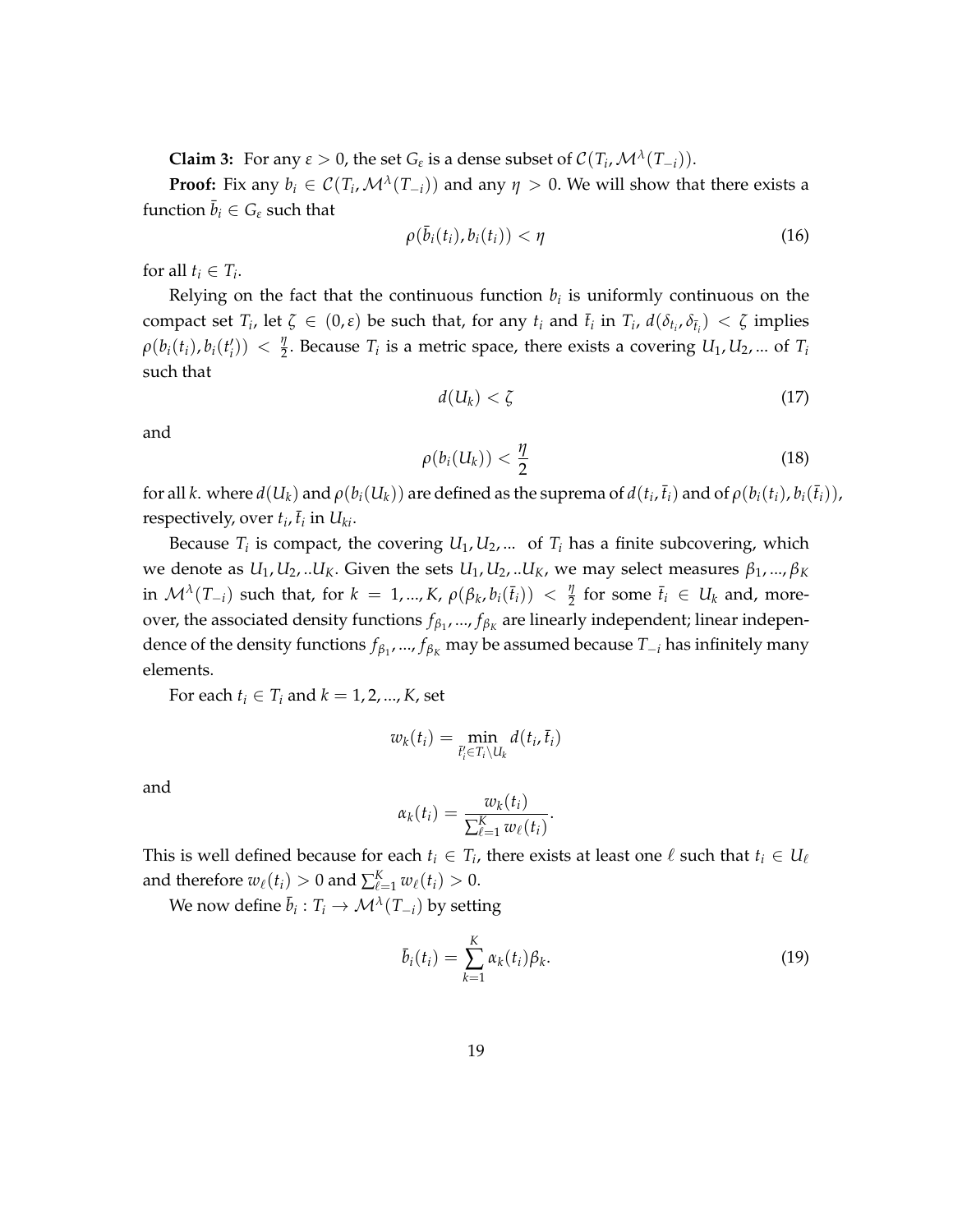Because the functions  $w_k$  and  $\alpha_k$  are obviously continuous,  $\bar{b}_i \in C(T_i, \mathcal{M}^{\lambda}(T_{-i}))$ . Moreover, for any  $t_i \in T_i$  and  $k = 1, ..., K$ ,  $\alpha_k(t_i) > 0$  implies  $t_i \in U_k$  and therefore,  $\rho(\beta_k, b_i(t_i)) <$ *η*  $\frac{\eta}{2}$ . Therefore

<span id="page-21-0"></span>
$$
\rho(\bar{b}_{i}(t_{i}), b_{i}(t_{i})) = \max_{t_{-i} \in T_{-i}} \left| f_{\bar{b}_{i}}(t_{-i}|t_{i}) - f_{b_{i}}(t_{-i}|t_{i}) \right|
$$
\n
$$
= \max_{t_{-i} \in T_{-i}} \left| \sum_{k=1}^{K} \alpha_{k}(t_{i}) f_{\beta_{k}}(t_{-i}) - f_{b_{i}}(t_{-i}|t_{i}) \right|
$$
\n
$$
\leq \sum_{k=1}^{K} \alpha_{k}(t_{i}) \max_{t_{-i} \in T_{-i}} \left| f_{\beta_{k}}(t_{-i}) - f_{b_{i}}(t_{-i}|t_{i}) \right|
$$
\n
$$
= \sum_{k=1}^{K} \alpha_{k}(t_{i}) \rho(\beta_{k}, b_{i}(t_{i}))
$$
\n
$$
< \sum_{k=1}^{K} \alpha_{k}(t_{i}) \left[ \inf_{t_{i} \in U_{k}} \rho(\beta_{k}, b_{i}(\bar{t}_{i})) + \frac{\eta}{2} \right]
$$
\n
$$
< \eta,
$$
\n(20)

which establishes [\(16\)](#page-20-0). In the derivation for [\(20\)](#page-21-0), the last inequality follows because *β<sup>k</sup>* had been chosen so that  $\rho(\beta_k, b_i(\bar{t}_i)) < \frac{\eta}{2}$  $\frac{\eta}{2}$  for some  $\bar{t}_i \in U_k$ ; the last inequality but one follows from [\(18\)](#page-20-1) and the triangle inequality.

It remains to be shown that  $\bar{b}_i \in G_{\varepsilon}$ . For this purpose, consider any  $t_i \in T_i$  and  $\mu \in$  $\mathcal{M}(T_i)$ , and suppose that

$$
\varphi_{\bar{b}_i}(\delta_{t_i})=\varphi_{\bar{b}_i}(\mu).
$$

By construction,

$$
\varphi_{\bar{b}_i}(\delta_{t_i}) = \bar{b}_i(t_i) = \sum_{k=1}^K \alpha_k(t_i) \beta_k
$$

and

$$
\varphi_{\bar{b}_i}(\mu) = \int \bar{b}_i(\bar{t}_i) d\mu(\bar{t}_i) = \sum_{k=1}^K \int \alpha_k(\bar{t}_i) d\mu(\bar{t}_i) \beta_k.
$$

Thus,  $\varphi_{\bar{b}_i}(\delta_{t_i}) = \varphi_{\bar{b}_i}(\mu)$  implies

$$
\sum_{k=1}^K \alpha_k(t_i) \beta_k = \sum_{k=1}^K \int \alpha_k(\bar{t}_i) d\mu(\bar{t}_i) \beta_k.
$$

The associated densities satisfy

$$
\sum_{k=1}^K \alpha_k(t_i) f_{\beta_k} = \sum_{k=1}^K \int \alpha_k(\bar{t}_i) d\mu(\bar{t}_i) f_{\beta_k},
$$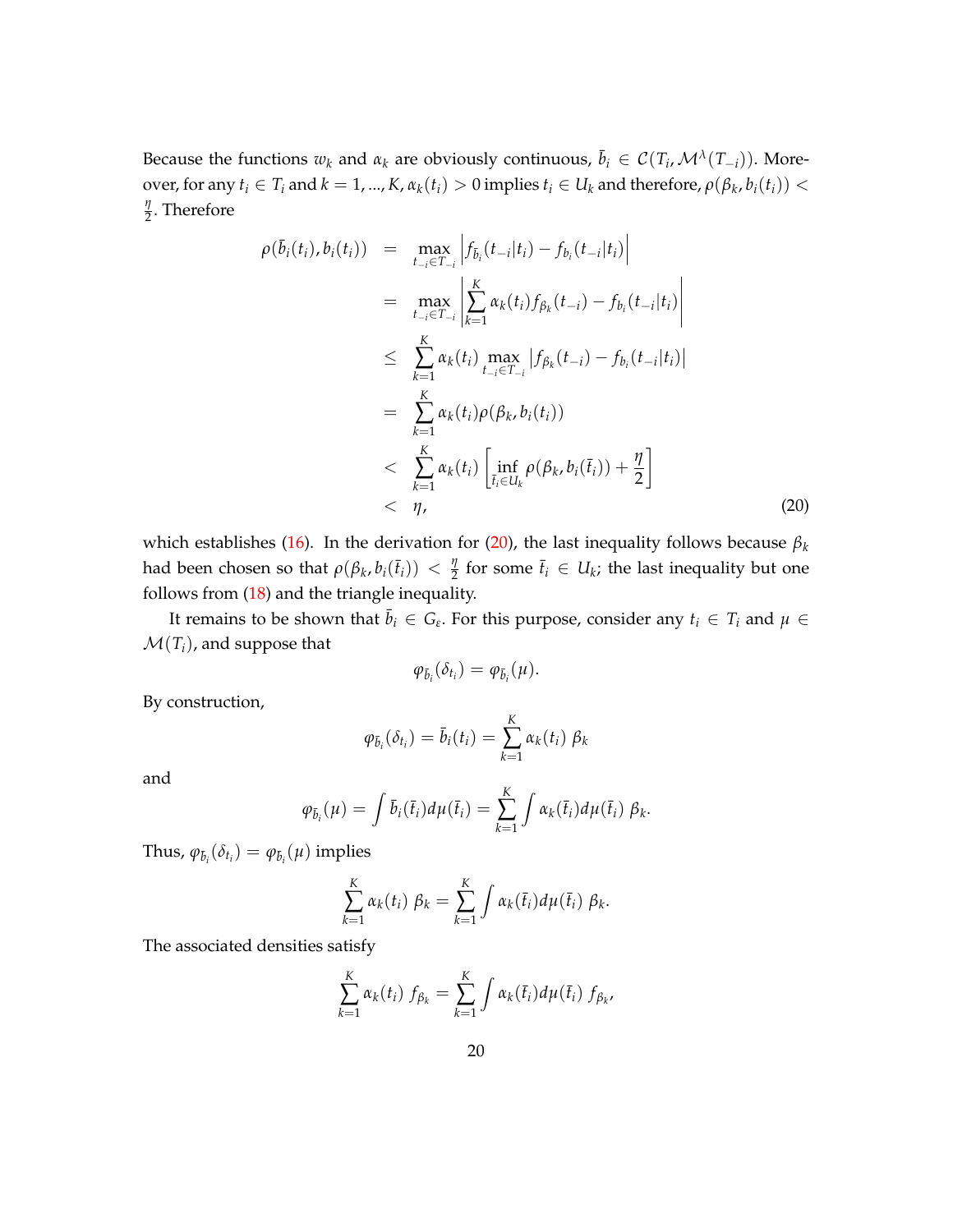or

<span id="page-22-1"></span>
$$
\sum_{k=1}^{K} \left[ \alpha_k(t_i) - \int \alpha_k(\bar{t}_i) d\mu(\bar{t}_i) \right] f_{\beta_k} = 0.
$$
 (21)

Because the densities  $f_{\beta_1},...,f_{\beta_K}$  are linearly independent, equation [\(21\)](#page-22-1) implies that

$$
\alpha_k(t_i) - \int \alpha_k(\bar{t}_i) d\mu(\bar{t}_i) = 0 \tag{22}
$$

for all *k*. For any *k*, therefore,  $\alpha_k(t_i) = 0$  implies  $\int \alpha_k(\bar{t}_i) d\mu(\bar{t}_i) = 0$ . Since  $\alpha_k(t_i) = 0$ if  $t_i \notin U_k$  and  $\alpha_k(\bar{t}_i) > 0$  if  $\bar{t}_i \in U_k$ , it follows that, if  $t_i \notin U_k$ , then  $\mu(U_k) = 0$ . The measure  $\mu$  is concentrated on the union of the sets  $U_k$  that contain  $t_i$ . By [\(17\)](#page-20-2), any one of these sets, and therefore their union, is contained in the open  $\zeta$ -ball  $B_{\zeta}(t_i)$  around  $t_i$ . Thus,  $\mu(B_\zeta(t_i)) = 1$ , and therefore  $d(\delta_{t_i}, \mu) < \zeta$ . Since  $\zeta < \varepsilon$ , it follows that  $\bar{b}_i \in G_{\varepsilon}$ . Claim 3 is thereby established.

To complete the proof of Theorem [3.1,](#page-13-0) we note that  $\mathcal{C}(T_i,\mathcal{M}^{\lambda}(T_{-i}))$  is a complete met-ric space<sup>[12](#page-22-2)</sup> and therefore a Baire space. The residual set  $\mathcal{E}^*(T_i,\mathcal{M}^{\lambda}(T_{-i}))\subset\mathcal{C}(T_i,\mathcal{M}^{\lambda}(T_{-i}))$ is therefore itself dense in  $\mathcal{C}(T_i,\mathcal{M}^{\lambda}(T_{-i})).$ 

## <span id="page-22-0"></span>**5 Common Priors With the FSE Property**

Whereas the preceding analysis has focussed on a single agent, we now consider the scope for surplus extraction from all participants together. We restrict our analysis to the case where the belief functions  $b_i$ ,  $i = 1, ..., I$ , can be interpreted as regular conditional distributions, derived from a common prior on the space  $T := \prod^I$  $\prod T_i$  of vectors of all agents' *i*=1 types. We continue to assume that, for *i* = 1, ...*I*, *T<sup>i</sup>* is a compact metric space. For some fixed measure  $\lambda$  on  $T$ , let  $\mathcal{M}^{\lambda}(T)$  be the space of probability measures on  $T$  that have continuous density functions with respect to  $\lambda$ . For simplicity, we assume that  $\lambda$  is a product measure, i.e.,  $\lambda = \prod^l$ ∏  $\prod_{i=1} \lambda_i$ , where, for  $i = 1, ..., I$ ,  $\lambda_i$  is a measure on  $T_i$ .<sup>[13](#page-22-3)</sup> (Again, the leading example would be the case  $T_i \subset \mathbb{R}^n$ , with  $\lambda$  as Lebesgue measure on  $\mathbb{R}^{In}$ .) We restrict our

<span id="page-22-2"></span><sup>12</sup>Completeness follows from the fact that *T*−*<sup>i</sup>* is compact and hence the space of densities over *T*−*<sup>i</sup>* is the space of bounded functions. So is  $\mathcal{M}^\lambda(T_{-i}).$  Finally as  $T_i$  is compact as well, the same argument implies that  $\mathcal{C}(T_i,\mathcal{M}^{\lambda}(T_{-i})),$  with uniform metric, is complete as well.

<span id="page-22-3"></span><sup>&</sup>lt;sup>13</sup>This assumption means, roughly, that, if agent  $i$ 's observation of his type  $t_i$  contains any information about the other agents' types, this is captured by the density of the prior, rather than the reference measure *λ*.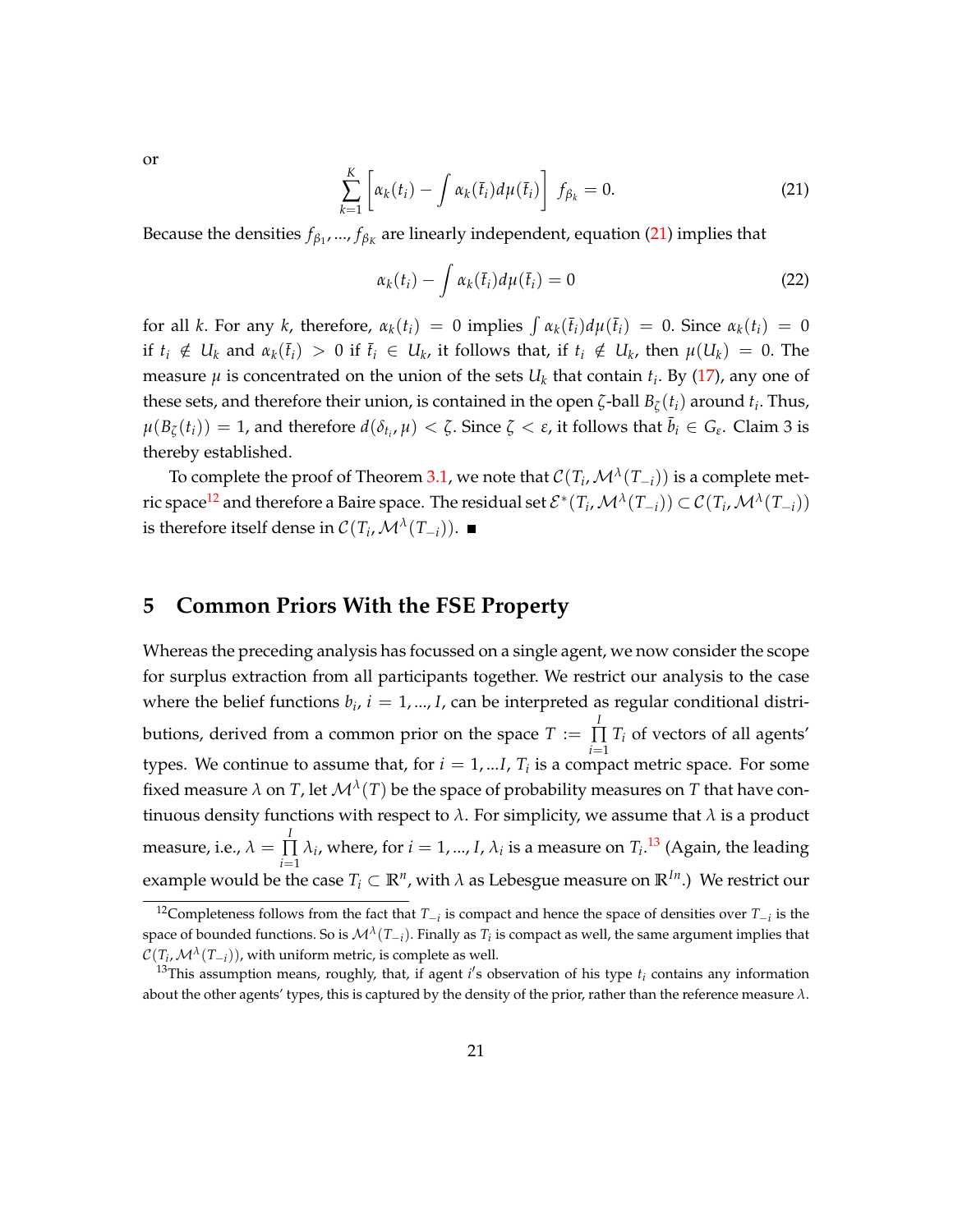analysis to the subspace  $\mathcal{M}_+^{\lambda}(T) \subset \mathcal{M}^{\lambda}(T)$  consisting of those measures  $\nu$  for which the marginal densities

<span id="page-23-1"></span>
$$
\bar{f}_i^{\nu}(t_i) := \int_{T_{-i}} f^{\nu}(t_i, t_{-i}) d\lambda_{-i}(t_{-i})
$$
\n(23)

are everywhere strictly positive, where  $\lambda_{-i} := \prod$  $\prod\limits_{j\neq i} \lambda_j$  is the marginal distribution on  $T_{-i}$ that is induced by  $\lambda$ .<sup>[14](#page-23-0)</sup> The strict positivity of  $\bar{f}_i^v(t_i)$  implies that the expression

<span id="page-23-2"></span>
$$
f_i^{\nu}(t_{-i}|t_i) = \frac{f^{\nu}(t_i, t_{-i})}{\bar{f}_i^{\nu}(t_i)}
$$
\n(24)

is well defined for all  $t_{-i} \in T_{-i}$ , and so is the expression

$$
b_i(B|t_i, \nu) = \int_B f_i^{\nu}(t_{-i}|t_i) d\lambda_{-i}(t_{-i}), \qquad (25)
$$

for any measurable set  $B \subset T_{-i}$ . The function  $t_i \to b_i(t_i, v)$  is a regular conditional distribution for  $t_{-i}$  given  $t_i$  under the measure  $\nu$ .

For  $\nu\in\mathcal{M}_+^\lambda(T)$ , Lebesgue's bounded-convergence theorem implies that the marginal density function  $\bar{f}_i^v$  that is defined by [\(23\)](#page-23-1) is continuous. Because  $T_i$  is compact, it follows that  $\bar{f}_i^v(t_i)$  is actually bounded away from zero. By inspection of  $(24)$ , therefore, one sees that the conditional density  $f_i^{\nu}(t_{-i}|t_i)$  is jointly continuous in  $t_i$  and  $t_{-i}$ . Thus,  $b_i(\cdot, \nu)$  is an element of the space  $\mathcal{C}(T_i,\mathcal{M}^{\lambda_{-i}}(T_{-i}))$  of continuous functions from  $T_i$  to the space  $\mathcal{M}^{\lambda_{-i}}(T_{-i})$  of measures on  $T_{-i}$  that have continuous density functions with respect to  $\lambda_{-i}$ , where the topology on  $\mathcal{M}^{\lambda_{-i}}(T_{-i})$  is induced by the uniform topology on the space of the associated density functions.

We will say that the prior *ν admits full surplus extraction* if and only if each of the belief functions  $b_1(\cdot, v)$ , ...,  $b_I(\cdot, v)$  admits full surplus extraction in the sense of the definition of [McAfee and Reny](#page-43-0) [\(1992\)](#page-43-0). We denote the set of priors admitting full surplus extraction as  $N$ <sup>∗∗</sup>. We will sometimes refer to the priors in  $N$ <sup>∗∗</sup> as *FSE priors*.

In the remainder of this section, we will use the genericity property of FSE belief functions that was established in Theorem [3.1](#page-13-0) in order to establish an analogous genericity property for FSE priors. We begin with a lemma on the topological properties of the mapping relating belief functions to priors.

<span id="page-23-3"></span>LEMMA 5.1 Let  $\mathcal{M}_+^\lambda(T)$  have the topology that is induced by the uniform topology on the space *of density functions on T*. *For any i*, *let* C(*T<sup>i</sup>* ,M*λ*−*i*(*T*−*i*)) *have the uniform topology. Then the mapping*  $\nu \to b_i(\cdot,\nu)$  *from*  $\mathcal{M}_+^\lambda(T)$  *into*  $\mathcal{C}(T_i,\mathcal{M}^{\lambda_{-i}}(T_{-i}))$  *is continuous and open.* 

<span id="page-23-0"></span><sup>&</sup>lt;sup>14</sup>Because  $f^v$  is continuous and the set  $T_{-i}$  is compact, the integral in [\(23\)](#page-23-1) is well defined for all  $t_i \in T_i$ .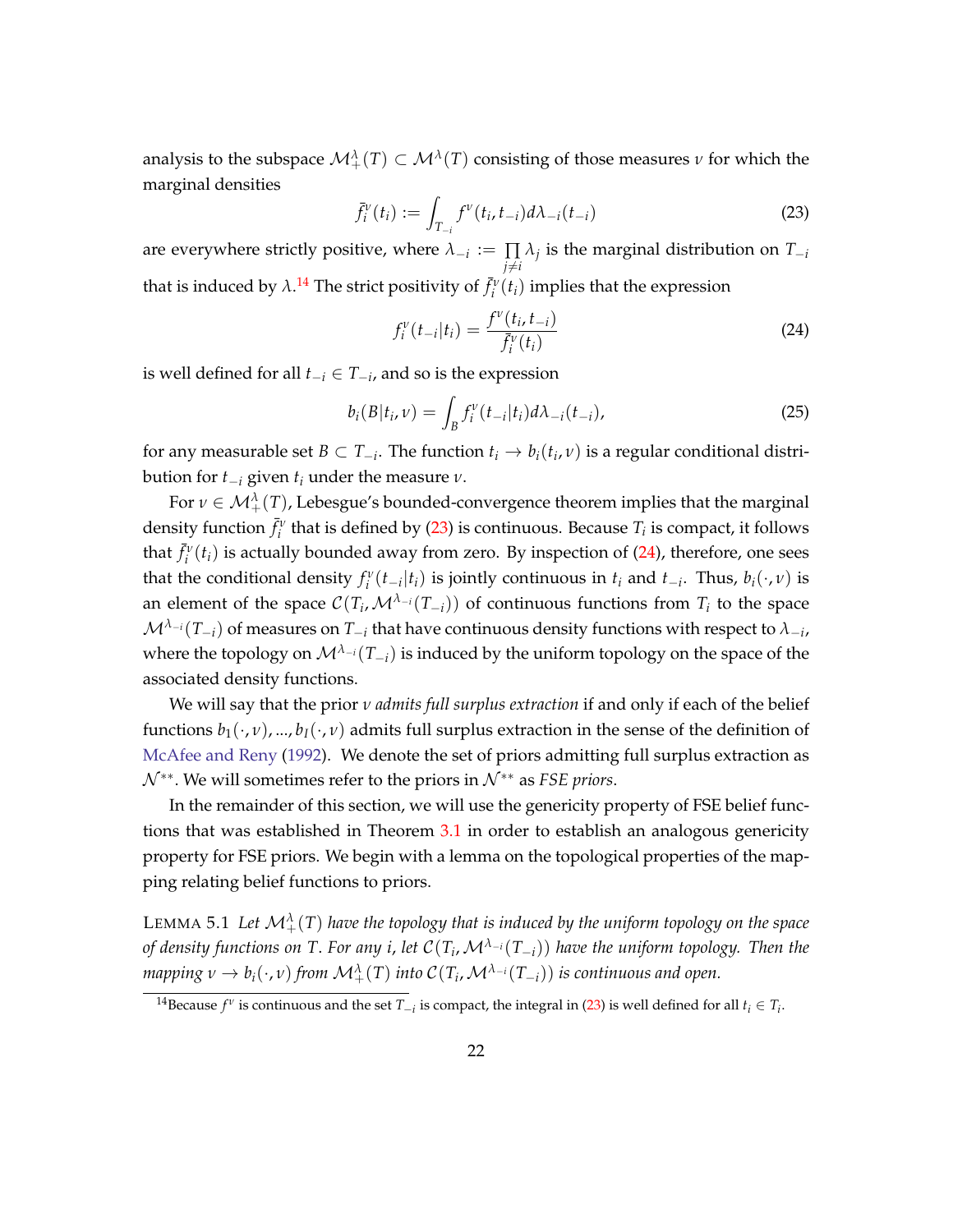**Proof.** We first prove continuity. If  $\{v^k\}$  is a sequence in  $\mathcal{M}^\lambda_+(T)$  that converges to a limit  $\nu \in \mathcal{M}_+^\lambda(T)$ , the associated densities satisfy

<span id="page-24-0"></span>
$$
\lim_{k \to \infty} f^{\nu^k}(t_i, t_{-i}) = f^{\nu}(t_i, t_{-i}), \tag{26}
$$

uniformly on *T* (by the definition of the topology on  $\mathcal{M}_+^{\lambda}(T)$ ) By [\(26\)](#page-24-0), it follows that the densities  $f^{\nu^k}$  are uniformly bounded. For any *i*, therefore, Lebesgue's bounded convergence theorem implies that

<span id="page-24-1"></span>
$$
\lim_{k \to \infty} \bar{f}_i^{\nu^k}(t_i) = \lim_{k \to \infty} \int_{T_{-i}} f^{\nu^k}(t_i, t_{-i}) d\lambda_{-i}(t_{-i}) = \int_{T_{-i}} f^{\nu}(t_i, t_{-i}) d\lambda_{-i}(t_{-i}) = \bar{f}_i^{\nu}(t_i), \tag{27}
$$

uniformly on *T<sup>i</sup>* .

Because  $v \in M^{\lambda}_{+}(T)$ , we have  $\bar{f}^{\nu}_{i}(t_i) > 0$  for all  $t_i \in T_i$ ; indeed, because  $\bar{f}^{\nu}_{i}(\cdot)$  is continuous,  $\bar{f}_i^v(t_i)$  is bounded away from zero on  $T_i$ . Because the marginal densities  $f_i^{v^k}$ *i* converge uniformly to  $\bar{f}_i^{\nu}$ , it follows that they are uniformly bounded away from zero. If we combine  $(26)$  and  $(27)$  with  $(24)$ , we obtain

$$
\lim_{k \to \infty} f_i^{\nu^k}(t_{-i}|t_i) = f_i^{\nu}(t_{-i}|t_i), \tag{28}
$$

uniformly on *T*. For any  $t_i \in T_i$ , therefore, the sequence  $\{b_i(\cdot|t_i,v^k)\}$  converges to  $b_i(\cdot|t_i,v)$ , uniformly on *T*<sub>*i*</sub>. Continuity of the map  $\nu \rightarrow b_i(\cdot,\nu)$  follows immediately.

We next prove openness. For this purpose, we show that the mapping  $v \to (\bar{v}_i(v), b_i(\cdot, v))$ , which assigns to each  $\nu \in \mathcal{M}^{\lambda}_{+}(T)$  the marginal distribution  $\bar{v}_i(\nu)$  on  $T_i$  and the belief function,  $b_i(\cdot,\nu)$ , is open, where  $\bar{v}_i(\nu)$  is an element of the space  $\mathcal{M}_+^{\lambda_i}(T_i)$  of measures on *T<sup>i</sup>* that have continuous densities, with the topology that is induced by the uniform topology for density functions. The mapping  $\nu \to b_i(\cdot,\nu)$  is the composition of the  $\text{mapping } \nu \rightarrow (\bar{\nu}_i(\nu), b_i(\cdot, \nu)) \text{ with the projection from } \mathcal{M}_+^{\lambda_i}(T_i) \times \mathcal{C}(T_i, \mathcal{M}^{\lambda_{-i}}(T_{-i})) \text{ to } \mathcal{M}_+^{\lambda_i}(T_i)$ C(*T<sup>i</sup>* ,M*λ*−*i*(*T*−*i*)). Because the projection mapping is open and the composition of open mappings is open, openness of the mapping  $\nu \to (\bar{v}_i(\nu), b_i(\cdot, \nu))$  automatically yields openness of the mapping  $v \rightarrow b_i(\cdot, v)$ ).

To prove that the mapping  $\nu \to (\bar{\nu}_i(\nu), b_i(\cdot, \nu))$  is open, consider any  $\nu \in \mathcal{M}^{\lambda}_+(T)$  and any sequence  $\{v^k\}$  such that

<span id="page-24-2"></span>
$$
\lim_{k} (\bar{v}_i(\nu^k), b_i(\cdot, \nu^k)) = (\bar{v}_i(\nu), b_i(\cdot, \nu))
$$
\n(29)

[\(29\)](#page-24-2) implies

<span id="page-24-3"></span>
$$
\lim_{k \to \infty} \bar{f}_i^{\nu^k}(t_i) = \bar{f}_i^{\nu}(t_i)
$$
\n(30)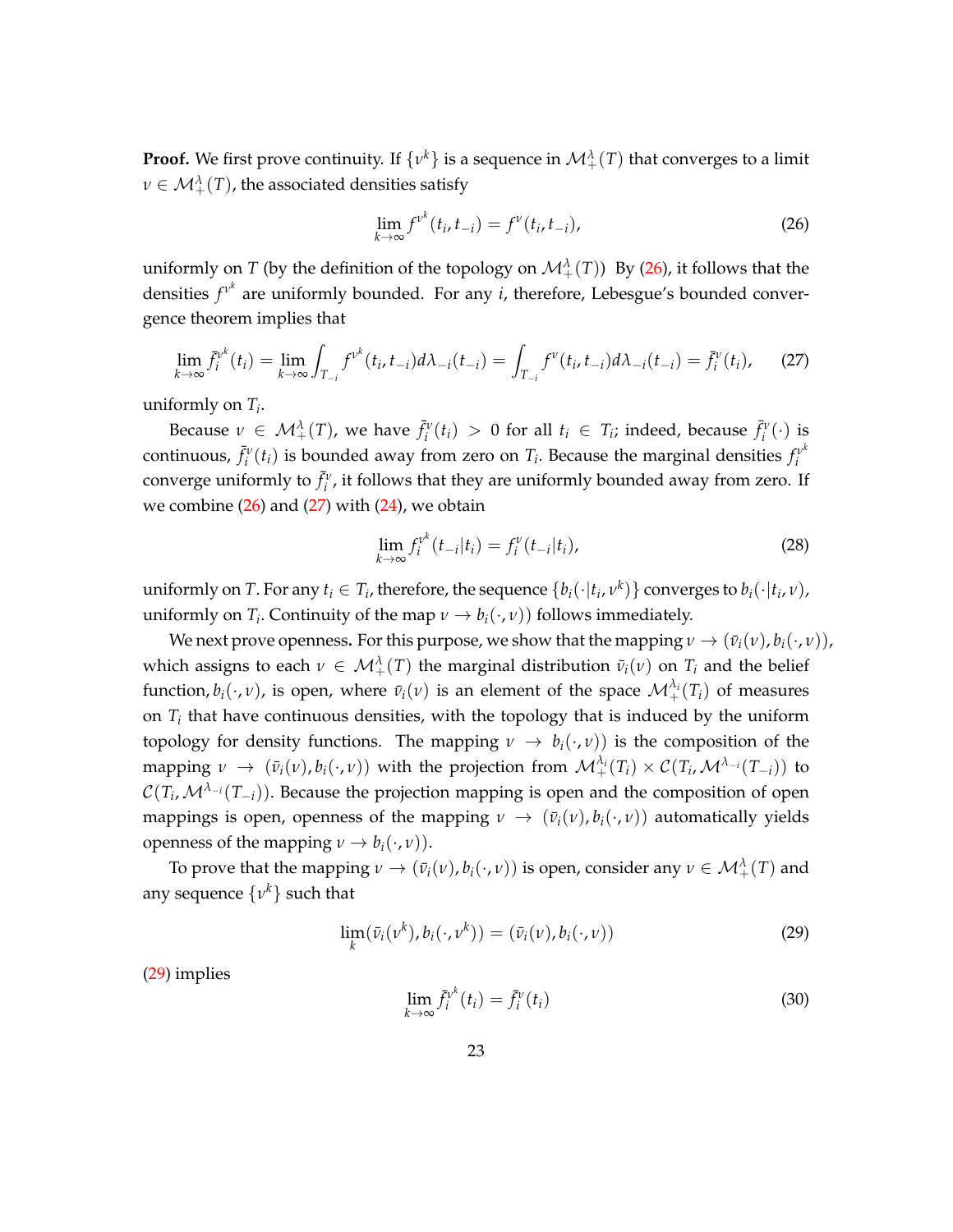and

<span id="page-25-0"></span>
$$
\lim_{k \to \infty} f_i^{\nu^k}(t_{-i}|t_i) = f_i^{\nu}(t_{-i}|t_i), \tag{31}
$$

uniformly, for all  $t_i$  ∈  $T_i$  and all  $t_{-i}$  ∈  $T_{-i}$ . From [\(24\)](#page-23-2), [\(30\)](#page-24-3), and [\(31\)](#page-25-0), we therefore obtain

$$
\lim_{k \to \infty} f^{\nu^k}(t_i, t_{-i}) = \lim_{k \to \infty} \bar{f}_i^{\nu^k}(t_i) \lim_{k \to \infty} f_i^{\nu^k}(t_{-i}|t_i) \n= \bar{f}_i^{\nu}(t_i) f_i^{\nu}(t_{-i}|t_i) = f^{\nu}(t_i, t_{-i}),
$$
\n(32)

uniformly, for all  $t_i \in T_i$  and all  $t_{-i} \in T_{-i}$ . Thus [\(29\)](#page-24-2) implies  $\lim_{k \infty} v^k = v$ , which proves that the mapping  $v \to (\bar{v}_i(v), b_i(\cdot, v))$  is open. This completes the proof of Lemma [5.1.](#page-23-3)  $\blacksquare$ 

Because continuous and open mappings preserve open and dense sets, we immediately obtain:

<span id="page-25-1"></span>THEOREM 5.2 *The set*  $\mathcal{N}^{**}$  *of FSE priors is a residual subset of the set*  $\mathcal{M}^{\lambda}_+(T)$  *of priors under*  $c$ onsideration, i.e.,  $\mathcal{N}^{**}$  contains a countable intersection of open and dense subsets of  $\mathcal{M}_+^\lambda(T).$ 

**Proof.** For  $i = 1, ..., I$ , let  $\mathcal{N}_i^* \subset \mathcal{M}_+^{\lambda}(T)$  be the set of priors  $\nu$  for which the belief function  $b_i(\cdot,\nu)$  belongs to the set  $\mathcal{E}^*(T_i,\mathcal{M}^{\lambda}(T_{-i}))$  of functions in  $\mathcal{C}(T_i,\mathcal{M}^{\lambda_{-i}}(T_{-i})$  that satisfy condition (\*). By the extension of Theorem [3.1,](#page-13-0)

$$
\mathcal{N}^{**} = \bigcap_{i=1}^{I} \mathcal{N}_i^*.
$$
\n(33)

To prove the theorem, it is therefore enough to show that each of the sets  $\mathcal{N}_i^*$ ,  $i = 1, ..., I$ , contains a countable intersection of open and dense subsets of  $\mathcal{M}_+^\lambda(T)$ .

For any *i*, Theorem [3.1](#page-13-0) implies that the set  $\mathcal{E}^*(T_i,\mathcal{M}^{\lambda}(T_{-i}))$  contains a sequence  $\{V_k^i\}_{k=1}^{\infty}$ of open and dense subsets of  $\mathcal{C}(T_i,\mathcal{M}^{\lambda_{-i}}(T_{-i})$ . For any *i* and *k*, define

$$
U_k^i := \{ \nu \in \mathcal{M}_+^\lambda(T) | b_i(\cdot, \nu) \in V_k^i \}. \tag{34}
$$

By the definition of  $\mathcal{N}_i^*$ ,  $U_k^i \subset \mathcal{N}_i^*$  for all *k*. Hence,  $\cap_{k=1}^{\infty} U_k^i \subset \mathcal{N}_i^*$ . Because  $V_k^i$  is open and the function  $\nu \to b_i(\cdot,\nu)$  is continuous,  $U^i_k$  is also open for each *k*. Because the function  $\nu \rightarrow b_i(\cdot,\nu)$  is continuous, the set

$$
\{b_i(\cdot,v)\in \mathcal{C}(T_i,\mathcal{M}^{\lambda_{-i}}(T_{-i})|v\in U^*\}
$$

is open whenever  $U^*$  is an open subset of  $\mathcal{M}^{\lambda}_+(T)$ . Since  $V^i_k$  is dense, it follows that the intersection

$$
V_k^i \cap \{b_i(\cdot, \nu) \in \mathcal{C}(T_i, \mathcal{M}^{\lambda_{-i}}(T_{-i}) | \nu \in U^*\}
$$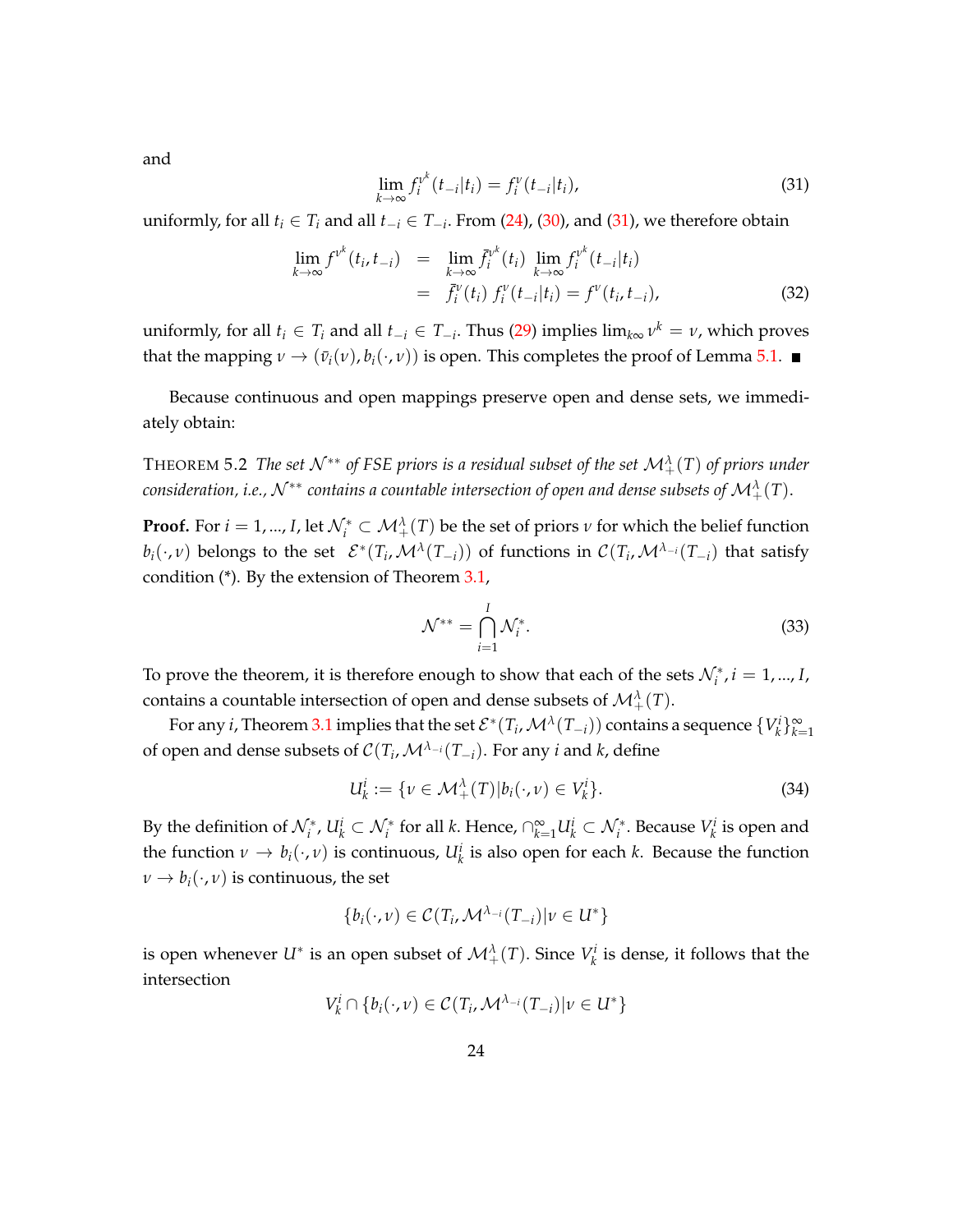is nonempty, and therefore also the intersection  $U_k^i \cap U^*$  is nonempty whenever  $U^*$  is open. Thus  $U^i_k$  is dense as well as open.  $\mathcal{N}^*_i$  contains a countable intersection of open and dense subsets of  $\mathcal{M}_{+}^{\lambda}(T)$ . This completes the proof of Theorem [5.2.](#page-25-1)

As in the case of Theorem [3.1,](#page-13-0) the Baire property of the space  $\mathcal{M}_+^\lambda(T)$  implies that  $\mathcal{N}^{**}$ itself is dense in  $\mathcal{M}_+^\lambda(T).$ 

### <span id="page-26-0"></span>**6 Discussion**

#### **6.1 Relation to the Literature**

The thrust of our results runs counter to that of [Heifetz and Neeman](#page-43-1) [\(2006\)](#page-43-1) and paral-lels [Chen and Xiong](#page-42-4) [\(2013\)](#page-42-4). [Heifetz and Neeman](#page-43-1) [\(2006\)](#page-43-1) consider families  $\{\mathcal{T}^k\}_{k\in K}$  of incomplete-information models of the form

$$
\mathcal{T}^k = \{T_i^k, \hat{\theta}_i^k, b_i^k\}_{i=1}^I,
$$

where, for each *i*,  $T_i^k$  is a type space for agent *i*, and  $\hat{\theta}_i^k$  and  $b_i^k$  are functions indicating how agent *i*'s payoff parameters and beliefs depend on his type. Restricting their attention to a family of models consistent with common priors, they study the genericity of the full surplus extraction property within the set  ${\mathcal P}$  of common priors for the models  $T^k$  in a given family, which is taken to be fixed. Under the additional assumption that the family  ${\{\mathcal{T}^k\}}_{k\in K}$  is what they call "closed under finite unions", they show that P is a convex set and that any prior of the form  $F = \sum_i^f$  $J$ <sub>*j*=1</sub>α<sub>*j</sub>F<sup><i>j*</sup> with α<sub>*j*</sub> > 0 and *F<sup>j</sup>* ∈  $P$  for all *j* has the BDP</sub> property if and only if *each* of the distributions *F <sup>j</sup>* has the BDP property. Because the BDP property is necessary for full surplus extraction, they conclude that, unless *all* incompleteinformation models  $\mathcal{T}^k$ ,  $k \in K$ , have BDP priors, the set of priors that do not admit full surplus extraction is geometrically and measure-theoretically generic in  $P$ .

The difference between our results and those of [Heifetz and Neeman](#page-43-1) [\(2006\)](#page-43-1) is not only a matter of topological versus geometric or measure-theoretic genericity but also one of genericity in the full space versus genericity in the given set  $P$  of priors for the models in a given family. For a *fixed* family {*T <sup>k</sup>*}*k*∈*<sup>K</sup>* of incomplete-information models that is closed under finite unions, [Heifetz and Neeman](#page-43-1) [\(2006\)](#page-43-1) compare the set of priors for models in this family that admit full surplus extraction to the set of all priors for models in this family. Their procedure begs the question what can be said about the set of families for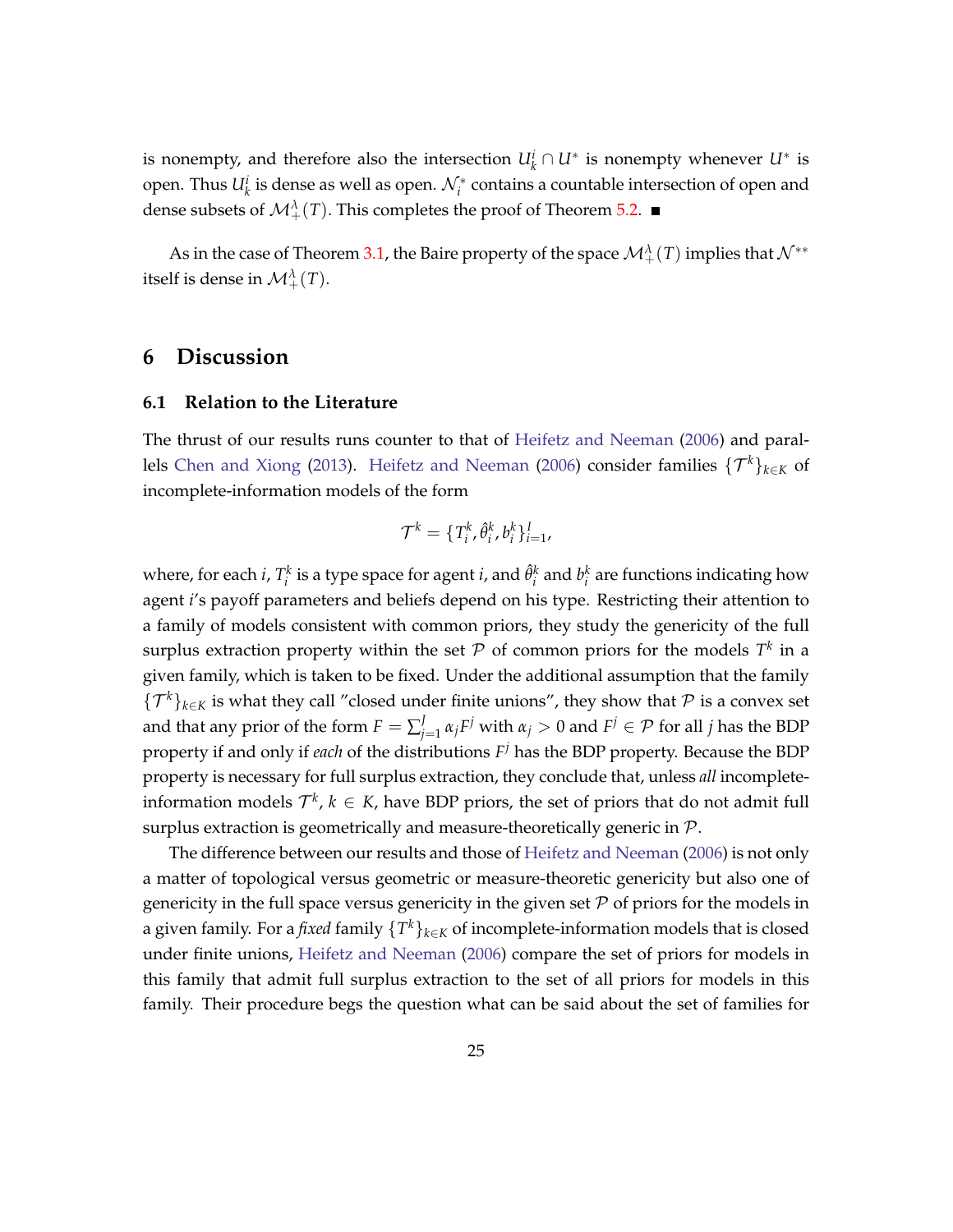which they obtain non-genericity of full surplus extraction relative to the set of all families of incomplete-information models that are closed under finite unions.

The requirement that the family  $\{\mathcal{T}^k\}_{k\in\mathcal{K}}$  be closed under finite unions can actually be quite restrictive. In related work [\(Gizatulina and Hellwig](#page-43-6) [\(in progress\)](#page-43-6)), we show that, if, for any *i*, the type spaces  $T_i^k$ ,  $k \in K$ , are subsets of a complete separable metric space and if they have non-empty interiors, then the family  $\{\mathcal{T}^k\}_{k\in K}$  cannot be closed under finite unions unless it is at most countable. As a consequence of Theorem [5.2,](#page-25-1) we then find that, for a given sequence {*T <sup>k</sup>*}*k*∈*K*, of such type spaces, full surplus extraction can be obtained for all models in a residual set of families. The set of families with at least one member for which full surplus extraction cannot be obtained, i.e., the set of families to which the [Heifetz and Neeman](#page-43-1) [\(2006\)](#page-43-1) analysis applies, is itself sparse in the set of all families of models with the given family of type spaces.

Topological genericity of models allowing full surplus extraction is also studied by [Chen and Xiong](#page-42-4) [\(2013\)](#page-42-4). They specify the type space  $T = \prod_{i=1}^{n} T_i$ ∏  $\prod_{i=1}$  *T<sub>i</sub>* as the Θ-based universal type space, i.e., the space of payoff parameters and belief hierarchies that is generated by the payoff type space  $\Theta = \prod^I$ ∏ *i*=1 Θ*i* . [Chen and Xiong](#page-42-4) [\(2013\)](#page-42-4) endow the universal type space with the product topology and the set of common priors on this space with the associated weak\* topology. For this topology, they show that priors allowing for full surplus extraction form a residual set in the set of all common priors. Their analysis relies on a result of [Mertens, Sorin, and Zamir](#page-43-7) [\(1994\)](#page-43-7), which implies that, with this topology, the set of common priors with finite supports is dense in the set of all common priors. Because the Crémer-McLean condition for full surplus extraction holds for an open and dense set of models with finitely many types for each agent and a dense subset of a dense set is itself dense in the ambient space, [Chen and Xiong](#page-42-4) [\(2013\)](#page-42-4) conclude that the set of priors admitting full surplus extraction is dense in the space of all priors endowed with the weak\* topology.

#### **6.2 The Choice of Topology**

The use of finite approximations and of the weak\* topology on the space of priors associated with the product topology on the universal type space is problematic. The product topology on the universal type space has been criticized on the grounds that, in this topology, the correspondence of strictly interim *ε*-rationalizable strategies is not generally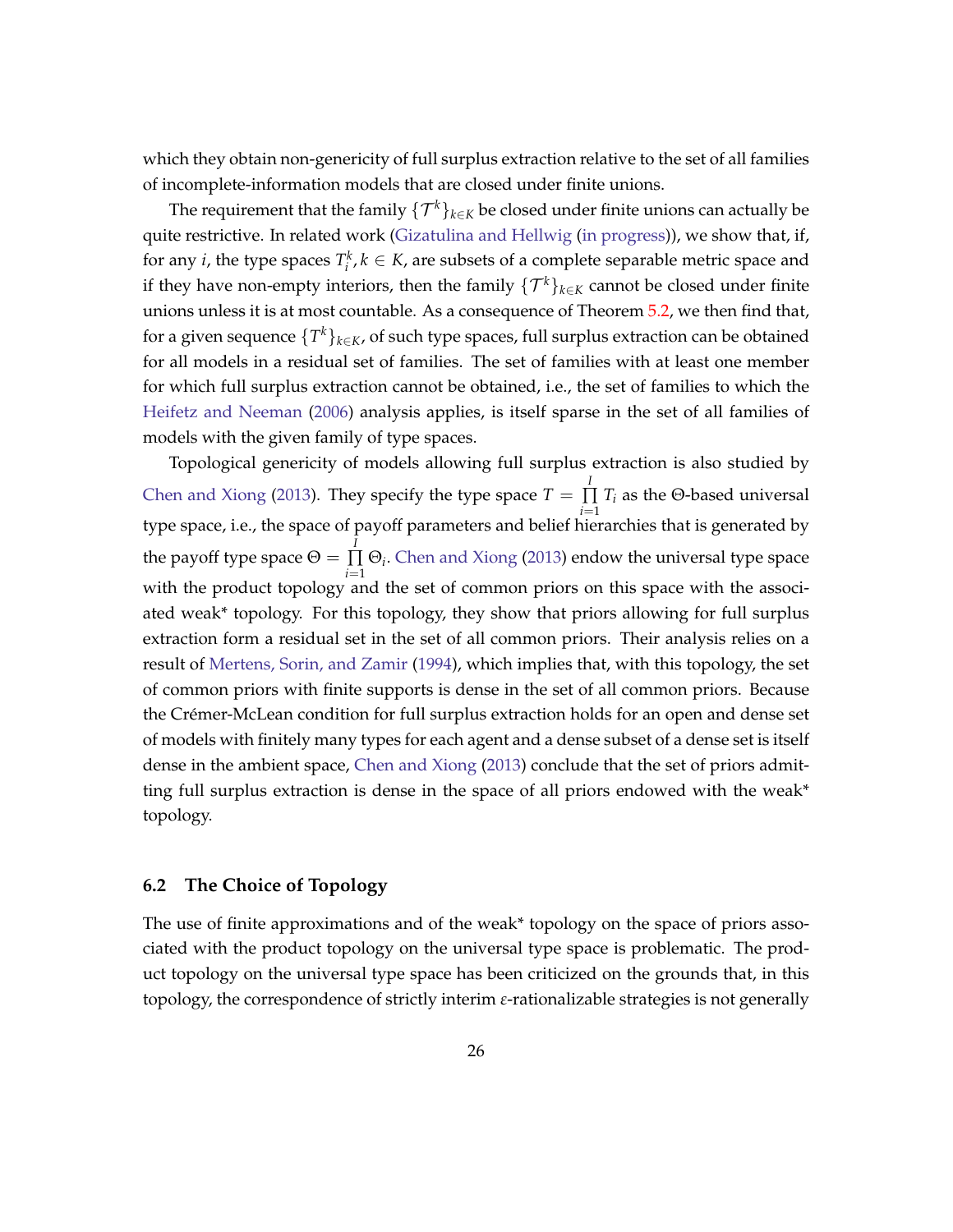lower hemi-continuous.<sup>[15](#page-28-0)</sup> [Dekel, Fudenberg, and Morris](#page-42-5) [\(2006\)](#page-42-5), as well as [Chen, DiTillio,](#page-42-6) [Faingold, and Xiong](#page-42-6) [\(2010\)](#page-42-6) have therefore suggested that a stronger topology should be imposed, under which the correspondence of strictly interim *ε*-rationalizable strategies would be lower hemi-continuous for any  $\varepsilon > 0$ . In such a stronger topology, however, models with finitely many types need not be dense, in which case the argument of [Chen](#page-42-4) [and Xiong](#page-42-4) [\(2013\)](#page-42-4) is not available.<sup>[16](#page-28-1)</sup>

Our approach is immune to this criticism. To see this, consider the set of incompleteinformation models  $\{T_i, \hat{\theta}_i, b_i\}_{i=1}^I$  such that, for each *i*, the type space  $T_i$  is a compact metric space, the payoff function  $\hat{\theta}_i$  maps  $T_i$  continuously into some topological space  $\Theta_i$  of payoff parameters, and, for some measure  $\lambda_{-i} \in \mathcal{M}(T_{-i})$ , the belief function  $b_i$  maps  $T_i$ into the space  $\mathcal{M}^\lambda(T_{-i})$  of measures that have continuous densities with respect to  $\lambda.$  As before, endow M*<sup>λ</sup>* (*T*−*i*) with the topology of uniform convergence of density functions, and let  $b_i$  be an element of the space  $\mathcal{C}(T_i,\mathcal{M}^{\lambda}(T_{-i}))$  of continuous functions from  $T_i$  to  $\mathcal{M}^{\lambda}(T_{-i})$ , endowed with the uniform topology. Define a game of incomplete information by specifying finite action sets *S*1, ..., *S<sup>I</sup>* and continuous and bounded payoff functions *u<sup>i</sup>* :  $\Theta_i \times \frac{I}{\Gamma}$ ∏  $\prod_{j=1}^{n} S_j \to \mathbb{R}$ ,  $i = 1, ..., I$  so that, for each *i*,  $u_i(\hat{\theta}_i(t_i), s_i, s_{-i})$  is the payoff that agent *i* receives if his own type is  $t_i$ , he chooses the action  $s_i \in S_i$ , and the other agents' actions are given by  $s_{-i} \in S_{-i} := \prod$  $\prod\limits_{j \neq i} S_j$ . A strategy for agent *i* is a map  $\sigma_i : T_i \to S_i$  that indicates how the action chosen by the agent depends on his type. Given the vector  $\sigma_{-i}:=\{\sigma_{\hat{j}}\}_{\hat{j}\neq i}$ of strategies of the other agents, the strategy *σ<sup>i</sup>* is said to be strictly interim *ε*-optimal for agent *i*, if it satisfies

$$
\int_{T_{-i}} [u_i(\hat{\theta}_i(t_i), \sigma_i(t_i), \sigma_{-i}(t_{-i})) - u_i(\hat{\theta}_i(t_i), s_i, \sigma_{-i}(t_{-i}))] f_{b_i}(t_{-i}|t_i) d\lambda_{-i}(t_{-i}) > -\varepsilon
$$
 (35)

for all  $s_i \in S_i$  and all  $t_i \in T_i$ . By adapting an argument from [Kajii and Morris](#page-43-4) [\(1994\)](#page-43-4) and [Engl](#page-43-8) [\(1995\)](#page-43-8) we obtain the following lower hemi-continuity result:

<span id="page-28-2"></span>PROPOSITION 6.1 Let  $\{T_i, \hat{\theta}_i, b_i\}_{i=1}^I$  be an incomplete-information model such that, for any i,  $b_i\in\mathcal{C}(T_i,\mathcal{M}^{\lambda}(T_{-i}))$  for some  $\lambda_{-i}\in\mathcal{M}(T_{-i}).$  Let  $\sigma_1,...,\sigma_I$  be strategies for agents  $1,...,I$  in *the game with finite action sets*  $S_1$ , ...,  $S_I$  and continuous and bounded payoff functions  $u_1$ , ...,  $u_I$ 

<span id="page-28-1"></span><span id="page-28-0"></span><sup>15</sup>See, e.g., [Dekel, Fudenberg, and Morris](#page-42-5) [\(2006\)](#page-42-5).

 $16$ In particular, finite models are not dense in the uniform strategic topology proposed by [Dekel, Fuden](#page-42-5)[berg, and Morris](#page-42-5) [\(2006\)](#page-42-5) and the uniform weak topology proposed by [Chen, DiTillio, Faingold, and Xiong](#page-42-6) [\(2010\)](#page-42-6). [Chen, DiTillio, Faingold, and Xiong](#page-42-6) [\(2010\)](#page-42-6) provide an extensive discussion of the conceptual issues involved in choosing between the different topologies.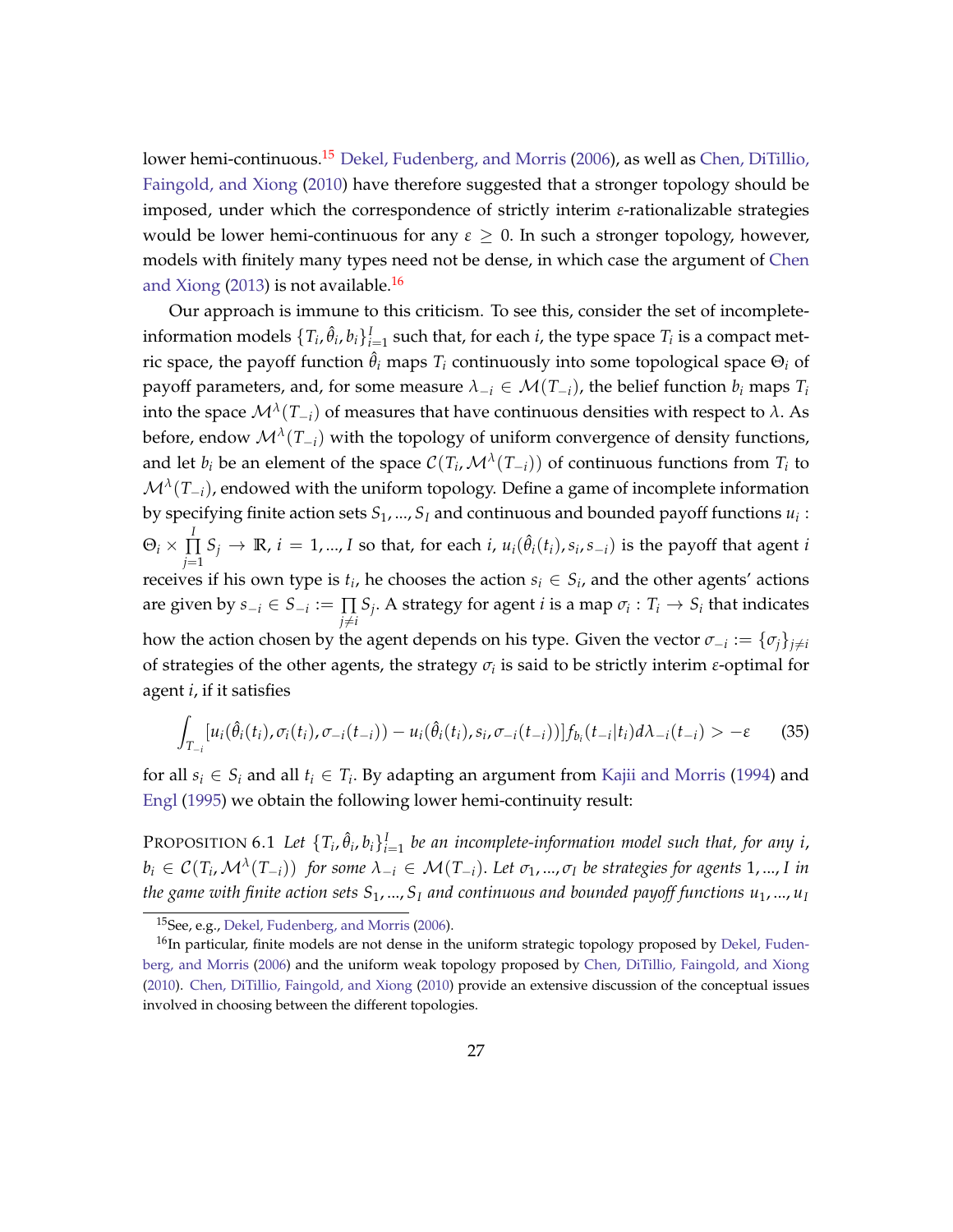*in the incomplete-information model*  $\{T_i, \hat{\theta}_i, b_i\}_{i=1}^I$ *. If*  $\sigma_i$  *is strictly interim ε-optimal for agent*  $i$  in this game when the other agents choose  $\sigma_{-i}$ , then there exists  $\delta>0$  such that, if the belief  $f$ unction  $\bar{b}_i\in\mathcal{C}(T_i,\mathcal{M}^{\lambda}(T_{-i}))$  is  $\delta$ -close to the belief function  $b_i$ , then  $\sigma_i$  is also strictly interim *ε-optimal for agent i in the game with action sets S*1, ..., *S<sup>I</sup> and payoff functions u*1, ..., *u<sup>I</sup> in the*  $i$ ncomplete-information model  $\{T_i, \hat{\theta}_i, \bar{b}_i\}_{i=1}^I$  when the other agents choose  $\sigma_{-i}.$ 

**Proof.** Consider any game with action sets *S*1, ..., *S<sup>I</sup>* and payoff functions *u*1, ..., *u<sup>I</sup>* in the incomplete-information model  $\{T_i,\hat{\theta}_i,b_i\}_{i=1}^I$  and let  $U_i$  be a bound such that  $|u_i(\theta_i,s_i,s_{-i})|\leq$ *U*<sup>*i*</sup> for all *θ*<sub>*i*</sub>, *s*<sub>*i*</sub>, *s*<sub>−*i*</sub>. Fix strategies  $σ$ <sub>*i*</sub>,  $σ$ <sub>−*i*</sub> and suppose that  $σ$ <sup>*i*</sup> is strictly interim *ε*-optimal for agent *i* in the game with action sets *S*1, ..., *S<sup>I</sup>* and payoff functions *u*1, ..., *u<sup>I</sup>* in the incomplete-information model  $\{T_i, \hat{\theta}_i, b_i\}_{i=1}^I$  when the other agents choose  $\sigma_{-i}$ . Then, for any  $t_i \in T_i$  and  $s_i \in S_i$ ,

$$
\eta_i(t_i,s_i)>0,
$$

where

<span id="page-29-0"></span>
$$
\eta_i(t_i, s_i) := \int_{T_{-i}} \Delta_i(t_i, t_{-i}, s_i) f_{b_i}(t_{-i}|t_i) d\lambda_{-i}(t_{-i}) + \varepsilon,\tag{36}
$$

with

$$
\Delta_i(t_i, t_{-i}, s_i) := u_i(\hat{\theta}_i(t_i), \sigma_i(t_i), \sigma_{-i}(t_{-i})) - u_i(\hat{\theta}_i(t_i), s_i, \sigma_{-i}(t_{-i})).
$$
\n(37)

for any  $t_{-i}$ . The mapping  $(t_i, s_i) \rightarrow \eta_i(t_i, s_i)$  is obviously continuous. Since  $T_i$  is compact and  $S_i$  is finite, it follows that there exists some  $\hat{\eta} > 0$  such that, for all  $t_i$ ,

 $\eta_i(t_i,s_i) > \hat{\eta}$ 

for all  $s_i \in S_i$ . From [\(36\)](#page-29-0), we then obtain

<span id="page-29-2"></span>
$$
\int_{T_{-i}} \Delta_i(t_i, t_{-i}, s_i) f_{b_i}(t_{-i}|t_i) d\lambda_{-i}(t_{-i}) > -(\varepsilon - \hat{\eta}), \tag{38}
$$

implying that  $\sigma_i$  is actually strictly interim  $(\varepsilon - \hat{\eta})$ -optimal for agent *i*.

For any other belief function  $\bar{b}_i \in \mathcal{C}(T_i,\mathcal{M}^{\lambda}(T_{-i})),$  we have

<span id="page-29-1"></span>
$$
\int_{T_{-i}} \Delta_i(t_i, t_{-i}, s_i) f_{\bar{b}_i}(t_{-i}|t_i) d\lambda_{-i}(t_{-i})
$$
\n
$$
\geq \int_{T_{-i}} \Delta_i(t_i, t_{-i}, s_i) f_{b_i}(t_{-i}|t_i) d\lambda_{-i}(t_{-i})
$$
\n
$$
- \int_{T_{-i}} |\Delta_i(t_i, t_{-i}, s_i)| |f_{b_i}(t_{-i}|t_i) - f_{\bar{b}_i}(t_{-i}|t_i)| d\lambda_{-i}(t_{-i}),
$$
\n(39)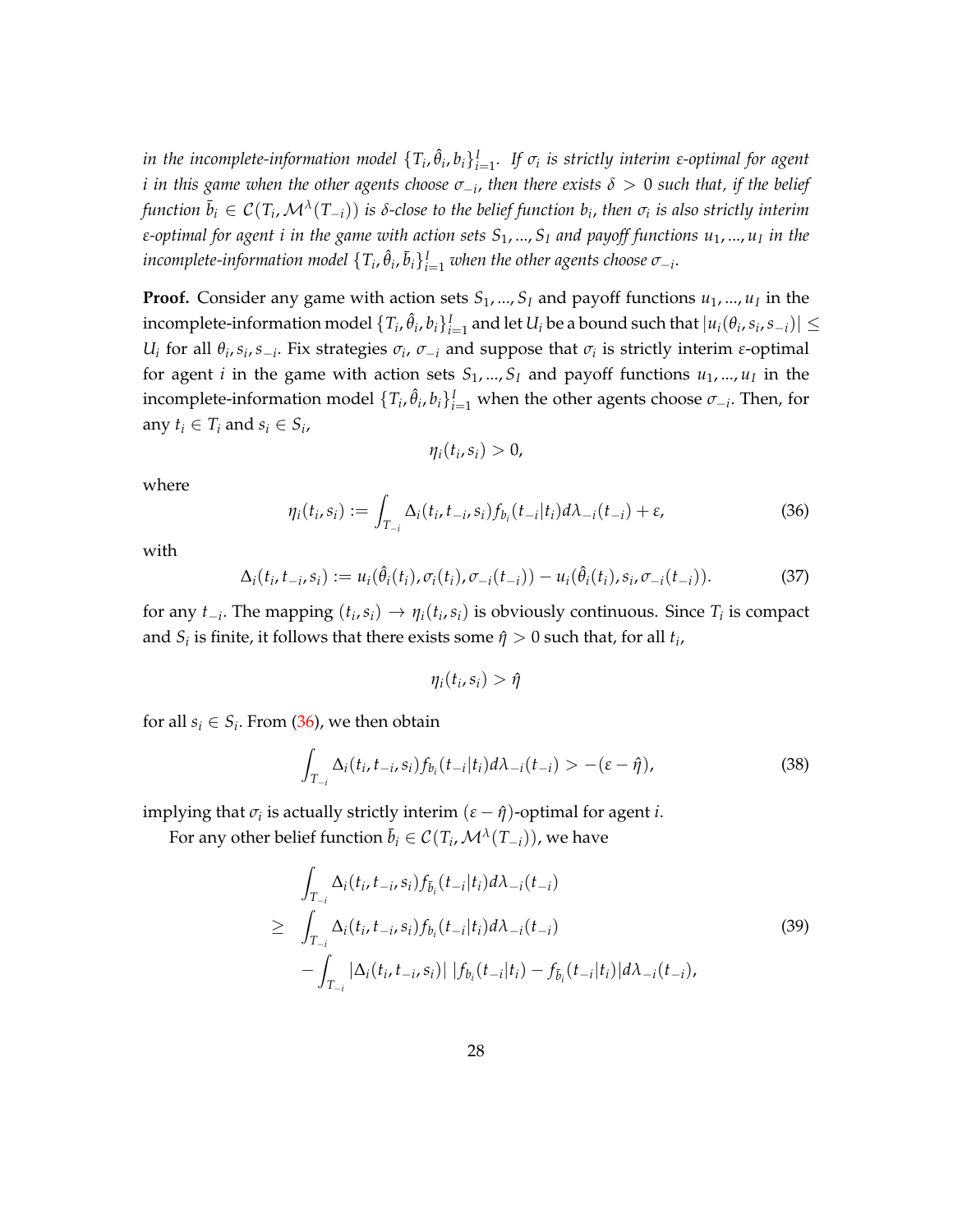By [\(36\)](#page-29-0), the first term on the right-hand side of [\(39\)](#page-29-1) is nonnegative. Because  $|u_i(\theta_i,s_i,s_{-i})|\leq$ *U <sup>i</sup>* for all *i*, we also have

$$
|\Delta_i(t_i, t_{-i}, s_i)| \leq 2U_i \tag{40}
$$

for all *t<sup>i</sup>* , *t*−*<sup>i</sup>* , and *s<sup>i</sup>* . Thus, [\(39\)](#page-29-1) and [\(38\)](#page-29-2) imply

$$
\int_{T_{-i}} \Delta_i(t_i, t_{-i}, s_i) f_{\bar{b}_i}(t_{-i}|t_i) d\lambda_{-i}(t_{-i}) > -\varepsilon + \hat{\eta} - 2U_i \sup_{(t_i, t_{-i}) \in T} |f_{b_i}(t_{-i}|t_i) - f_{\bar{b}_i}(t_{-i}|t_i)|
$$

and hence

$$
\int_{T_{-i}} \Delta_i(t_i, t_{-i}, s_i) f_{b_i}(t_{-i}|t_i) d\lambda_{-i}(t_{-i}) > -\varepsilon
$$
\n(41)

whenever  $\sup_{(t_i,t_{-i})\in T}|f_{b_i}(t_{-i}|t_i)-f_{\bar{b}_i}(t_{-i}|t_i)|\leq\frac{\hat{\eta}}{2U_i}.$  Upon setting  $\delta=\frac{\varepsilon}{2U_i}$ , we see that, if  $\bar{b}_i$  is *δ*-close to  $b_i$ , then  $\sigma_i$  is strictly interim *ε*-optimal for agent *i* in the game with action sets  $S_1$ , ...,  $S_I$  and payoff functions  $u_1$ , ...,  $u_I$  in the incomplete-information model  $\{T_i$ ,  $\hat{\theta}_i$ ,  $\bar{b}_i\}_{i=1}^I$ when the other agents choose *σ*−*<sup>i</sup>* .

Using Proposition [6.1,](#page-28-2) one can easily show that, in our abstract type space setting, the correspondence of interim *ε*-rationalizable strategies as well as the correspondence of interim *ε*-Nash equilibria are lower hemi-continuous in types. The key to these results lies in the assumption that all beliefs of agent *i* are absolutely continuous with respect to some fixed measure  $\lambda_{-i}$ , and that their density functions are continuous and depend continuously on belief functions and types.<sup>[17](#page-30-0)</sup> This assumption eliminates examples like Rubinstein's e-mail game, where lower hemi-continuity of strictly interim rationalizable strategies is known to fail.<sup>[18](#page-30-1)</sup>

In the appendix, we show that suitably modified versions of Theorems [2.1](#page-11-1) and [3.1](#page-13-0) hold even if we drop the assumptions that the beliefs of agent *i* are absolutely continuous

<span id="page-30-0"></span> $17$ [Engl](#page-43-8) [\(1995\)](#page-43-8) uses setwise convergence of the measures that represent beliefs. Convergence of density functions of course implies setwise convergence; see, e.g. [Royden](#page-43-9) [\(1988\)](#page-43-9).

<span id="page-30-1"></span><sup>&</sup>lt;sup>18</sup>To put Rubinstein's e-mail into an abstract type space setting of the kind we use in this paper, let  $I = 2$ , and set  $T_1 = T_2 = \{0, \frac{1}{2}, \frac{2}{3}, \dots, 1\}$ . Specify a belief function  $b_1$  for agent 1 so that, for some  $\alpha \in (0, 1)$  and  $n=1,2,...,b_1(\frac{n}{n+1})=\alpha\delta_{(n-1)/n}+(1-\alpha)\delta_{n/(n+1)}$  and  $b_1(1)=\delta_1$ , where for any  $t\in[0,1]$ ,  $\delta_t$  is the degenerate measure that assigns all probability mass to the singleton  $\{t\}$ . Similarly, specify a belief function  $b_2$  for agent 2 so that, for some  $\beta \in (0,1)$  and  $n = 1, 2, ..., b_2(\frac{n}{n+1}) = \beta \delta_{n/(n+1)} + (1 - \beta) \delta_{(n+1)/(n+2)}$  and  $b_2(1) = \delta_1$ .

If the measures  $b_1(t_1)$ ,  $t_1 \in T_1$ , are absolutely continuous with respect to some fixed measure  $\lambda$  on  $T_2$ , then, for  $n = 1, 2, ...$ , the density of  $b_1(\frac{n}{n+1})$  with respect to  $\lambda$  satisfies  $f_{b_1}(\frac{n}{n+1}|\frac{n}{n+1}) = (1 - \alpha)/\lambda(\{\frac{n}{n+1}\})$ . Because *λ* is a probability measure, it must be the case that  $\lambda(\frac{n}{n+t})$  goes to zero as *n* goes out of bounds. Hence  $f_{b_1}(\frac{n}{n+1}|\frac{n}{n+1})$  fails to converge to  $f_{b_1}(1|1)=1/\lambda(\{1\})$  as *n* goes out of bounds and  $\frac{n}{n+t}$  converges to one.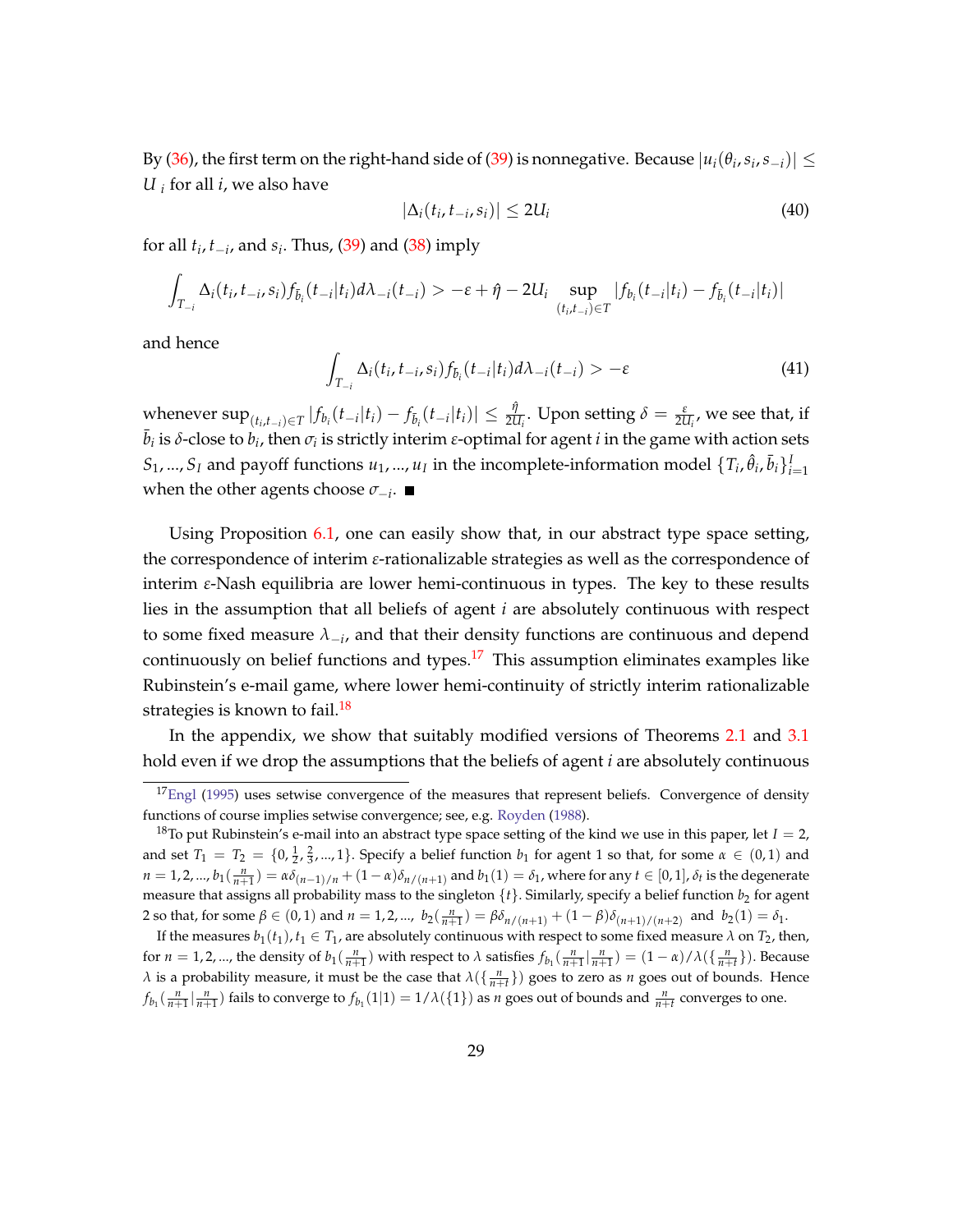with respect to some fixed measure *λ*−*<sup>i</sup>* . In particular, if belief functions are treated as continuous functions from  $T_i$  to the space  $\mathcal{M}(T_{-i})$  of probability measures on  $T_{-i}$ , where  $\mathcal{M}(T_{-i})$  has the weak\* topology, full surplus extraction is still possible for a residual set of belief functions. However, we do not have an analogue of Proposition [6.1](#page-28-2) for this specification of belief functions.

#### **6.3 Universal versus Abstract Type Spaces**

There is also a deeper issue with the universal type space approach to studying the genericity of the McAfee-Reny condition for surplus extraction. Like the BDP property, the McAfee-Reny condition is a condition on the belief function of an individual agent which is given without reference to any notion to cross-agent consistency of beliefs, such as belief-closed subsets of the universal type space or to a common prior. In the universal type space, however, it does not even make sense to ask for which belief functions the McAfee-Reny condition is satisfied. In this space, there is single belief function, which is fixed and given by the formalism. Each "type" is defined by a vector consisting of the agent's payoff parameters and the agent's beliefs about the other agents' payoff parameters, the agent's beliefs about the other agents' beliefs about other agents' payoff parameters, et... The belief function is given by the projection from the space of universal types to the space of belief hierarchies, in combination with the observation that each belief hierarchy defines a unique measure on the space of the other agents' universal types.

Because the universal type space approach has no room for considering different belief functions, [Chen and Xiong](#page-42-3) [\(2011\)](#page-42-3) and [Chen and Xiong](#page-42-4) [\(2013\)](#page-42-4) do not actually look at the BDP property or the possibility of full surplus extraction as properties of belief functions but as properties of interactive belief systems, more precisely, as properties of belief-closed subsets of the universal type space and of common priors on such subsets. The fact that these properties refer to belief functions without any reference to interactive belief systems is thereby lost.<sup>[19](#page-31-0)</sup>

The notion of an abstract type space approach is sometimes criticized for its lack of economic or game theoretic meaning.<sup>[20](#page-31-1)</sup> This criticism is akin to criticizing the notion of a

<span id="page-31-0"></span><sup>&</sup>lt;sup>19</sup>For a more extensive discussion of these issues in the context of the BDP property, see [Gizatulina and](#page-43-3) [Hellwig](#page-43-3) [\(2014\)](#page-43-3).

<span id="page-31-1"></span> $^{20}$ In this context, we have encountered the objection that, in view of the arbitrariness of the specification abstract types, our genericity result might be due to a double counting of belief functions that allow full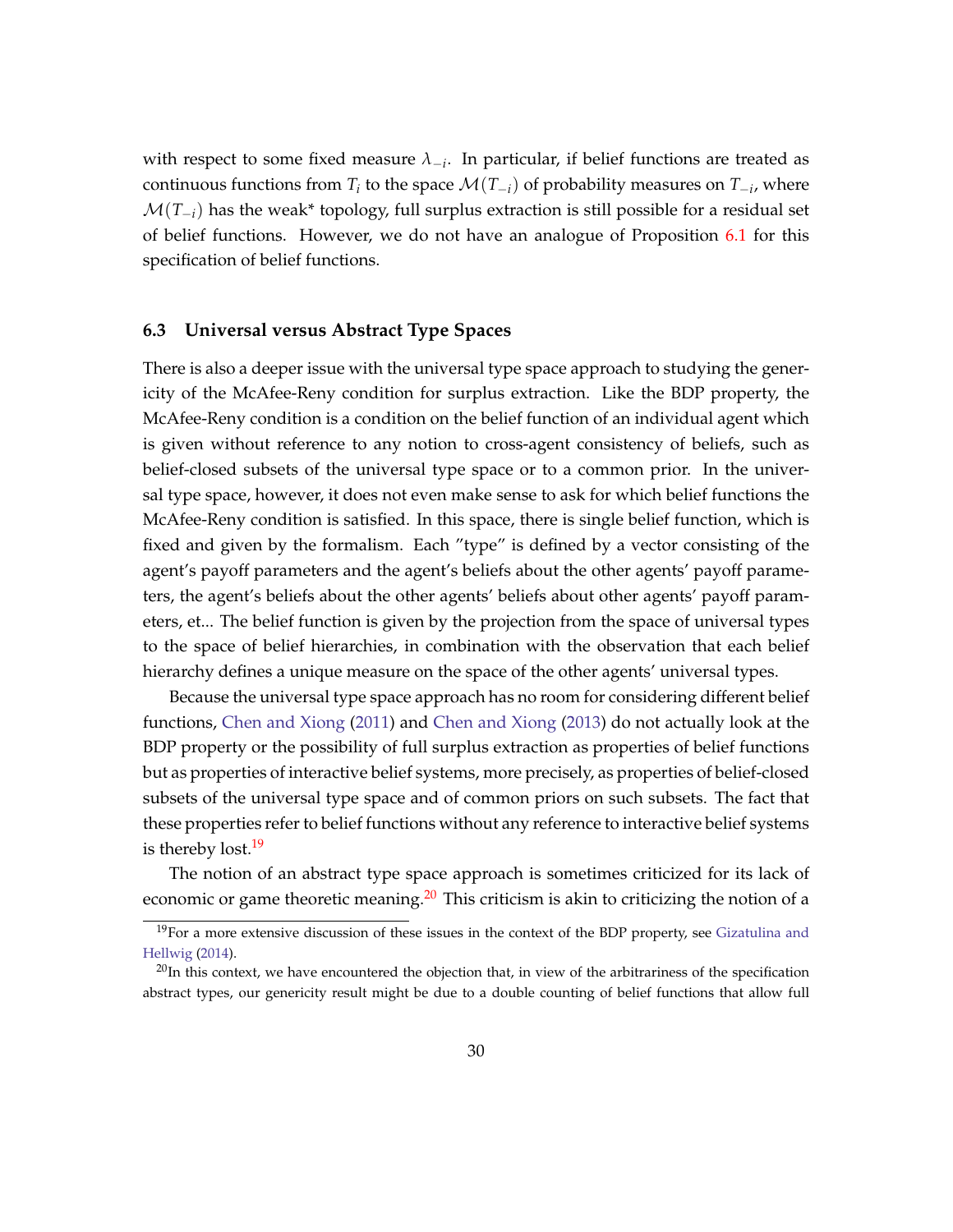probability space on the grounds that it has no meaning in terms of observables. The notion of a probability space provides the grammatical infrastructure for thinking and talking sensibly about random variables, which then leads to statements about observables. In the same vein, Harsanyi's notion of an abstract type space provides the grammatical infrastructure for thinking and talking about incomplete information in a multi-agent setting, which then leads to statements about strategic behaviour in such situations.

From this perspective, it is important to note that the McAfee-Reny condition for full surplus extraction, as well as the weaker condition of injectiveness, appear as conditions on belief functions whose validity does not depend on the specification of the functions that determine payoffs, beliefs about payoffs, beliefs about beliefs about payoff, and so on. This observation is at odds with the Heifetz-Neeman phrase "beliefs determine preferences", which suggests that the scope for surplus extraction depends on how beliefs co-vary with payoff parameters.

Our genericity result suggests that, as a feature of an incomplete-information model, validity of the McAfee-Reny condition is to be expected because the space of beliefs is very rich. In models with infinite type spaces, beliefs are typically infinite-dimensional. The mathematical reasoning is similar to that given for the classical embedding theorem used in [Gizatulina and Hellwig](#page-43-3) [\(2014\)](#page-43-3), but in contrast to the embedding theorem, the fact that beliefs are infinite-dimensional plays an essential role in the argument establishing the genericity of the McAfee-Reny condition.

surplus extraction. Specifically, if a belief function  $b_i: T_i \to \mathcal{M}^{\lambda}(T_{-i})$  satisfies the McAfee-Reny condition, then for any two homeomorphisms  $h_i: T_i \to T_i$  and  $h_{-i}: T_{-i} \to T_{-i}$ , a new belief function  $\bar{b}_i$  that also satisfies the McAfee-Reny condition is obtained by setting

<span id="page-32-0"></span>
$$
\bar{b}_i(t_i) = b_i(h_i(t_i)) \circ h_{-i}^{-1}.
$$
\n(42)

From a mechanism design perspective, the belief functions  $b_i$  and  $\bar{b}_i$  are equivalent but in the context of Theorem [3.1,](#page-13-0) they are treated as distinct. Such "double counting", however, applies to belief functions violating the McAfee-Reny condition as well as those that satisfy it. To make this point formally, let  $\mathcal{Q}(T_i,\mathcal{M}^{\lambda}(T_{-i}))$  be the quotient space of  $\mathcal{C}(T_i,\mathcal{M}^{\lambda}(T_{-i}))$  that is defined by treating belief functions  $b_i$  and  $\bar{b}_i$  as equivalent if they satisfy [\(42\)](#page-32-0) for some homeomorphisms  $h_i$  on  $T_i$  and  $h_{-i}$  on  $T_{-i}$ . For each  $b_i \in C(T_i, \mathcal{M}^{\lambda}(T_{-i}))$ , let  $\omega(b_i)$  be the element of  $\mathcal{Q}(T_i, \mathcal{M}^{\lambda}(T_{-i}))$  to which  $b_i$  belongs. One easily verifies that  $b_i \in \mathcal{E}^*(T_i,\mathcal{M}^{\lambda}(T_{-i}))$  if and only if  $\bar{b}_i \in \mathcal{E}^*(T_i,\mathcal{M}^{\lambda}(T_{-i}))$  for all  $\bar{b}_i \in \omega(b_i)$ . Hence we can write  $\mathcal{E}_Q^*(T_i,\mathcal{M}^\lambda(T_{-i}))$  for the subset of  $\mathcal{Q}(T_i,\mathcal{M}^\lambda(T_{-i}))$  consisting of those equivalence classes of functions whose elements belong to  $\mathcal{E}^*(T_i,\mathcal{M}^{\lambda}(T_{-i}))$ . It is also easy to verify that, if  $\mathcal{Q}(T_i,\mathcal{M}^{\lambda}(T_{-i}))$  has the quotient topology, then the mapping  $b_i \to \omega(b_i)$  is open as well as continuous. By Theorem [3.1,](#page-13-0) it follows that the set  $\mathcal{E}_{\mathcal{Q}}^*(T_i, \mathcal{M}^{\lambda}(T_{-i}))$  is residual in  $\mathcal{Q}(T_i, \mathcal{M}^{\lambda}(T_{-i})).$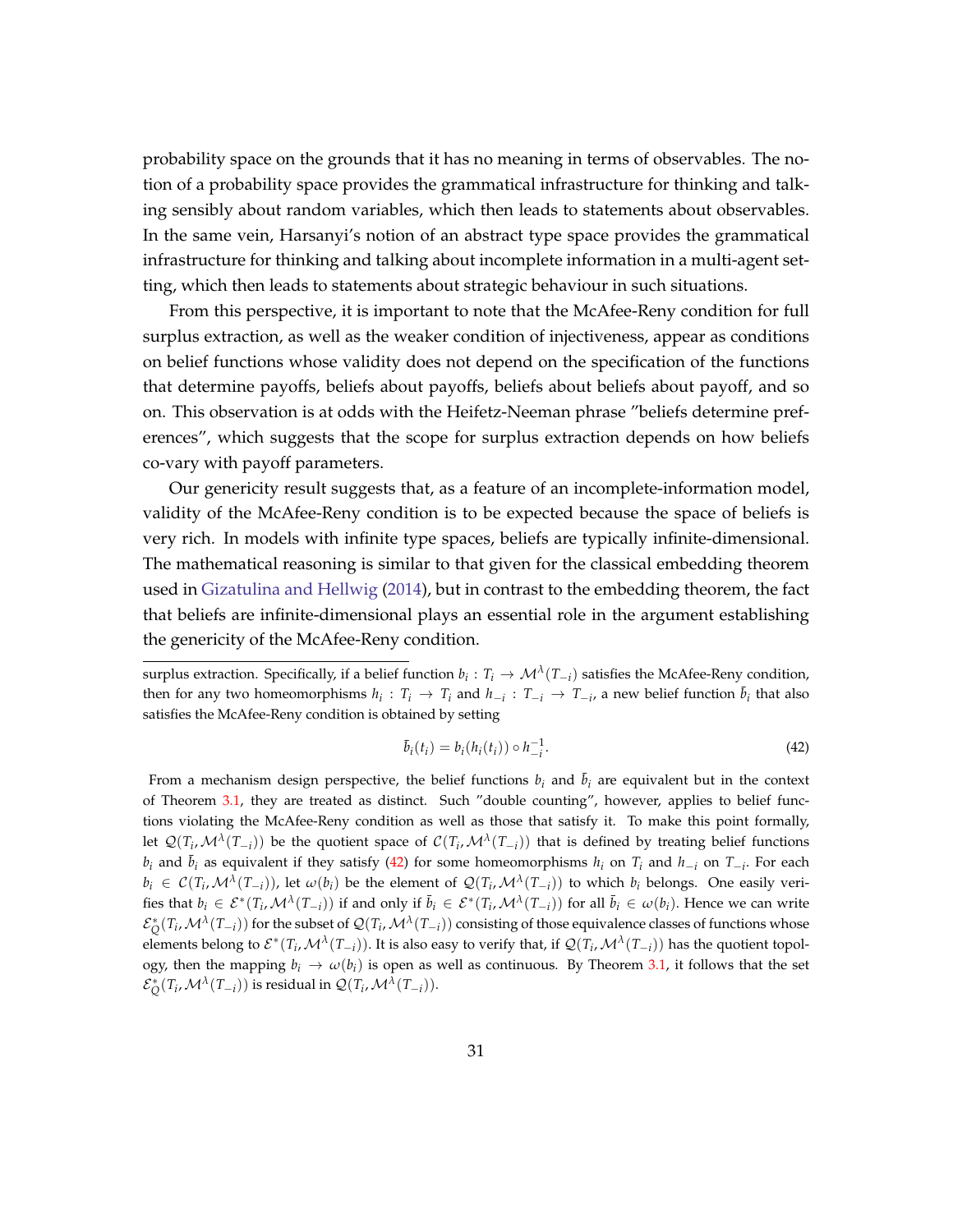As mentioned in the introduction, we do not interpret our result as saying that full surplus extraction is to be considered very likely. Indeed it seems unlikely that, in a given situation a mechanism designer should know the participants' belief functions as well as he needs to in order to exploit the dependence of beliefs on types for surplus extraction. However, this concern is not properly addressed by genericity considerations in terms of the space of incomplete-information models  $\{T_i, \hat{\theta}_i, b_i\}_{i=1}^I$ . The McAfee-Reny condition or even the BDP property may seem implausibly strong, but our analysis shows that, if beliefs are infinite-dimensional, such notions of plausibility must be treated with caution. In settings with infinite type spaces, and therefore infinite-dimensional spaces of beliefs, neither the McAfee-Reny condition for full surplus extraction nor the weaker condition of injectiveness, is very special. To deal with concerns about the mechanism designer's lack of information, one needs either an explicit model of the information available to him or a robustness requirement along the lines of [Bergemann and Morris](#page-42-1) [\(2005\)](#page-42-1), which would preclude his using very specific information about about beliefs and belief functions.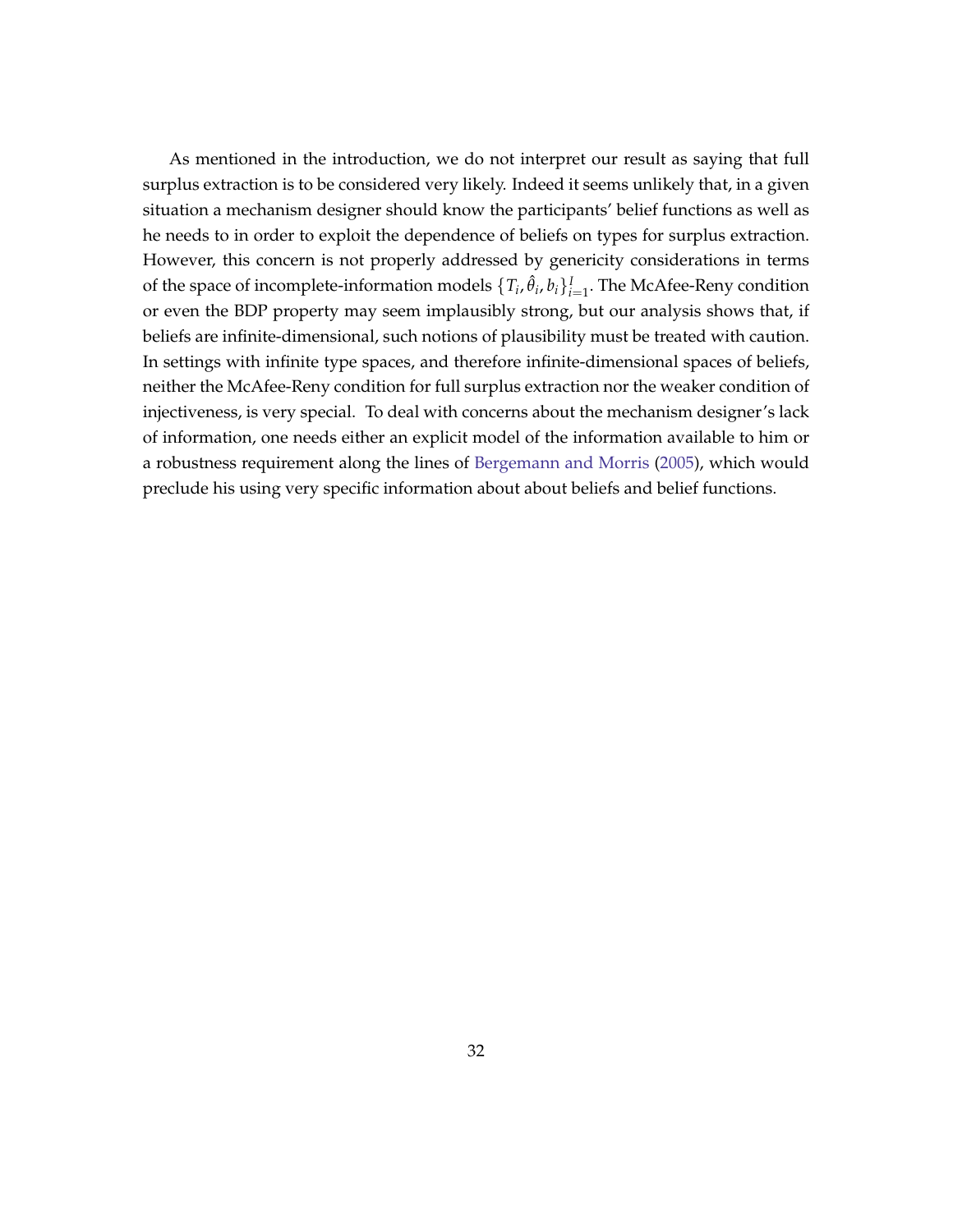## <span id="page-34-0"></span>**A Necessity of infinite-dimensionality of the range**

In Section [3,](#page-12-0) we asserted that the genericity claim made in Theorem [3.1](#page-13-0) is false if the functions under considerations have a finite-dimensional range. This contrasts with the genericity of embeddings, which by the classical embedding theorem holds whenever the dimension of the range is more than twice the dimension of the domain of the functions under consideration. The following result provides a formal statement.

<span id="page-34-1"></span>PROPOSITION A.1 Let X be a metric space with  $|X| \geq N$ , and let Y be an N-dimensional, *compact, convex, metric space. Let*  $C(X, Y)$  *be the space of continuous functions from* X to Y, *endowed with the uniform topology. There exists an open subset* U *of* C(*X*,*Y*) *such that, for every*  $f \in \mathcal{U}$ , there exists  $x \in X$  such that

<span id="page-34-2"></span>
$$
f(x) \in co\{f(X \setminus \{x\})\},\tag{43}
$$

*i.e., the value of the function at x belongs to the convex hull of its values at points other than x.*

COROLLARY A.2 *For X* and *Y* as specified in Proposition [A.1,](#page-34-1) let  $\mathcal{E}^*(X, Y)$  be the subset of *those functions*  $f \in C(X,Y)$  *for which there exists no*  $x \in X$  *for which [\(43\)](#page-34-2) holds. Then the set*  $\mathcal{E}^*(X, Y)$  *is not dense in*  $\mathcal{C}(X, Y)$ *.* 

**Proof of Proposition [A.1.](#page-34-1)** Using the fact that *Y* is *N*-dimensional and has a non-empty interior, choose  $p_1$ , ...,  $p_{N+2}$  in *Y* so that  $p_1$ , ...,  $p_{N+1}$  are in general position and

$$
p_{N+2} = \sum_{i=1}^{N+1} \alpha_i p_i,
$$
\n(44)

where  $\sum_{i=1}^{N+1}$  $a_{i=1}^{N+1}$   $\alpha_i = 1$  and  $\alpha_i > 0$  for all *i*.

Fix a function  $g \in C(X, Y)$  such that, for  $i = 1, ..., N + 2$ ,

$$
g(x_i) = p_i. \tag{45}
$$

Then, obviously,

$$
g(x_{N+2}) \in co\{g(x_1),...,g(x_{N+1})\};\tag{46}
$$

In fact, since  $\alpha_i > 0$  for all  $i$ ,  $g(x_{N+2}) = p_{N+2}$  belongs to the interior of  $co\{g(x_1), ..., g(x_{N+1})\}$ , i.e., there exists  $\varepsilon > 0$  such that the  $\varepsilon$ -ball  $B^{\varepsilon}(p_{N+2})$  around  $g(x_{N+2}) = p_{N+2}$  is fully contained in the convex hull of  $g(x_1) = p_1, ..., g(x_{N+1}) = p_{N+1}$ .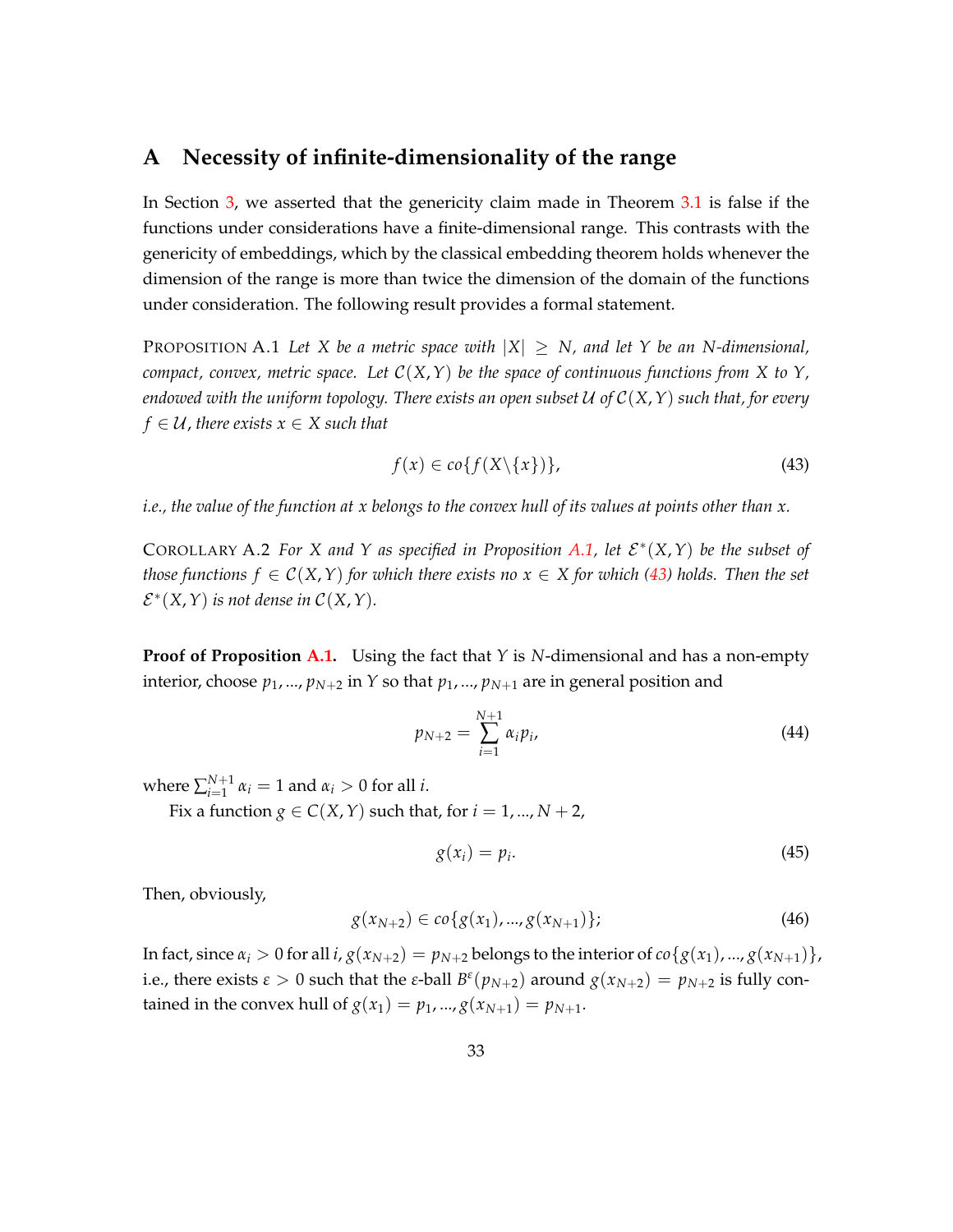Now, fix  $\eta = \frac{\varepsilon}{2}$  and let  $\mathcal U$  be the open  $\eta$ -neighbourhood of  $g$ , i.e. the set of all functions *f* such that  $d(f(x), g(x)) < \eta$  for all  $x \in X$ , where *d* is the metric on *Y*. We claim that, for any  $f \in \mathcal{U}$ ,

<span id="page-35-1"></span>
$$
f(x_{N+2}) \in co\{f(x_1),...,f(x_{N+1})\}.
$$
\n(47)

To prove this claim, we will show that the  $\frac{\varepsilon}{2}$ -ball  $B^{\frac{\varepsilon}{2}}(p_{N+2})$  around  $g(x_{N+2}) = p_{N+2}$  is a subset of the convex hull of  $f(x_1)$ , ...,  $f(x_{N+1})$ , i.e., that

<span id="page-35-0"></span>
$$
B^{\frac{\epsilon}{2}}(p_{N+2}) \subset co\{f(x_1),...,f(x_{N+1})\}.
$$
\n(48)

[\(48\)](#page-35-0) implies [\(47\)](#page-35-1) because, for  $f \in \mathcal{U}$ ,  $d(f(x_{N+2}), g(x_{N+2})) < \eta = \frac{\varepsilon}{2}$ , and therefore,  $f(x_{N+2}) \in B^{\frac{\varepsilon}{2}}(p_{N+2}).$ 

To prove [\(48\)](#page-35-0), we first note that

$$
co\{p_1,...,p_{N+1}\} \subset B^{\eta}(co\{f(x_1),...,f(x_{N+1})\}).
$$
\n(49)

To see this, observe that, for any  $q \in co\{p_1, ..., p_{N+1}\}$ , there exist  $\alpha_i^q$  $i^q$ ,  $i = 1, ..., N + 1$ , such that

$$
q = \sum_{i=1}^{N+1} \alpha_i^q p_i.
$$

For  $f \in \mathcal{U}$ , the distance between  $q$  and the element  $\sum_{i=1}^{N+1}$  $\sum_{i=1}^{N+1} \alpha_i^q$  $f(x_i)$  of  $co\{f(x_1),..., f(x_{N+1})\}$ is less than  $\eta$ , i.e.  $q \in B^{\eta}(\{co\{f(x_1),...,f(x_{N+1})\}).$ 

 ${\rm Since}\ B^\varepsilon(p_{N+2})\subset co\{p_1,...,p_{N+1}\},$  it follows that

<span id="page-35-2"></span>
$$
B^{\varepsilon}(p_{N+2}) \subset B^{\eta}(co\{f(x_1),...,f(x_{N+1})\}).
$$
\n(50)

Now [\(48\)](#page-35-0) follows because  $\eta = \frac{\varepsilon}{2}$ . For suppose that (48) fails so that there exists some  $v\in B^{\frac{\varepsilon}{2}}(p_{N+2})\backslash co\{f(x_1),...,f(x_{N+1})\}.$  Let  $y$  be the element of  $co\{f(x_1),...,f(x_{N+1})\}$  that is closest to *v*, and let

<span id="page-35-3"></span>
$$
z = v + \delta(v - y) \tag{51}
$$

where  $\delta$  is chosen so that  $d(z, v)$ , the distance between *z* and *v*, is exactly *η*. By the triangle inequality,

$$
d(p_{N+2},z)\leq d(p_{N+2},v)+d(v,z).
$$

By construction,  $d(v, z) = \eta = \frac{\varepsilon}{2}$  and  $d(p_{N+2}, v) \leq \frac{\varepsilon}{2}$ . Thus,  $z \in B^{\varepsilon}(p_{N+2})$ . By [\(50\)](#page-35-2), it follows that there exists  $u \in \text{co}\{f(x_1), ..., f(x_{N+1})\}$  such that

<span id="page-35-4"></span>
$$
d(z, u) \le \eta. \tag{52}
$$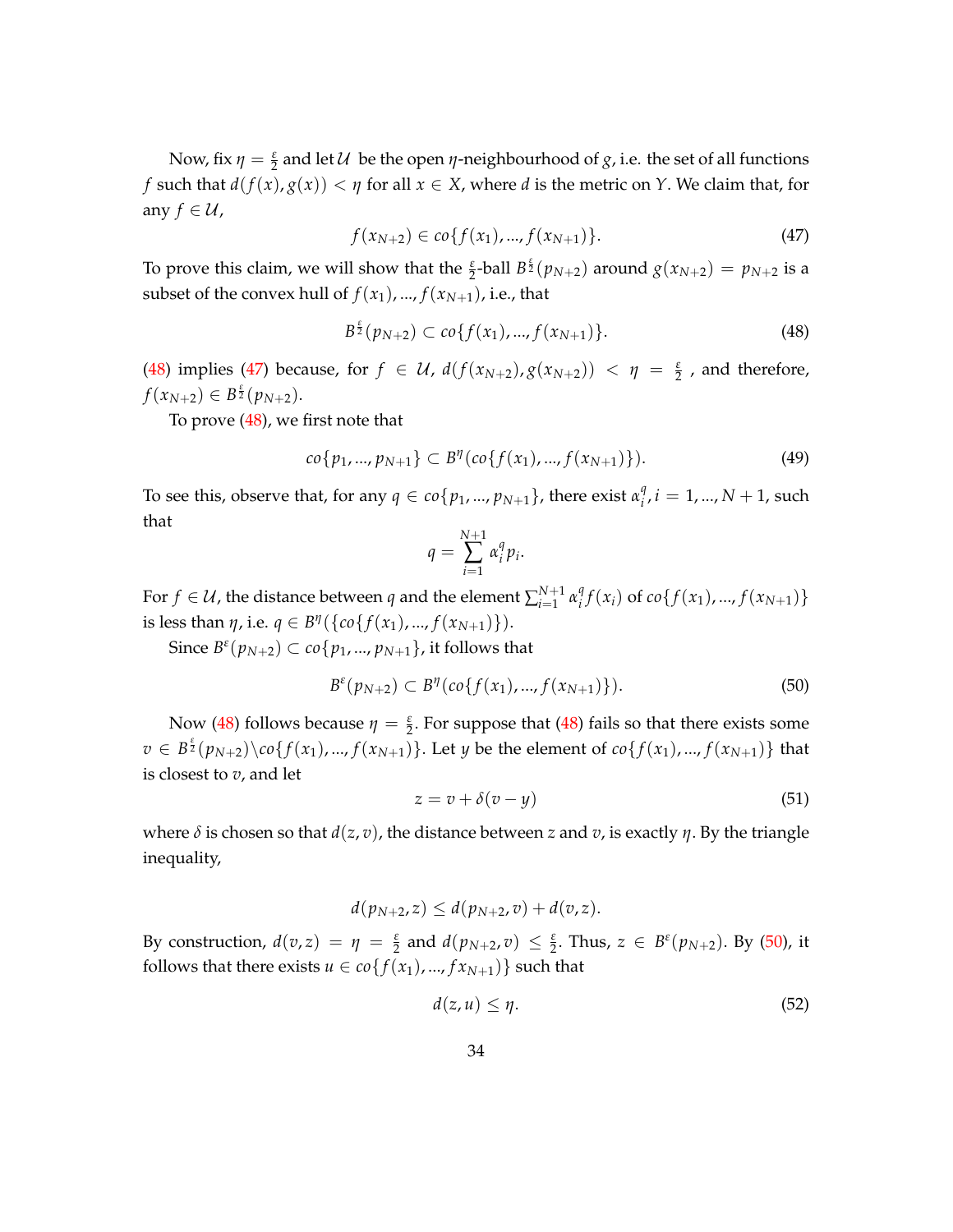Using [\(51\)](#page-35-3), we obtain

$$
d(z, u) = d(v + \delta(v - y), u) = (1 + \delta)d(v, \lambda u + (1 - \lambda)y),
$$

where  $\lambda := \frac{1}{1+\delta}$ . By the definition of *y* and another application of [\(51\)](#page-35-3), it follows that

<span id="page-36-0"></span>
$$
d(z, u) \ge (1 + \delta)d(v, y) > \delta d(v, y) = d(z, v)
$$
\n(53)

Upon combining [\(52\)](#page-35-4) and [\(53\)](#page-36-0), we find that  $d(z, v) < \eta$ , contrary to the assumption that  $d(z, v) = \eta$ . The assumption that [\(48\)](#page-35-0) fails has thus led to a contradiction and must be false.  $\blacksquare$ 

## **B** Belief Functions in  $\mathcal{C}(T_i, \mathcal{M}(T_{-i}))$

In this appendix, we extend Theorems [2.1](#page-11-1) and [3.1](#page-13-0) to the case where the belief function  $b_i$  is treated as an element of  $\mathcal{C}(T_i,\mathcal{M}(T_{-i}))$ , where measures in  $\mathcal{M}(T_{-i})$  need not have densities and the topology on M(*T*−*i*) is the topology of weak convergence of probability measures, i.e. the weak' topology. As in the main text, the type spaces  $T_1$ , ...,  $T_I$  are assumed to be compact metric spaces with more than finitely many elements.

#### **B.1 Generalizing the McAfee-Reny Result**

From the main text, we recall that a belief function  $b_i: T_i \to \mathcal{M}(T_{-i})$  is said to *admit full surplus extraction* if and only if, for *every* continuous function  $\bar{\pi}_i : T_i \to \mathbb{R}$  and every  $\varepsilon > 0$ , there exists a system  $z_1^i, ..., z_{N_i}^i$  of participation fee schedules for agent *i* such that the induced expected payment  $\bar{Z}_i(t_i)$  as given by equations

$$
\bar{Z}_i(t_i) := \min(\bar{z}_1^i(t_i), ..., \bar{z}_{N_i}^i(t_i)).\tag{54}
$$

and

$$
\bar{z}_n^i(t_i) := \int_{T_{-i}} z_n^i(t_{-i}) b_i(dt_{-i}|t_i).
$$
\n(55)

 $(4)$  and  $(5)$  satisfies

$$
\bar{\pi}_i(t_i) - \varepsilon \le \bar{Z}_i(t_i) \le \bar{\pi}_i(t_i) \tag{56}
$$

for all  $t_i \in [0,1]$ . Following McAfee and Reny (1992), we reformulate this condition as follows. Let  $\mathcal{C}(T_i)$  be the set of continuous functions from  $T_i$  to  $\mathbb{R}$ , endowed with the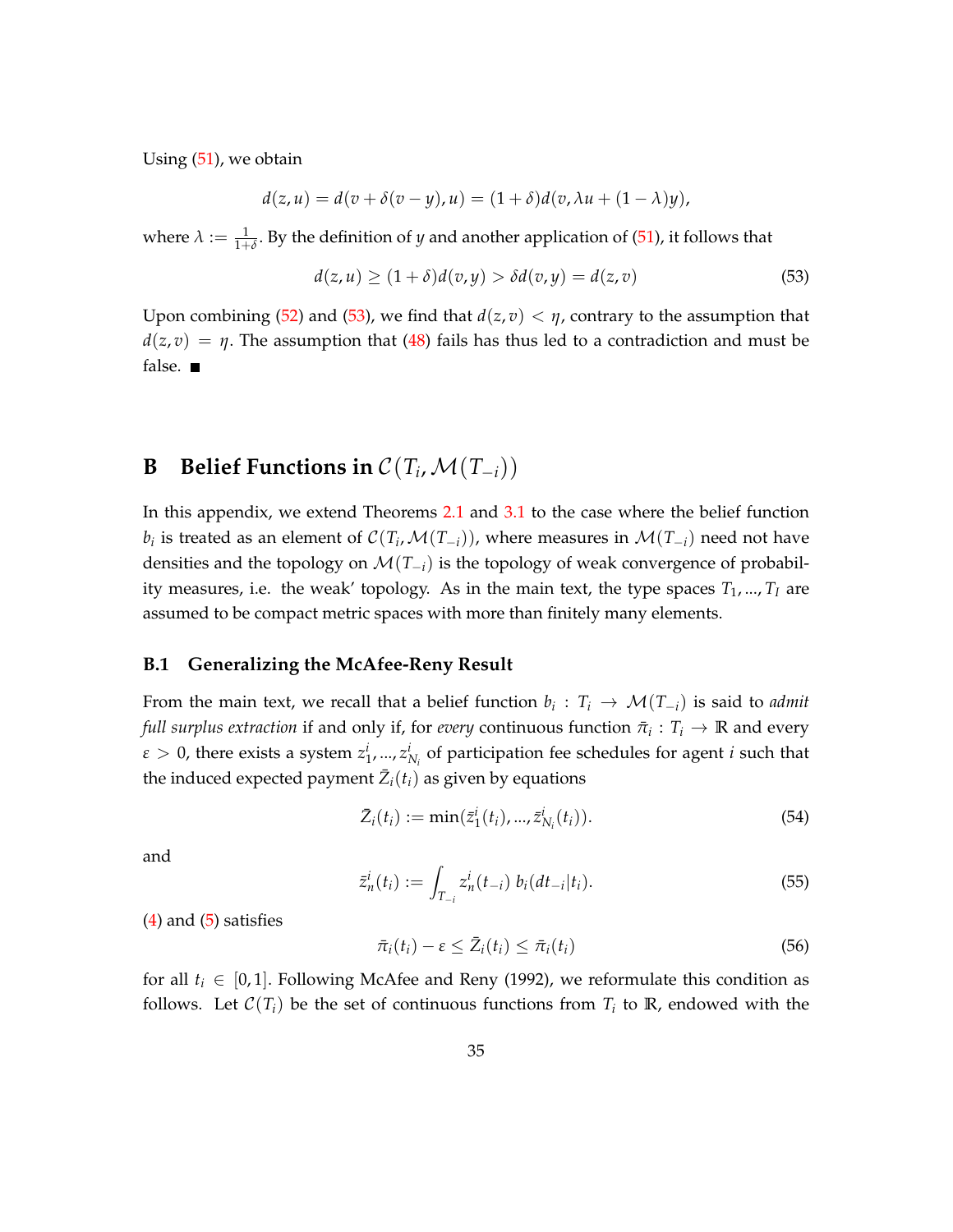topology of uniform convergence. For any  $b_i \in C(T_i, \mathcal{M}(T_{-i}))$ , let  $R(b_i)$  be the set of functions  $\bar{z} \in C(T_i)$  such that, for some continuous function  $z : T_{-i} \to \mathbb{R}$ ,

$$
\bar{z}(t_i) := \int_{T_{-i}} z(t_{-i}) b_i(dt_{-i}|t_i)
$$

for all  $t_i \in T_i$ ; further let  $r(b_i)$  be the set of functions  $\bar{Z} \in C(T_i)$  such that, for some N and some functions  $\bar{z}_1$ , ...,  $\bar{z}_N$  in  $R(b_i)$ ,

$$
\bar{Z}(t_i) = \min(\bar{z}_1^i(t_i), ..., \bar{z}_{N_i}^i(t_i))
$$

for all  $t_i \in [0, 1]$ . Then  $b_i$  admits full surplus extraction if and only if

$$
\bar{r}(b_i) = \mathcal{C}(T_i),\tag{57}
$$

where  $\bar{r}(b_i)$  is the closure of  $r(b_i)$  in  $\mathcal{C}(T_i)$ .

We also extend the map  $\varphi_{b_i}$  that was defined in Section 3 by setting

<span id="page-37-0"></span>
$$
\varphi_{b_i}(B|\mu) := \int_{T_i} b_i(B|t_i) d\mu(t_i) \tag{58}
$$

for any measurable *B* ⊂ *T*<sub>−*i*</sub> and any  $\mu$  ∈  $\mathcal{M}(T_i)$ . In this setting, we obtain the following generalization of the result of McAfee and Reny (1992).

<span id="page-37-1"></span>THEOREM  $B.1\,$   $A$  belief function  $b_i:T_i\rightarrow \mathcal{M}(T_{-i})$  admits full surplus extraction if and only if, *for all*  $\bar{t}_i \in T_i$  *and all*  $\mu \in \mathcal{M}(T_i)$ ,

<span id="page-37-2"></span>
$$
\varphi_{b_i}(\mu) = \varphi_{b_i}(\delta_{\bar{t}_i}) \text{ implies } \mu = \delta_{\bar{t}_i}, \tag{59}
$$

 $\omega$ here  $\varphi_{b_i}: \mathcal{M}(T_i) \to \mathcal{M}(T_{-i})$  is the map that is defined by [\(58\)](#page-37-0).

The proof of Theorem [B.1](#page-37-1) is by and large the same as the proof of Theorem 2 in McAfee and Reny (1992), with due changes to account for the fact that *T<sup>i</sup>* is an arbitrary compact metric space, rather than the unit interval, and for the fact that beliefs need not have densities. Therefore we will not go into all the details but merely indicate where and how the argument must be adapted.

In the analysis of McAfee and Reny (1992), a special role is played by what they call the set of "(*ε*, *δ*)-u-shaped functions at  $t_{i0}$ ". In the present, more general setting, an (*ε*, *δ*)u-shaped function at  $t_{i0}$  is a function  $u \in \mathcal{C}(T_i)$  such that

(i)  $u(t_i) \geq 0$  for all  $t_i \in T_i$ ,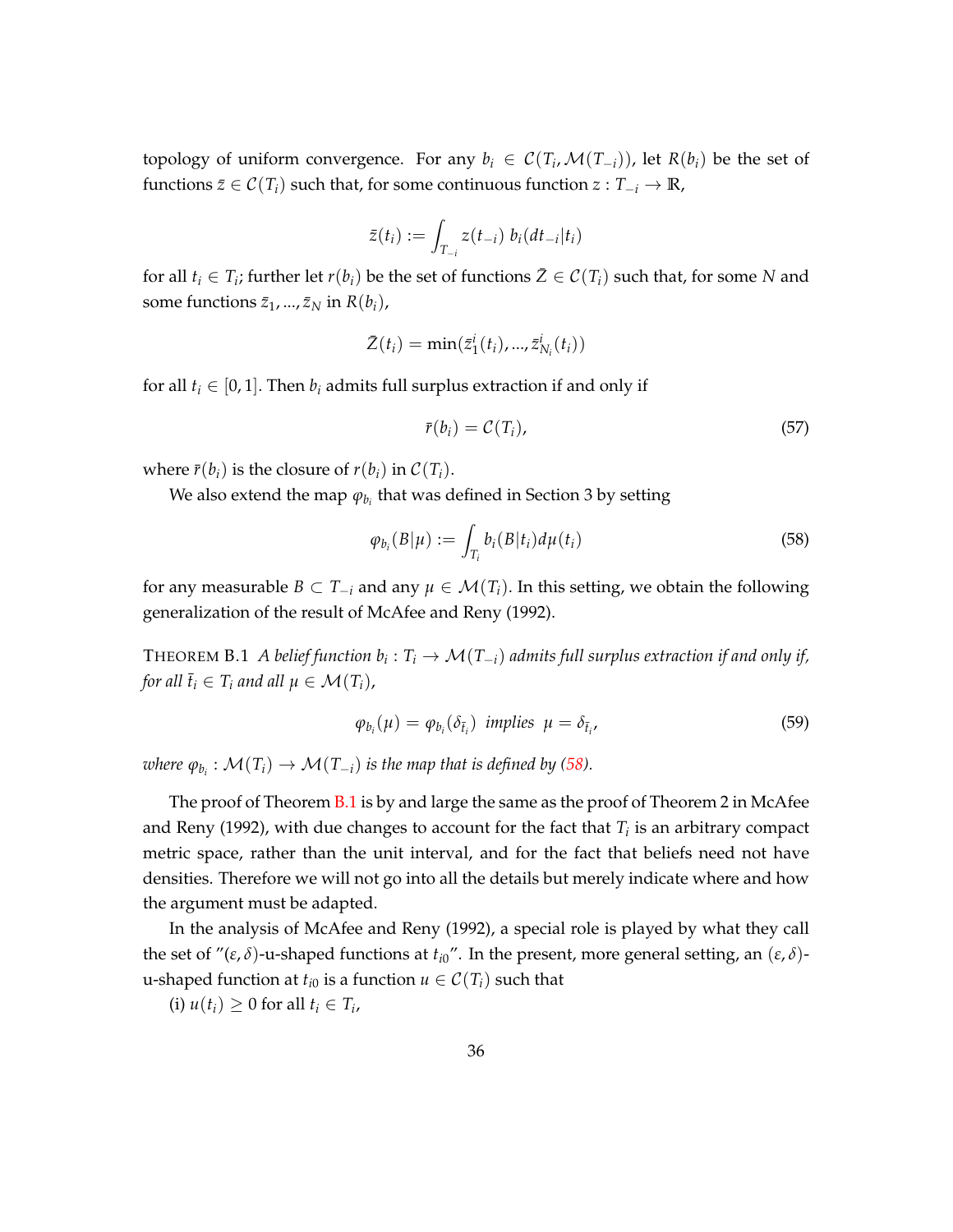(ii)  $u(t_{i0}) \leq \varepsilon$ , and

(iii)  $u(t_i) \geq 1$  for all  $t_i \in T_i \backslash B^{\delta}(t_{i0})$ , where  $B^{\delta}(t_{i0})$  is the closed  $\delta$ -ball around  $t_{i0}$ .

The set of such  $(\varepsilon, \delta)$ -u-shaped function at  $t_{i0}$  is denoted as  $U(\varepsilon, \delta, t_{i0})$ . This set plays a key role in the following auxiliary result, which extends Theorem 1 of McAfee and Reny (1992).

<span id="page-38-0"></span>PROPOSITION B.2 *Suppose that a set*  $A \subset C(T_i)$  *satisfies:* 

*(i) A is closed under addition and under multiplication by a positive scalar.*

 $f(i)$  For any N,  $x_1, ..., x_N \in A$  implies  $y \in A$ , where y is defined by setting  $y(t_i) = \min(x_1(t_i), ..., x_N(t_i))$ *for any*  $t_i \in T_i$ . *(iii)* 1, −1 ∈ *A*

*(iv)* For all  $\varepsilon > 0$ ,  $\delta > 0$ , and every  $t_{i0} \in T_i$ ,  $U(\varepsilon, \delta, t_{i0}) \cap \bar{A} \neq \emptyset$ . *Then*  $\overline{A} = C(T_i)$ .

The proof of Proposition [B.2](#page-38-0) is step by step the same as the proof of Theorem 1 in McAfee and Reny (1992), except that the unit interval as the domain of functions must be replaced by  $T_i$  and intervals of the form  $[t_{i0} - \delta, t_{i0} + \delta]$  must be replaced by the closed *δ*-balls *B δ* (*ti*0) around *ti*0.

Similarly, the proof of the necessity of condition [\(59\)](#page-37-2) for full surplus extraction is step by step the same as the proof of the necessity statement in Theorem 2 of McAfee and Reny, again with the proviso that [0, 1] be replaced by  $T_i$  and intervals of the form  $[t_{i0} - \delta, t_{i0} + \delta]$ by the closed *δ*-balls  $B<sup>δ</sup>(t<sub>i0</sub>)$  around  $t<sub>i0</sub>$ .

**Proof of the sufficiency statement in Theorem [B.1.](#page-37-1)** As in McAfee and Reny (1992), the proof is indirect. Suppose condition [\(59\)](#page-37-2) is not sufficient for full surplus extraction. Then there exists  $b_i \in C(T_i, \mathcal{M}(T_{-i}))$  such that [\(59\)](#page-37-2) holds for all  $\bar{t}_i \in T_i$  and all  $\mu \in \mathcal{M}(T_i)$  and  $\mathcal{C}(T_i)\backslash \bar{r}(b_i) \neq \emptyset$ . By Proposition [B.2,](#page-38-0)  $\mathcal{C}(T_i)\backslash \bar{r}(b_i) \neq \emptyset$  implies that the set  $r(b_i)$  violates one of the conditions in that proposition; the only candidate is condition (iv). Thus there exist  $\varepsilon_0 > 0$ ,  $\delta_0 > 0$ , and  $t_{i0} \in T_i$  such that  $U(\varepsilon_0, \delta_0, t_{i0}) \cap \overline{r}(b_i) = \emptyset$ . Since  $R(b_i) \subset r(b_i)$ , it follows that  $U(\varepsilon_0, \delta_0, t_{i0}) \cap \overline{R}(b_i) = \emptyset$ .

As discussed by McAfee and Reny (1992), one can now use the separating hyperplane theorem and the Riesz representation theorem to assert the existence of a constant *c* and a regular, countably additive, signed measure  $\mu \neq 0$  on  $T_i$  such that

$$
\int_{T_i} x(t_i) d\mu(t_i) \le c \quad \text{for all} \ \ x \in \bar{R}(b_i), \ \text{and} \tag{60}
$$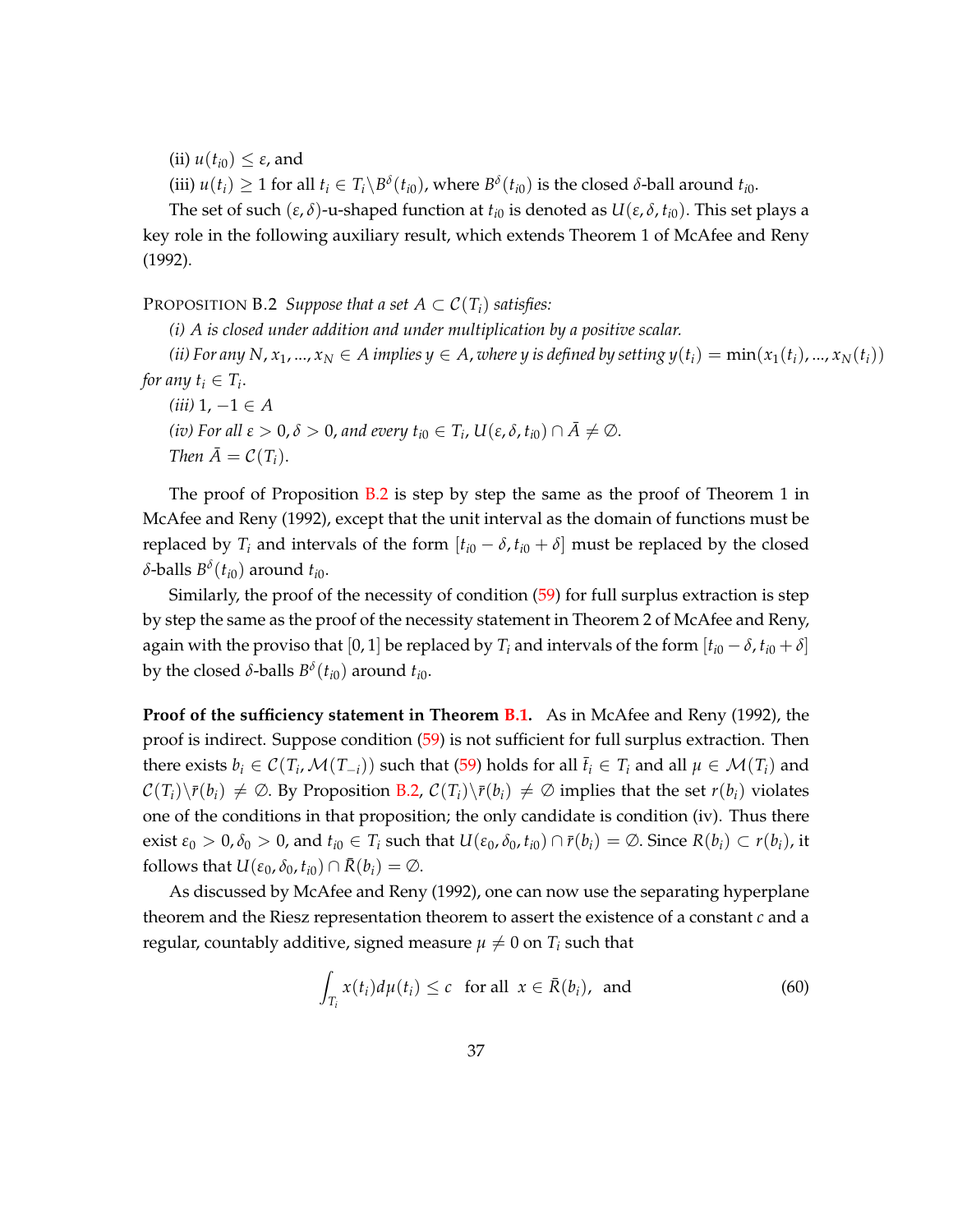<span id="page-39-4"></span>
$$
\int_{T_i} x(t_i) d\mu(t_i) \geq c \quad \text{for all} \ \ x \in U(\varepsilon_0, \delta_0, t_{i0}). \tag{61}
$$

Moreover, since  $\bar{R}(b_i)$  is a linear subspace of  $\mathcal{C}(T_i)$ , it must be the case that

$$
\int_{T_i} x(t_i) d\mu(t_i) = 0 \text{ for all } x \in \bar{R}(b_i), \tag{62}
$$

and the constant *c* can be taken to be zero. By the definition of  $R(b_i)$ , it follows that

<span id="page-39-0"></span>
$$
\int_{T_i} \int_{T_{-i}} z(t_{-i}) db_i(t_{-i}|t_i) d\mu(t_i) = 0
$$
\n(63)

for all  $z \in \mathcal{C}(T_{-i})$ .

By the Jordan decomposition theorem, we may write  $\mu$  as the difference between two positive measures  $\mu^+$  and  $\mu^-$ , at least one of which is finite. Thus, [\(63\)](#page-39-0) can be rewritten in the form

<span id="page-39-1"></span>
$$
\int_{T_i} \int_{T_{-i}} z(t_{-i}) db_i(t_{-i}|t_i) d\mu^+(t_i) = \int_{T_i} \int_{T_{-i}} z(t_{-i}) db_i(t_{-i}|t_i) d\mu^-(t_i).
$$
 (64)

If  $z \in C(T_{-i})$  is the constant function with value one, [\(64\)](#page-39-1) specializes to the equation

$$
\mu^+(T_i)=\mu^-(T_i),
$$

so  $\mu^+$  and  $\mu^-$  are both finite. Moreover, there is no loss of generality in setting  $\mu^+(T_i) =$  $\mu^-(T_i) = 1$ , so both  $\mu^+$  and  $\mu^-$  belong to  $\mathcal{M}(T_i)$ . [\(64\)](#page-39-1) can therefore be rewritten in the form

<span id="page-39-2"></span>
$$
\int_{T_{-i}} z(t_{-i}) d\varphi_{b_i}(t_{-i}|\mu^+) = \int_{T_{-i}} z(t_{-i}) d\varphi_{b_i}(t_{-i}|\mu^-). \tag{65}
$$

If [\(65\)](#page-39-2) is to hold for all *z* ∈  $C(T_{-i})$ , it must be the case that

<span id="page-39-3"></span>
$$
\varphi_{b_i}(\mu^+) = \varphi_{b_i}(\mu^-). \tag{66}
$$

By [\(59\)](#page-37-2), it follows that neither  $\mu^+$  nor  $\mu^-$  can be the point measure  $\delta_{t_{i0}}$  at  $t_{i0}$ . For suppose that  $\mu^+ = \delta_{t_{i0}}$ . Then [\(66\)](#page-39-3) implies  $\varphi_{b_i}(\mu^-) = \varphi_{b_i}(\delta_{t_{i0}})$  and, by [\(59\)](#page-37-2),  $\mu^- = \delta_{t_{i0}}$ , which is incompatible with  $\mu = \mu^+ - \mu^- \neq 0$ . By a precisely symmetric argument,  $\mu^- = \delta_{t_{i0}}$  is also impossible.

Since  $\mu^-$  is regular, it follows that there exists a closed set  $A \subset T_i$ , such that  $\mu^-(A) > 0$  $0, μ<sup>+</sup>(A) = 0$ , and for some  $\delta \in (0, \delta_0]$ , the intersection of A with the  $\delta$ -ball  $B<sup>\delta</sup>(t_{i0})$  around  $t_{i0}$  is empty. Fixing  $K > 1/\mu^-(A)$ , we can define a step function  $x^K$  by setting

$$
x^{K}(t_{i}) = 0 \text{ if } t_{i} \in B^{\delta}(t_{i0}),
$$
  
\n
$$
x^{K}(t_{i}) = K \text{ if } t_{i} \in A,
$$
  
\n
$$
x^{K}(t_{i}) = 1 \text{ otherwise.}
$$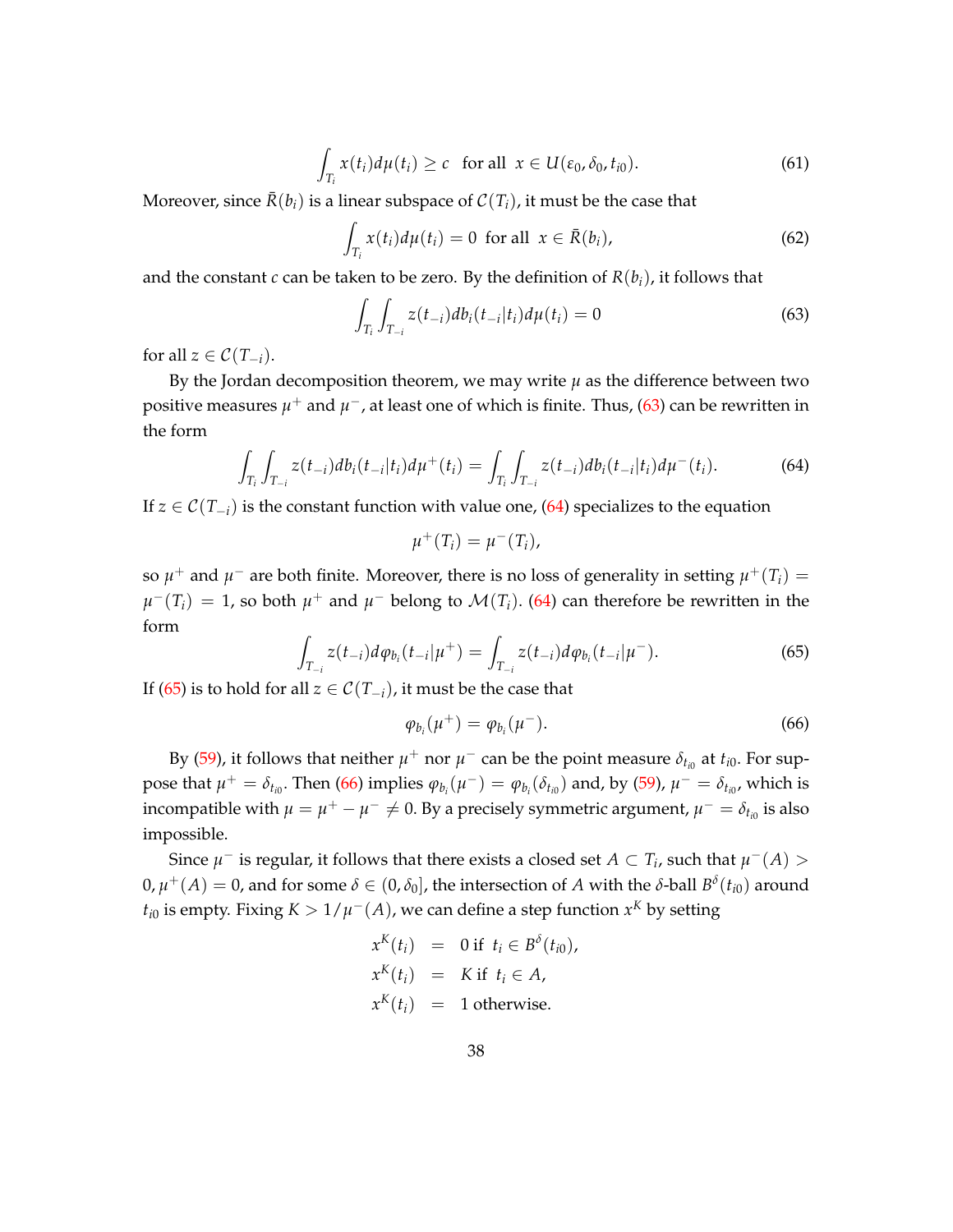For this step function, we find  $\int x^K(t_i) d\mu(t_i) \leq 1 - K\mu^-(A) < 0$ . Now  $x^K$  itself is not continuous, but can be approximated by a sequence  $\{x_n\}_{n=1}^{\infty}$  of continuous functions so that the integrals  $\int x_n(t_i) d\mu(t_i)$  converge to  $\int x^K(t_i) d\mu(t_i)$  as *n* becomes large. For any sufficiently large *n*, therefore,  $\int x_n(t_i) d\mu(t_i) < 0$ .

However, as discussed by McAfee and Reny (1992), the sequence  $\{x_n\}_{n=1}^{\infty}$  can be chosen so that  $x_n \in U(\varepsilon_0, \delta_0, t_{i0})$ . By [\(61\)](#page-39-4) and the fact that  $c = 0$ , it follows that  $\int x_n(t_i) d\mu(t_i) \ge$ 0 for all  $n$ . The assumption that condition  $(59)$  is not sufficient for full surplus extraction has thus led to a contradiction and must be false.

## **B.2** A Version of Theorem [3.1](#page-13-0) for Belief Functions in  $\mathcal{C}(T_i, \mathcal{M}(T_{-i}))$

<span id="page-40-1"></span>We next provide a version of Theorem [3.1](#page-13-0) for belief functions in  $\mathcal{C}(T_i,\mathcal{M}(T_{-i})).$ 

**THEOREM B.3** Let  $\mathcal{E}^{**}(T_i,\mathcal{M}(T_{-i}))$  be the set of continuous functions from  $T_i$  to  $\mathcal{M}(T_{-i})$  that *satisfy the condition for full surplus extraction. If T*−*<sup>i</sup> has more than finitely many elements, then*  $\mathcal{E}^{**}(T_i,\mathcal{M}(T_{-i}))$  is a residual and dense subset of the space  $\mathcal{C}(T_i,\mathcal{M}(T_{-i}))$  with the uniform *topology, i.e., E*<sup>\*\*</sup>(T<sub>*i*</sub>,M(T<sub>−i</sub>)) *contains a countable intersection of open and dense subsets of*  $\mathcal{C}(T_i,\mathcal{M}^{\lambda}(T_{-i}))$  and is itself dense.

**Proof Sketch.** As before, we only indicate how the proof in the main text must be changed to accommodate the change in the range of the belief functions under consideration. The main change concerns the metric on the range. Whereas equation [\(10\)](#page-18-1) in the main text provided for a metric in terms of density functions, this metric now is not available. Following Parthasarathy (1967), we fix a countable dense set of continuous functions *g n* : *T*−*<sup>i</sup>* → [0, 1] and define the distance between two measures *β* and *β*ˆ in M(*T*−*i*) to be given as

<span id="page-40-0"></span>
$$
\rho^*(\beta, \hat{\beta}) = \sum_{k=1}^{\infty} \xi^n \left| \int_{T_{-i}} g^n(t_{-i}) d\beta(t_{-i}) - \int_{T_{-i}} g^n(t_{-i}) d\hat{\beta}(t_{-i}) \right|,
$$
(67)

where  $\zeta \in (0,1)$  is arbitrary but fixed. By Theorem 6.6, p. 47, in [Parthasarathy](#page-43-10) [\(1967\)](#page-43-10), the metric *ρ*<sup>∗</sup> induces the topology of weak convergence of probability measures on *T*<sub>−*i*</sub>.

In going through the proof of Theorem [3.1](#page-13-0) in the main text, one observes that the argument for Claim 1 does not refer to the range of the belief functions at all. The argument for Claim 2 does refer to the range, but one easily verifies that every step remains valid if the metric  $\rho$  from equation [\(10\)](#page-18-1) is replaced by the metric  $\rho^*$  that is defined by [\(67\)](#page-40-0).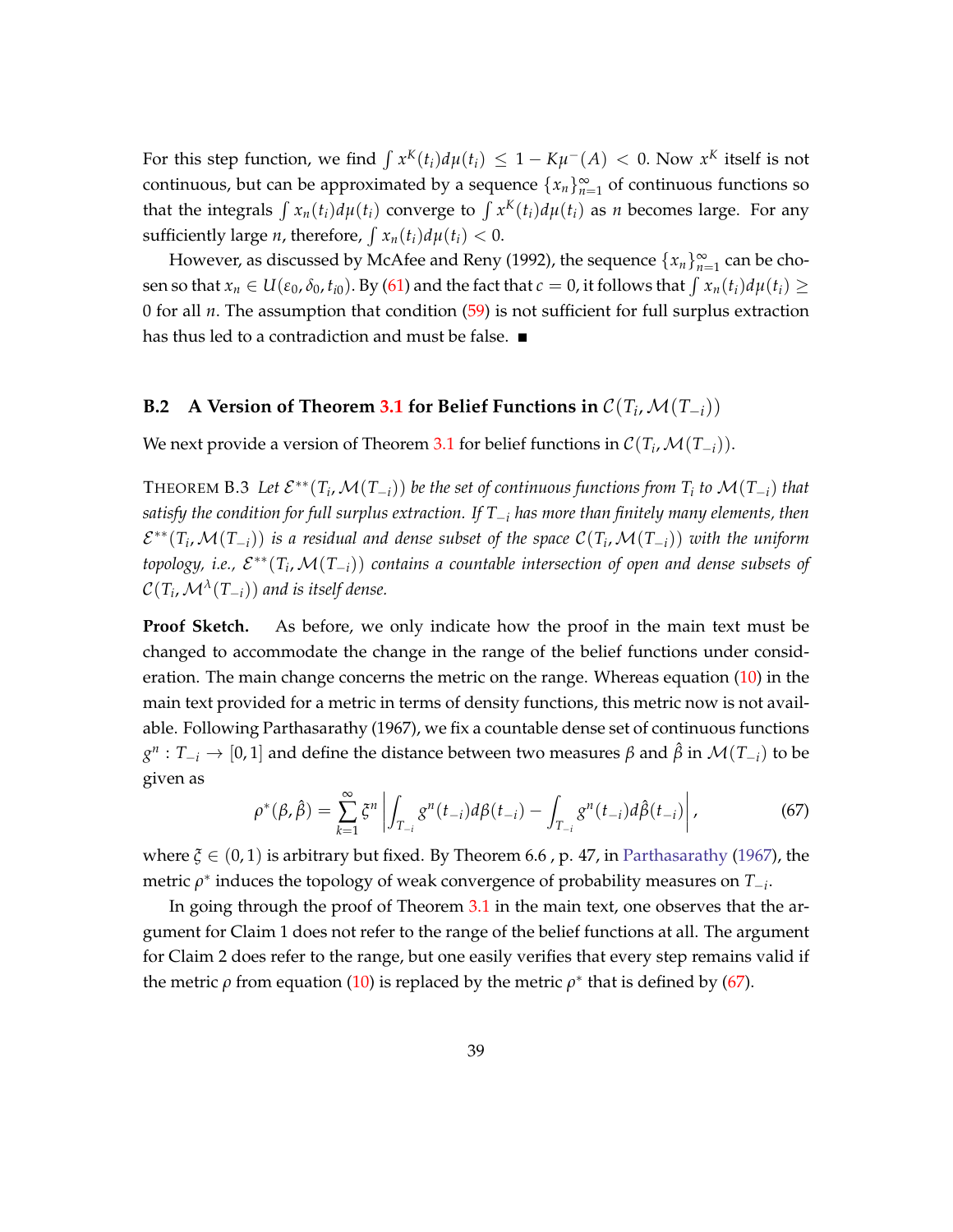In the proof of Claim 3, we can proceed similarly, replacing *ρ* by *ρ*<sup>\*</sup> throughout. When it comes to selecting measures  $\beta_1$ , ...,  $\beta_K$  such that, for  $k = 1$ , ..., *K*, the distance (now under  $\rho^*$ , rather than  $\mu$ ) between  $\beta_k$  and  $b_i(\bar{t}_i)$  for some  $\bar{t}_i$  in the open set  $U_k$  in the finite subcovering of  $T_i$  is less than  $\frac{\eta}{2}$ , we now replace the requirement that the associated density function be linearly independent by the requirement that the associated sequences  $\{\int_{T_{-i}} g^n(t_{-i}) d\beta_k(t_{-i})\}_{n=1}^{\infty}$ ,  $k = 1, ..., K$ , be linearly independent. Given the definition [\(19\)](#page-20-3) of the belief mapping  $\bar{b}_i$ , the distance between  $\bar{b}_i$  and the originally given belief mapping  *now given by the metric*  $ρ$ *<sup>\*</sup> is again found to be no greater than <i>η*, as in [\(23\)](#page-23-1) in the previous analysis.

The key step in the proof of Claim 3 concerns the assertion that  $\bar{b}_i \in G_{\varepsilon}$ . By construction,

$$
\varphi_{\bar{b}_i}(\delta_{t_i}) = \bar{b}_i(t_i) = \sum_{k=1}^K \alpha_k(t_i) \beta_k
$$

and

$$
\varphi_{\bar{b}}(\mu) = \int \bar{b}_i(\bar{t}_i) d\mu(\bar{t}_i) = \sum_{k=1}^K \int \alpha_k(\bar{t}_i) d\mu(\bar{t}_i) \beta_k,
$$

so, for any  $t_i \in T_i$  and  $\mu \in \mathcal{M}(T_i)$ ,  $\varphi_{\bar{b}_i}(\delta_{t_i}) = \varphi_{\bar{b}_i}(\mu)$  implies

$$
\sum_{k=1}^K \alpha_k(t_i)\beta_k = \sum_{k=1}^K \int \alpha_k(\bar{t}_i)d\mu(\bar{t}_i) \beta_k.
$$

For any *n*, therefore,

$$
\sum_{k=1}^K \alpha_k(t_i) \int g^n(t_{-i}) d\beta_k(t_{-i}) = \sum_{k=1}^K \int \alpha_k(\bar{t}_i) \int g^n(\bar{t}_{-i}) d\beta_k(\bar{t}_{-i}) d\mu(\bar{t}_i).
$$

Equivalently,

<span id="page-41-0"></span>
$$
\sum_{k=1}^{K} \left[ \alpha_k(t_i) - \int \alpha_k(\bar{t}_i) d\mu(\bar{t}_i) \right] \int g^n(t_{-i}) d\beta_k(t_{-i}) = 0.
$$
 (68)

Because the sequences  $\{\int_{T_{-i}} g^n(t_{-i}) d\beta_k(t_{-i})\}_{n=1}^{\infty}$ ,  $k = 1, ..., K$ , are linearly independent, equation [\(68\)](#page-41-0) implies that

$$
\alpha_k(t_i) - \int \alpha_k(\bar{t}_i) d\mu(\bar{t}_i) = 0 \tag{69}
$$

for all *k*. By the same argument as in the main text, it follows that the measure  $\mu$  is concentrated on the union of the sets  $U_k$  that contain  $t_i$ . Claim 3 then follows by the same argument as in the proof of Theorem [3.1.](#page-13-0)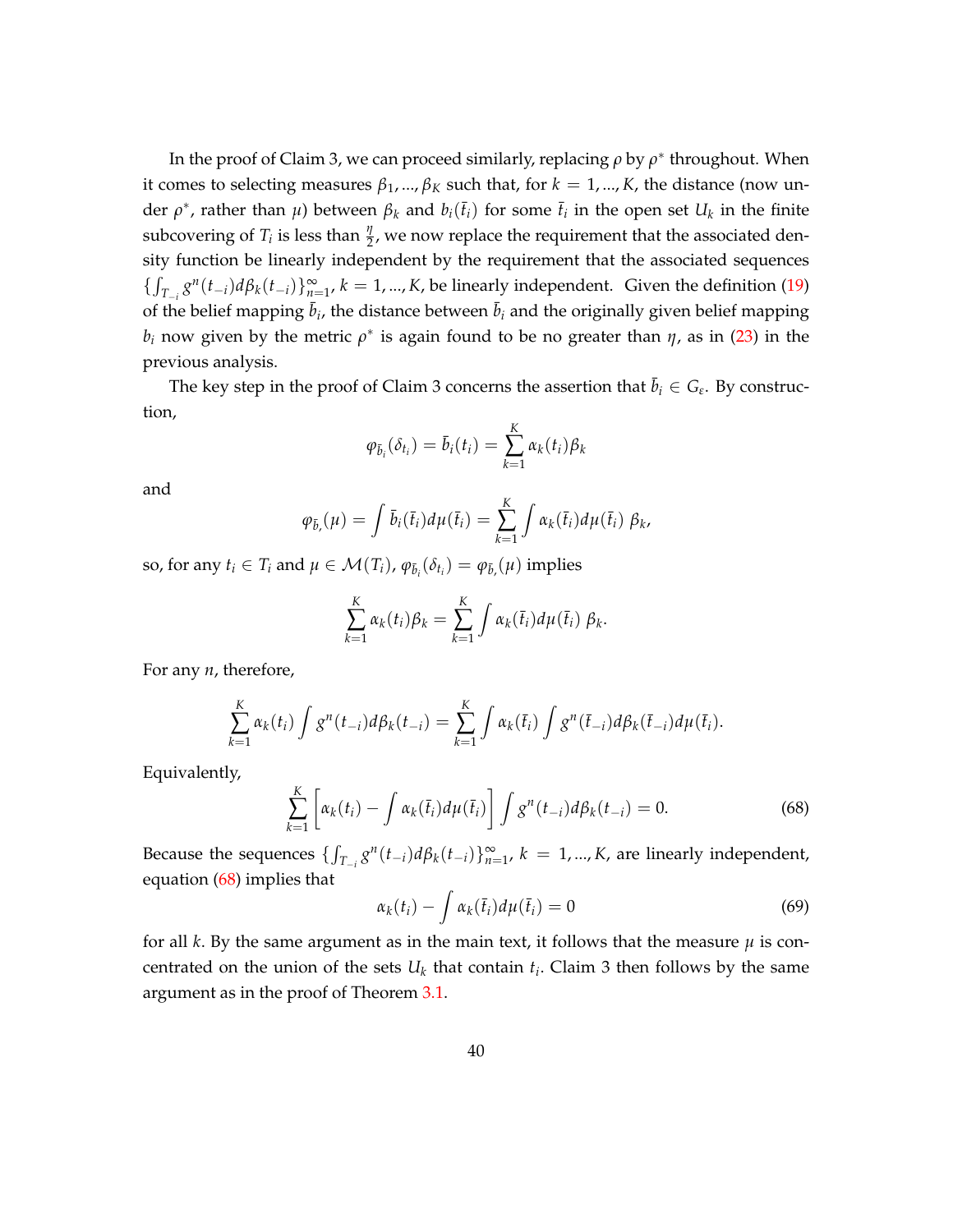Finally, by Theorem 6.5 in [Parthasarathy](#page-43-10) [\(1967\)](#page-43-10) M(*T*−*i*) is a complete metric space (as *T*<sub>−*i*</sub> is complete). Therefore,  $\mathcal{C}(T_i, \mathcal{M}(T_{-i}))$  is also a complete metric space and hence a Baire space. The residual set  $\mathcal{E}^{**}(T_i,\mathcal{M}(T_{-i}))$  is therefore itself dense in  $\mathcal{C}(T_i,\mathcal{M}(T_{-i}))$ .

In contrast to Theorem [B.1](#page-37-1) above, which generalizes Theorem [2.1,](#page-11-1) i.e., the result of [McAfee and Reny](#page-43-0) [\(1992\)](#page-43-0), strictly speaking, Theorem [B.3](#page-40-1) is *not* simply a generalization of Theorem [3.1.](#page-13-0) Besides enlarging the range of the belief functions under consideration, from  $\mathcal{M}^{\lambda}(T_{-i})$  to  $\mathcal{M}(T_{-i})$ , we are also endowing this range with a different topology. In The-orem [3.1,](#page-13-0)  $\mathcal{M}^{\lambda}(T_{-i})$  was endowed with the topology of uniform convergence of density functions, but now we endow the larger space  $\mathcal{M}(T_{-i})$  with the topology of weak convergence of probability measures. The induced subspace topology on M*<sup>λ</sup>* (*T*−*i*) is weaker than the topology of uniform convergence of density functions, so the range of belief functions has fewer open sets, and the set of continuous functions from  $T_i$  to  $\mathcal{M}^\lambda(T_{-i})$  is larger.

### **References**

- <span id="page-42-2"></span>BARELLI, P. (2009): "On the genericity of full surplus extraction in mechanism design," *J. of Econ. Theory*, 144, 1320 – 1333.
- <span id="page-42-1"></span>BERGEMANN, D. AND S. MORRIS (2005): "Robust mechanism design," *Econometrica*, 73, 1521–1534.
- <span id="page-42-6"></span>CHEN, Y., A. DITILLIO, E. FAINGOLD, AND S. XIONG (2010): "Uniform Topologies on Types," *Theoretical Economics*, 5, 445 – 478.
- <span id="page-42-3"></span>CHEN, Y. AND S. XIONG (2011): "The Genericity of Beliefs-Determine-Preferences Models Revisited," *Journal of Economic Theory*, 146, 751– 761.
- <span id="page-42-4"></span>——— (2013): "Genericity and Robustness of Full Surplus Extraction," *Econometrica*, 81, 825–847.
- <span id="page-42-0"></span>CRÉMER, J. AND R. MCLEAN (1988): "Full extraction of the surplus in Bayesian and dominant strategy auctions," *Econometrica*, 56, 1247–1257.
- <span id="page-42-5"></span>DEKEL, E., D. FUDENBERG, AND S. MORRIS (2006): "Topologies on Types," *Theoretical Economics*, 1, 275 – 309.